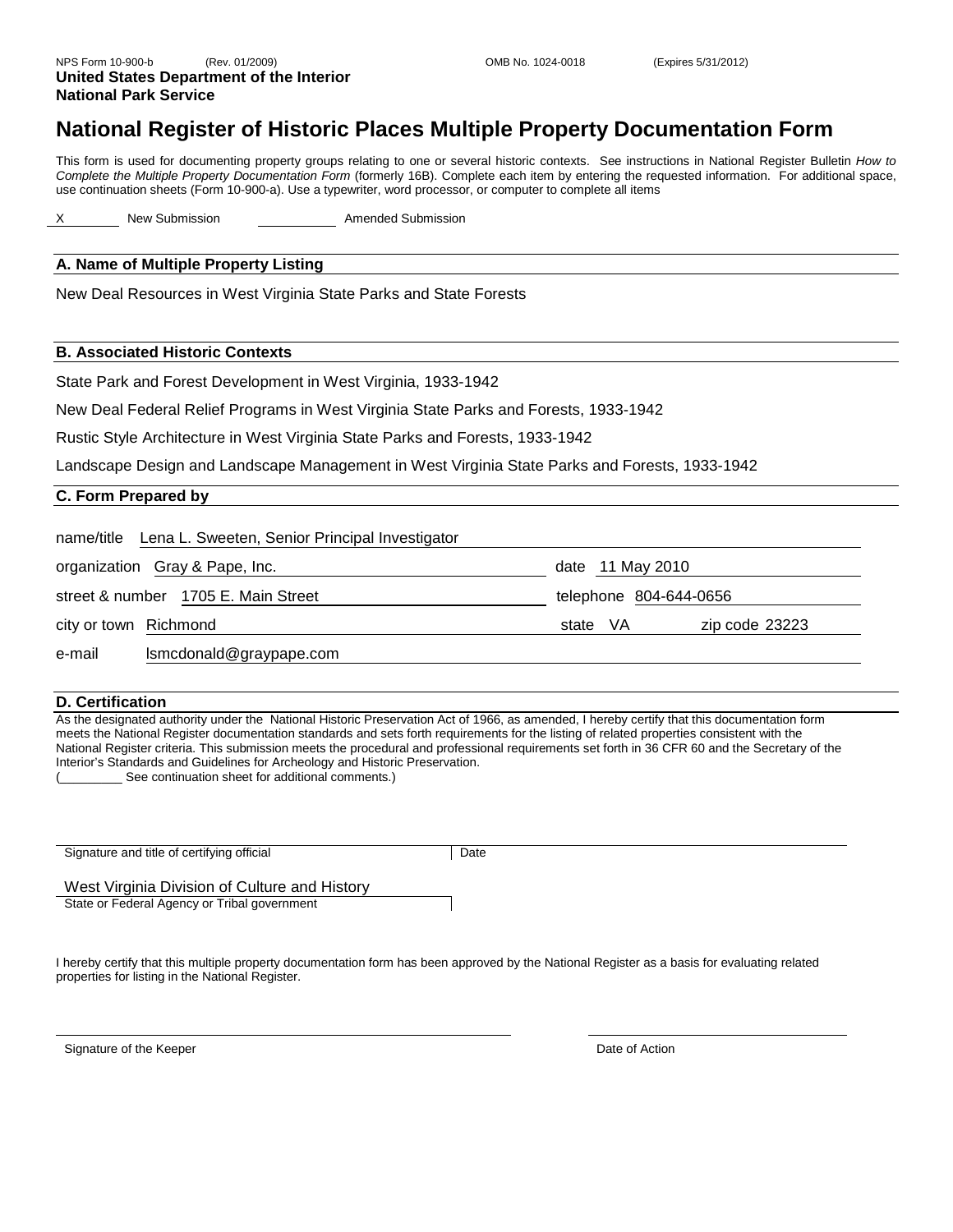Provide the following information on continuation sheets. Cite the letter and title before each section of the narrative. Assign page numbers according to the instructions for continuation sheets in National Register Bulletin *How to Complete the Multiple Property Documentation Form* (formerly 16B). Fill in page numbers for each section in the space below.

|                                                                                                                                                                    | <b>Page Numbers</b> |
|--------------------------------------------------------------------------------------------------------------------------------------------------------------------|---------------------|
| <b>E. Statement of Historic Contexts</b><br>(if more than one historic context is documented, present them in sequential order.)                                   | $1 - 28$            |
| State Park and Forest Development in West Virginia, 1933-1942                                                                                                      | $2 - 13$            |
| New Deal Federal Relief Programs in West Virginia State Parks and Forests, 1933-1942                                                                               | $13 - 19$           |
| Rustic Style Architecture in West Virginia State Parks and Forests, 1933-1942                                                                                      | $20 - 23$           |
| Landscape Design and Landscape Management in West Virginia State Parks and Forests, 1933-1942                                                                      | 23-28               |
| <b>F. Associated Property Types</b><br>(Provide description, significance, and registration requirements.)                                                         | 29-47               |
| <b>G. Geographical Data</b>                                                                                                                                        | 48                  |
| <b>H. Summary of Identification and Evaluation Methods</b><br>(Discuss the methods used in developing the multiple property listing.)                              | 49-50               |
| I. Major Bibliographical References<br>(List maior written works and primary location of additional documentation: State Historic Preservation Office, other State | $51 - 54$           |

(List major written works and primary location of additional documentation: State Historic Preservation Office, other State agency, Federal agency, local government, university, or other, specifying repository.)

**Paperwork Reduction Act Statement:** This information is being collected for applications to the National Register of Historic Places to nominate properties for listing or determine eligibility for listing, to list properties, and to amend existing listings. Response to this request is required to obtain a benefit in accordance with the National Historic Preservation Act, as amended (16 U.S.C.460 et seq.).

**Estimated Burden Statement**: Public reporting burden for this form is estimated to average 18 hours per response including time for reviewing instructions, gathering and maintaining data, and completing and reviewing the form. Direct comments regarding this burden estimate or any aspect of this form to the Chief, Administrative Services Division, National Park Service, PO Box 37127, Washington, DC 20013-7127; and the Office of Management and Budget, Paperwork Reductions Project (1024-0018), Washington, DC 20503.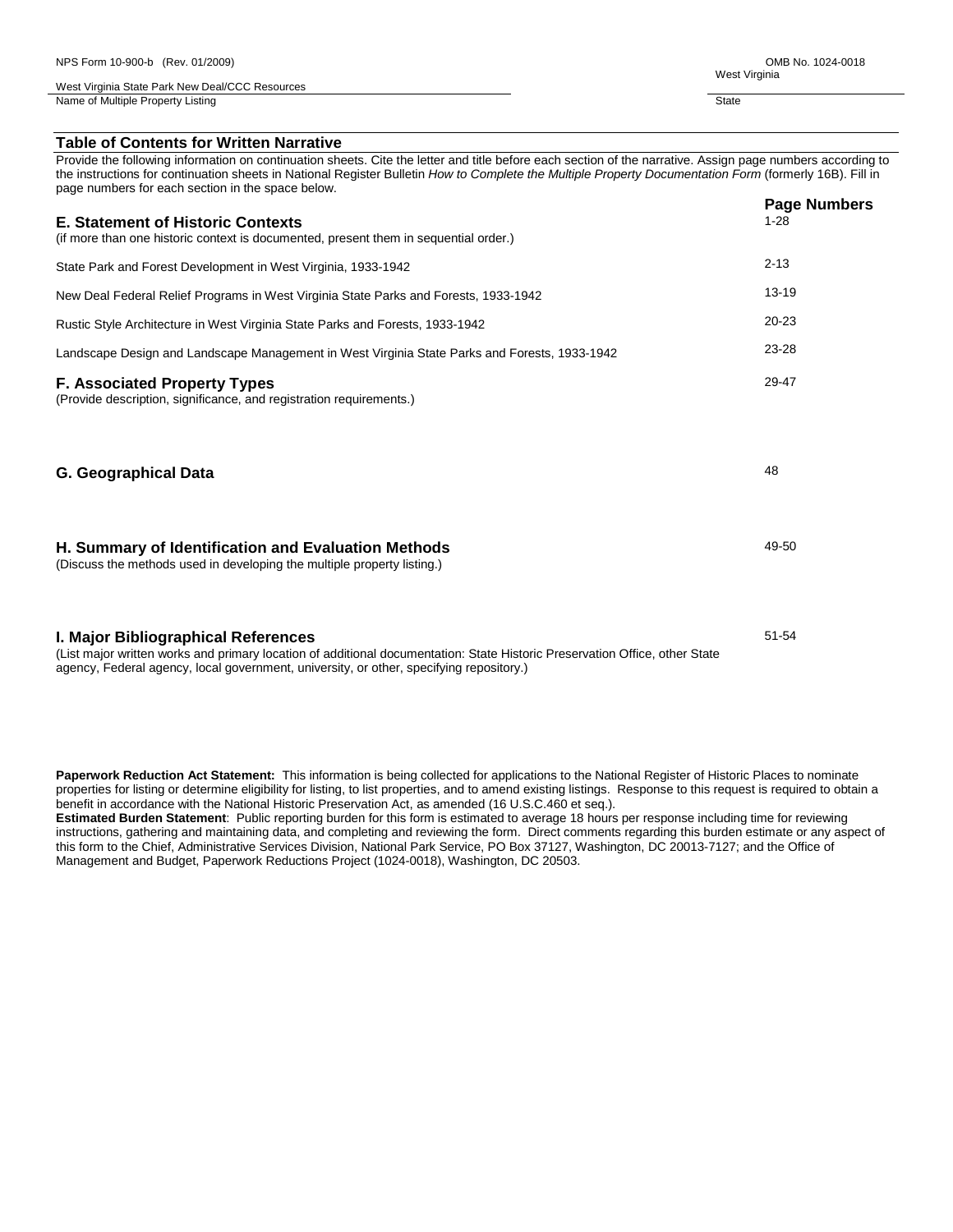| <b>United States Department of the Interior</b> |                  |
|-------------------------------------------------|------------------|
| <b>National Park Service</b>                    | Name of Property |

# **National Register of Historic Places Continuation Sheet**

Section number E Page

County and State New Deal Resources in West Virginia State Parks and Forests Name of multiple listing (if applicable)

# **E. Statement of Historic Contexts**

## **Introduction**

This Multiple Property Documentation Form (MPD) addresses New Deal resources in West Virginia's state parks and forests. The following sixteen (16) parks and forests are included in the MPD: Babcock State Park; Cabwaylingo State Forest; Cacapon State Park; Coopers Rock State Forest; Droop Mountain Battlefield State Park; Greenbrier State Forest; Hawks Nest State Park; Kanawha State Forest; Holly River State Park; Kumbrabow State Forest; Lost River State Park; Panther State Forest (also known as Panther Wildlife Management Area); Pinnacle Rock State Park; Seneca State Forest; Tomlinson Run State Park; and Watoga State Park. This MPD incorporates by reference the results of the *New Deal Historic Resource Survey* to document New Deal resources in sixteen West Virginia's state parks and forests, as conducted by Michael Gioulis Historic Preservation Consultant, Sutton, West Virginia (Gioulis 2008).

New Deal resources within these parks and forests were constructed between 1933 and 1942. They include roads, trails, bridges, culvert heads, seasonal rental cabins, picnic and trail shelters, game courts, residences, administration buildings, pump houses, welcome booths/contact stations, riding stables, supply houses, and designed and managed landscapes. The New Deal employed thousands of relief workers in West Virginia's state parks and forests. Most were affiliated with the Civilian Conservation Corps (CCC), established by the Emergency Conservation Work Act in 1933. At a smaller number of park and forest sites, the New Deal-era Works Progress Administration (WPA) undertook construction projects. The CCC and WPA workers, and the accompanying federal funds, were responsible for rapid development of the state's outdoor recreational facilities. Many of these parks and their New Deal-related resources survive and continue to be actively used today. They constitute a prominent and significant manifestation of the New Deal legacy in West Virginia.

The New Deal resources in West Virginia's parks and forests are thematically linked by the following characteristics:

1. All are within the present state park and state forest system.

2. All of the resources were either constructed or used by the CCC, which was created by the New Deal's landmark Emergency Conservation Work (ECW) legislation, or the WPA.

4. All of the resources constructed by the CCC and WPA exemplify the rustic style of architecture promoted by the National Park Service (NPS) during the early twentieth century.

5. All of the resources are within designed and/or managed landscapes created by the CCC using the NPS's rustic and naturalistic design tenets.

Overall, the extant resources are in fair to excellent condition. Modifications and non-historic intrusions were minimal in areas originally developed by the CCC and WPA. Character-defining elements remain as built. The resources still convey their association with the establishment of state parks and forests in West Virginia and the role the CCC and WPA played in that establishment. The parks and forests also remain true to their original functions as recreational destinations, while simultaneously providing wildlife habitats, erosion control, and watershed protection.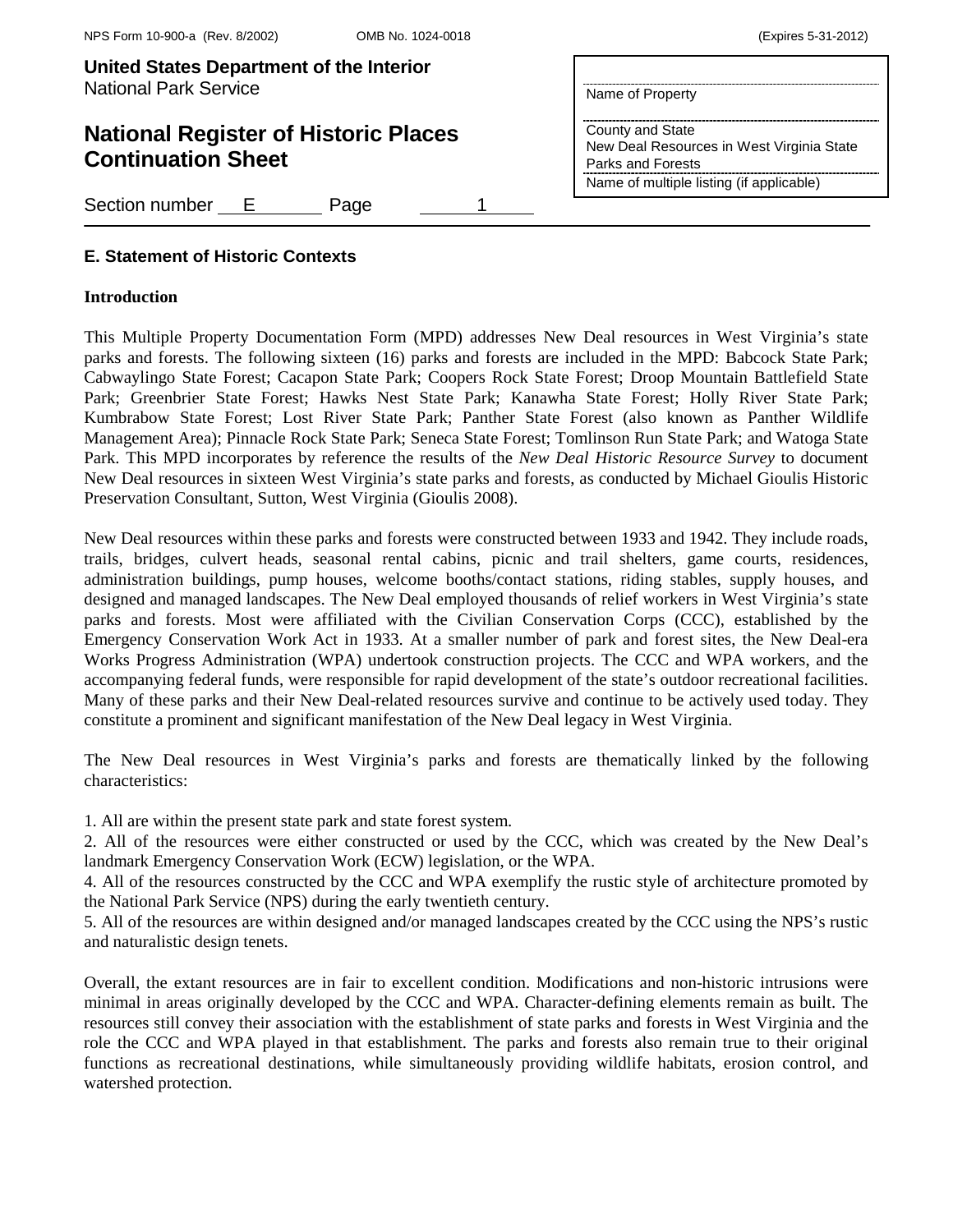# **National Register of Historic Places Continuation Sheet**

Name of Property

County and State New Deal Resources in West Virginia State Parks and Forests Name of multiple listing (if applicable)

Section number E Page 2

| <b>Park Name</b>                      | <b>Total Acreage</b> | <b>Number of Documented New Deal/</b><br><b>CCC-era Resources</b> |
|---------------------------------------|----------------------|-------------------------------------------------------------------|
| <b>Babcock State Park</b>             | $4,127$ acres        | 46                                                                |
| Cabwaylingo State Forest              | 8,123 acres          | 116                                                               |
| <b>Cacapon Resort State Park</b>      | $6,000$ acres        | 50                                                                |
| Cooper's Rock State Forest            | 12,713 acres         | 18                                                                |
| Droop Mountain Battlefield State Park | 267 acres            | 19                                                                |
| <b>Greenbrier State Forest</b>        | $5,100$ acres        | 22                                                                |
| Hawk's Nest State Park                | 838 acres            | 10                                                                |
| <b>Holly River State Park</b>         | 8,101 acres          | 26                                                                |
| Kanawha State Forest                  | 9,300 acres          | 18                                                                |
| <b>Kumbrabow State Forest</b>         | 9,474 acres          | 26                                                                |
| <b>Lost River State Park</b>          | 3,712 acres          | 78                                                                |
| Panther State Forest (also known as   | $7,810$ acres        | 3                                                                 |
| Panther Wildlife Management Area)     |                      |                                                                   |
| <b>Pinnacle Rock State Park</b>       | 400 acres            | 18                                                                |
| <b>Seneca State Forest</b>            | 11,684 acres         | 15                                                                |
| <b>Tomlinson Run State Park</b>       | 1,398 acres          | 19                                                                |
| Watoga State Park                     | 10,100 acres         | 72                                                                |
| <b>Totals</b>                         | 99,147 acres         | 556                                                               |

# **Historic Context: State Park and Forest Development in West Virginia, 1933-1942**

By the early twentieth century, exploitation of West Virginia's lumber and mineral resources had caused catastrophic damage to the natural environment. Within a few years of the beginning of the lumber industry boom, rapid run-off and soil erosion led to increasing problems with floods, particularly after heavy rains and during quick melting of snow in the winter and spring seasons (Thomas 1998:15). Private organizations, including the Appalachian Mountain Club, Appalachian National Park Association, and American Forestry Association, lobbied for the establishment of forest reserves to combat problems associated with forest degradation. A 1902 study overseen by U.S. Secretary of Agriculture James Wilson and endorsed by President Theodore Roosevelt warned that continued stripping of Appalachian forests would create an economically and ecologically barren landscape. Their efforts met with resistance among both private interests and political leaders. In March 1907, however, a disastrous flood struck the Monongahela River basin, causing damages in excess of \$100 million. Pittsburgh alone suffered \$8 million in losses. An examination of the flood and its aftermath led engineers to conclude that it had been caused by the destruction of forests on the watersheds of the Allegheny and Monongahela rivers (U.S. Department of Agriculture [USDA], Forest Service, Eastern District 1930:2, 4-5; Pierce 2006:1625; Irwin 2006:123).

The Congressional response to the disaster led to passage of the Appalachian-White Mountains Forest Reservation Bill in 1911. The law is now colloquially known as the Weeks Act due to the efforts of Massachusetts Congressman John W. Weeks to secure its passage. This legislation allowed the Federal government to purchase lands on the watersheds of navigable streams and to establish national forests for the purpose of regulating stream flow. It was the first legislation to permit federal acquisition of land for forests east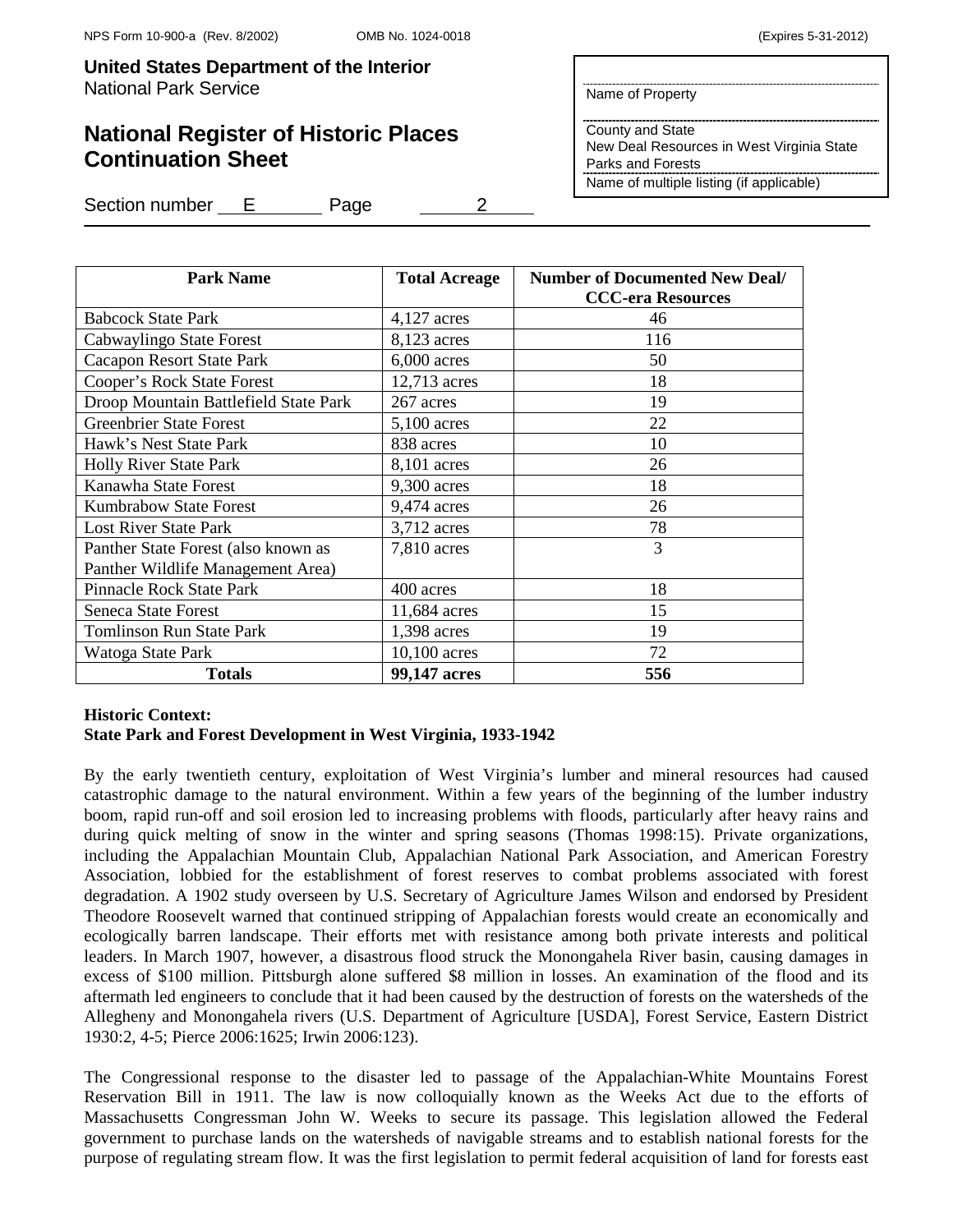| United States Department of the Interior<br><b>National Park Service</b> | Name of Property                                                                                                               |
|--------------------------------------------------------------------------|--------------------------------------------------------------------------------------------------------------------------------|
| <b>National Register of Historic Places</b><br><b>Continuation Sheet</b> | County and State<br>New Deal Resources in West Virginia State<br>Parks and Forests<br>Name of multiple listing (if applicable) |
| Section number E<br>Page                                                 |                                                                                                                                |

of the Mississippi River. Dr. I. C. White, former State Geologist of West Virginia, also played an active role in lobbying for passage of the law. Almost all federal forest land in the Appalachian Mountains was purchased under the aegis of the Weeks Act (U.S. Department of Agriculture [USDA], Forest Service, Eastern District 1930:2, 4-5; Pierce 2006: 1625).

Establishment of national forests reflected a growing awareness of the need to preserve and protect natural resources. The first national parks were authorized by Congress during the late nineteenth century. John Muir, Robert Underwood Johnson, and William Colby founded the Sierra Club in 1892. A variety of efforts were undertaken to limit or regulate environmental damage caused by industrial and agricultural practices. Wildlife protection laws also were enacted, such as the Lacey Act, which regulated interstate traffic in endangered bird species. Upon taking office in 1901, President Roosevelt made conservation one of his administration's priorities. Roosevelt created the first National Bird Preserve (the beginning of the Wildlife Refuge system) on Pelican Island, Florida. The Antiquities Act of 1906 granted presidents the power to designate national monuments on their own accord, giving them nearly the same protection as if Congress had declared them national parks or wilderness areas. In all, by 1909, the Roosevelt administration created 42 million acres of national forests, 53 national wildlife refuges and 18 areas of "special interest," including the Grand Canyon. The NPS was created by the Organic Act of 1916, during Woodrow Wilson's administration (Kovarik 2009).

West Virginia followed the national trend toward designating lands worthy of conservation as state parks and forests. A historic context for West Virginia's state parks and forests was presented by Michael Gioulis Historic Preservation Consultant (2008) in *New Deal Historic Resources Survey*. It originally was taken and paraphrased from two sources: Ney C. Landrum, ed., *History of the Southeastern State Park Systems, History of the West Virginia State Park System* (Association of Southeastern State Park Directors, October 1992) and *Where People and Nature Meet: A History of West Virginia State Parks* (Pictorial Histories Publishing Company, Charleston, West Virginia, April 1988).

The state parks and forest system in West Virginia began in January 1925, when the State Game, Fish, and Forestry Commission purchased land in Pocahontas County as a wildlife and timber preserve. This preserve later became Watoga State Park. The Game, Fish, and Forestry Commission went on to recommend that areas of "outstanding scenic and natural attractiveness" be purchased and administered by them. Additionally, lands that had been devastated by poor timbering, mining, and farming practices began to be identified for acquisition. Such lands typically could be acquired at low prices, and restoration of their environmental quality provided an important public benefit. Among the numerous properties recommended during the 1927 state legislative session were Cooper's Rock, Cranberry Glades, Hawk's Nest, and Pinnacle Rock. The Commission also recommended acquisition of several monument sites as well as designation of historical areas; the latter were to be recommended by the State Historical Society. All of these sites combined to form the basis for West Virginia's current state park system (Gioulis 2008:9).

The first historic area purchased consisted of 125.5 acres at the Droop Mountain Battlefield in 1928. John D. Sutton, a member of the state legislature from Braxton County, had fought in the battle at Droop Mountain and was instrumental in the purchase. Droop Mountain Battlefield thus became West Virginia's first state park (Gioulis 2008:9). The onset of the Great Depression inhibited further land acquisitions for several years as state revenues plummeted and the entire country plunged into a severe economic crisis.

In 1933, the CCC and other Federal programs were formed under President Franklin D. Roosevelt to alleviate unemployment while developing long-term natural resources and recreational opportunities for the American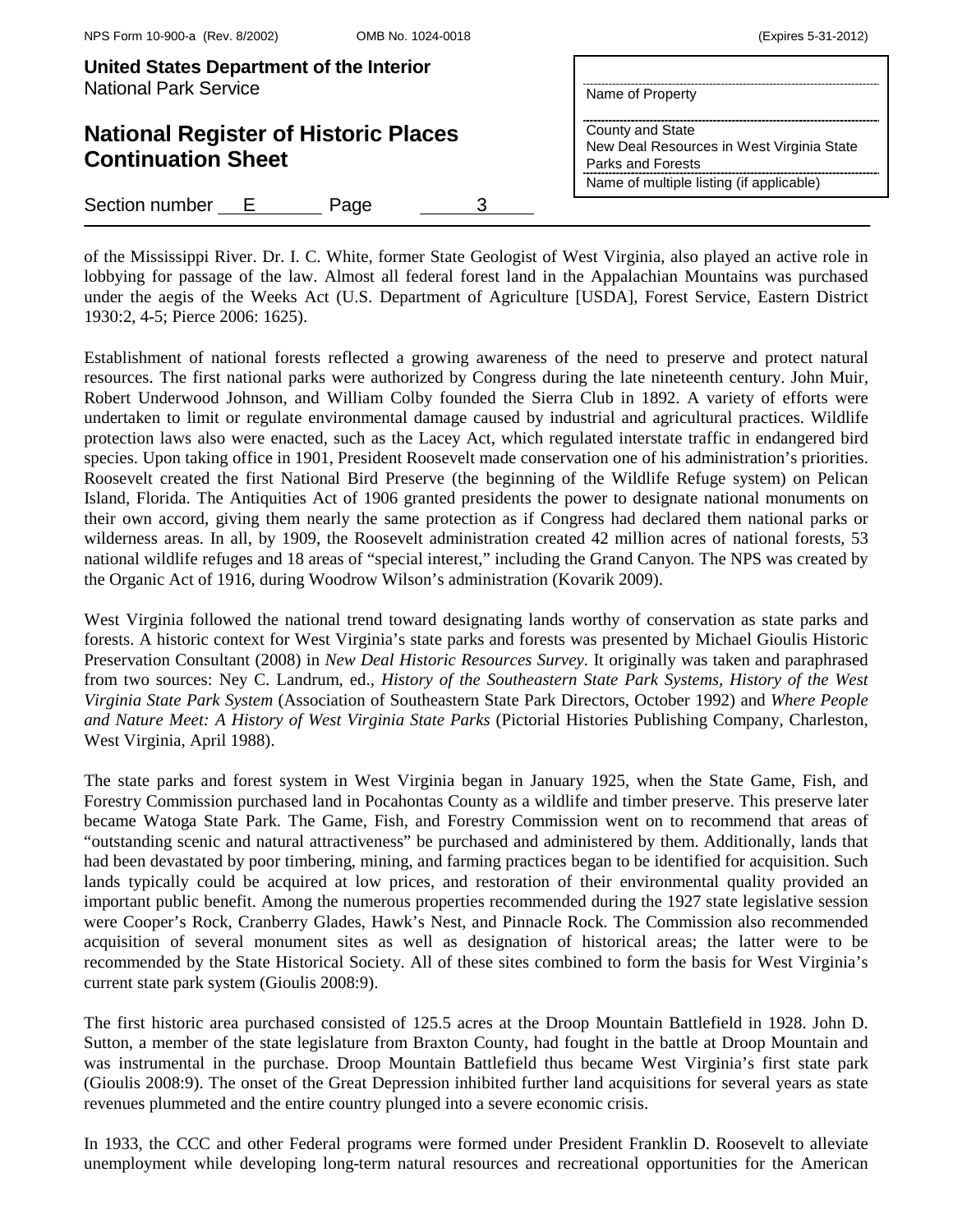| United States Department of the Interior<br><b>National Park Service</b> | Name of Property                                                                                                               |
|--------------------------------------------------------------------------|--------------------------------------------------------------------------------------------------------------------------------|
| <b>National Register of Historic Places</b><br><b>Continuation Sheet</b> | County and State<br>New Deal Resources in West Virginia State<br>Parks and Forests<br>Name of multiple listing (if applicable) |
| Section number E<br>Page                                                 |                                                                                                                                |

people. The West Virginia Legislature established the Division of State Parks in 1933, hoping to utilize the CCC, WPA, and other Federal programs to continue developing the state system. The State allowed for \$75,000 in 1934 to purchase park lands in addition to those acquired during the 1920s. The NPS provided the technical knowledge to get the system under way, including engineers, planners, architects and others who designed the state parks (Gioulis 2008:9).

Hundreds of young men employed by New Deal relief programs were put to work in the state's parks and forests. Most worked for the CCC, which developed the majority of West Virginia's state parks during the 1930s and early 1940s. The WPA, however, was responsible for the complete development of Holly River State Park in Webster County and several dams and lakes, such as at Tomlinson Run State Park in Hancock County. The land at Holly River was initially purchased by the federal government and leased to the state until 1954, when it was transferred to the State under the Bankhead-Jones Act (Gioulis 2008:9-10).

Depression-era land acquisitions were responsible for approximately 30,000 acres, or about half of the presentday state park system. Much of the land was purchased for \$5.00 or less per acre, and had been ravaged by timbering, forest fires, and poor agricultural practices. Absentee owners, primarily coal and lumber companies, ranked among the largest landowners in the state. Beset by a variety of economic forces, ailing companies proved willing to sell large tracts already denuded by clear-cutting or coal mining (Thomas 1998:15). The land's degraded condition, however, also made it prime acreage for reforestation. Most of the state parks and forests were also established as game refuges. Native game populations, such as deer, turkey, and grouse, had been lost to habitat destruction and over hunting. The parks and forests began breeding programs for these species and distributed the results statewide, restoring much of the native game to the state (Gioulis 2008:10).

Expansion of West Virginia's state park system coincided with a major increase in public utilization of state and federally owned forest and park lands. Many public land users sought low-cost recreational opportunities, including swimming, hiking, picnicking, and fishing. For example, the Monongahela National Forest, established during the 1910s, saw as many as 1.173 million visitors per year during the Great Depression (USDA Forest Service Eastern Region 1939). Popular recreational uses of the period dovetailed with conservation goals of preserving open space, cleaning up waterways, preventing soil erosion, and re-establishing forests and wildlife habitats.

By 1940, the environmental problems caused by ruinous mining, timbering, and agricultural practices continued to hamper West Virginia's development. Although the state's park and forest system had expanded considerably in the preceding eight years, and public use and enjoyment of these resources increased substantially, much work remained to be done. A cogent summary of the state's situation found its way into Governor Matthew M. Neely's inaugural address in January 1941:

West Virginia was originally fabulously rich in natural resources. Unfortunately untold millions of dollars worth of these have been wasted. Much of our land that is now practically worthless was once fertile, and covered with trees that were immensely valuable, not only as timber, but also as nature's preventives of floods and erosion of the soil. But the fertility of vast areas has been washed from the state and irretrievably carried to the Gulf and the ocean. Timber that was once so abundant and so dense that the sunshine could not penetrate its foliage has, like the Indians and the buffaloes, vanished away. There is ample justification for the charge that for every ton of coal that was utilized in the early days of our mining industry more than a half a ton of equally valuable coal was lost by improper methods of production.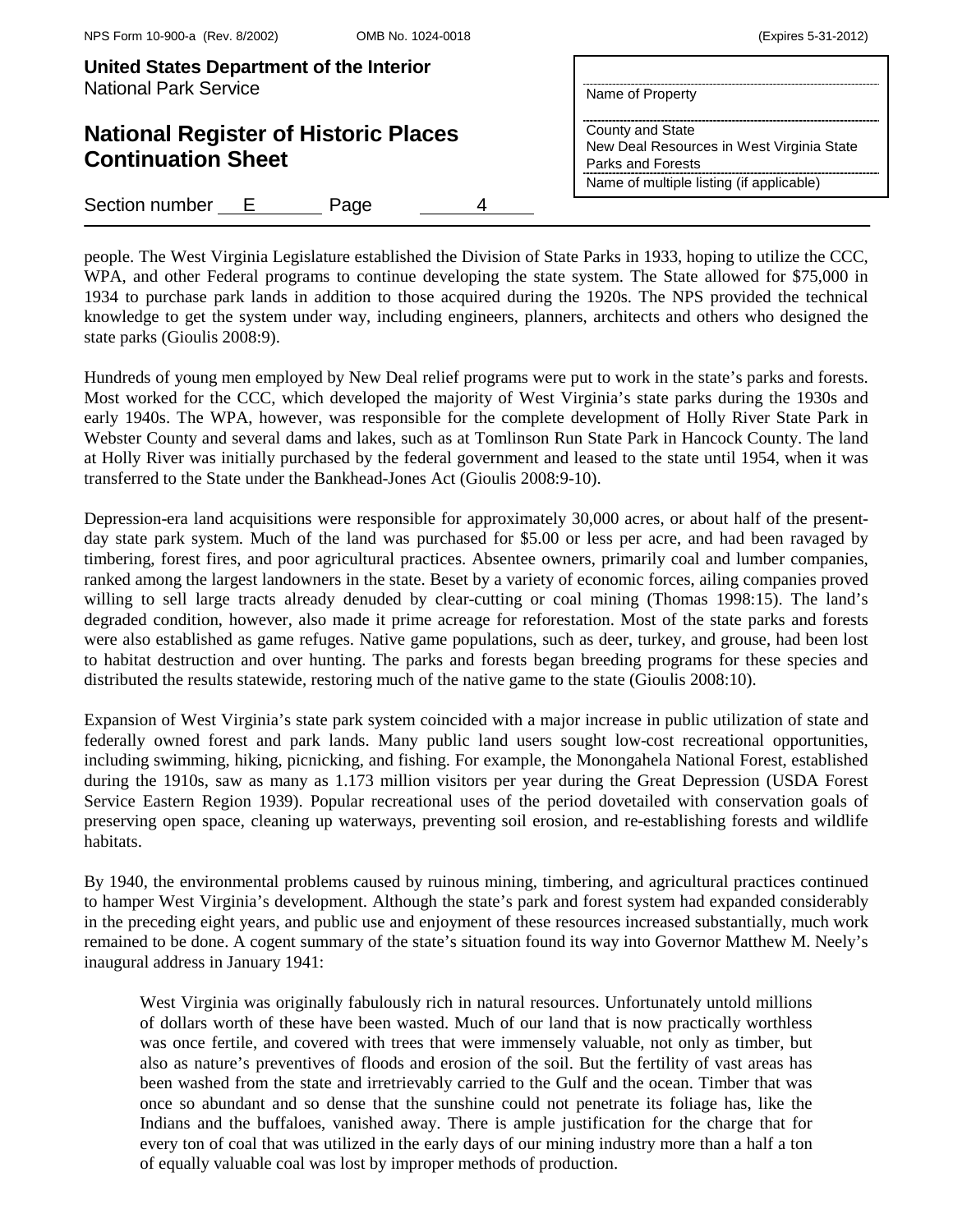**United States Department of the Interior** 

| <u>United States Department Of the interior</u><br><b>National Park Service</b> | Name of Property                                                                                                               |
|---------------------------------------------------------------------------------|--------------------------------------------------------------------------------------------------------------------------------|
| <b>National Register of Historic Places</b><br><b>Continuation Sheet</b>        | County and State<br>New Deal Resources in West Virginia State<br>Parks and Forests<br>Name of multiple listing (if applicable) |
| Section number<br>- E -<br>Page                                                 |                                                                                                                                |

In the exploitation of our oil fields, we wasted natural gas, worth more than all the ransoms ever paid for captive kings, before we learned the importance of its conservation. A few decades ago wild life of infinite variety and inestimable value flourished all over the territory that is now West Virginia. Our forests and fields were full of game; our streams were alive with the finest species of fish; wild fowls were as countless as the sands of the sea. But with the greed of the man in the fable who killed the goose that laid the golden eggs, we recklessly destroyed much of our animate and inanimate wealth without realizing the consequence of our folly.

Manifestly, exhausted gas wells can not be replenished. Wasted coal deposits can not be restored. But fortunately impoverished land can be reclaimed; denuded areas can be reforested; unnecessary stream pollution can be prevented; and in our purified water courses fish can be made to thrive. All these things the state must endeavor to do. For our posterity and ourselves, we must restore as much as possible of the matchless heritage which we wasted as improvidently as the base Indian who threw away a pearl that was richer than all his tribe. It is, of course, desirable that we utilize as fully as necessary the remaining resources with which nature has blessed us. But we should do this in accordance with scientific methods that will be conducive to conservation instead of annihilation. Tens of thousands of acres of West Virginia land must be reforested; tens of thousands of acres of soil must be reclaimed; our streams must be purified and restocked with fish; our fields must once more be filled with wild life, particularly of the kinds that prey on pests and of the species known as game. And when sufficient soil and forests and wild life have been regained we must thereafter plant a young tree for every old one that is severed; we must, by scientific methods of farming, preserve the productivity of the soil; we must protect our fish and bird and animal life so that it will never be threatened with extinction again.

If to West Virginia scenery, which is surpassing diversified and transcendently beautiful, we add the lure of fully restored forests, fish and game, the state will eventually become a happy hunting ground for the sportsman; a paradise for the tourist; and the home of prosperity more abundant than we have ever known (Neely 1941).

The exigencies of World War II, however, temporarily interfered with Neely's call to action. After the CCC program was terminated in 1942, West Virginia began operating its park system completely from state appropriations. The rebuilding of Watoga Dam was the first major project to be completed with state funds. Rationing of supplies and other shortages due to World War II limited the public's ability to travel. West Virginia's park system struggled with a total attendance of only 100,000 visitors annually during and immediately after the war. Resources deteriorated during this period and many CCC projects remained unfinished (Gioulis 2008:10).

By the late 1940s, as prosperity returned, West Virginia's park system became more heavily utilized. Few funds had been available to update resources during the preceding decade. The Revenue Bond Act of 1953, passed during Governor William C. Marland's tenure, included provisions to finance improvements and additions to the park system. West Virginia ranked among the first states to allocate funds for such a purpose. Many of West Virginia's state parks, including Lost River, Cacapon, and Watoga, have 1950s-era resources developed to service the growing tourist industry in West Virginia. Annual visitation in 1958 reached nearly two million. The 1950s also saw a change in philosophy regarding the state park system. In addition to natural resource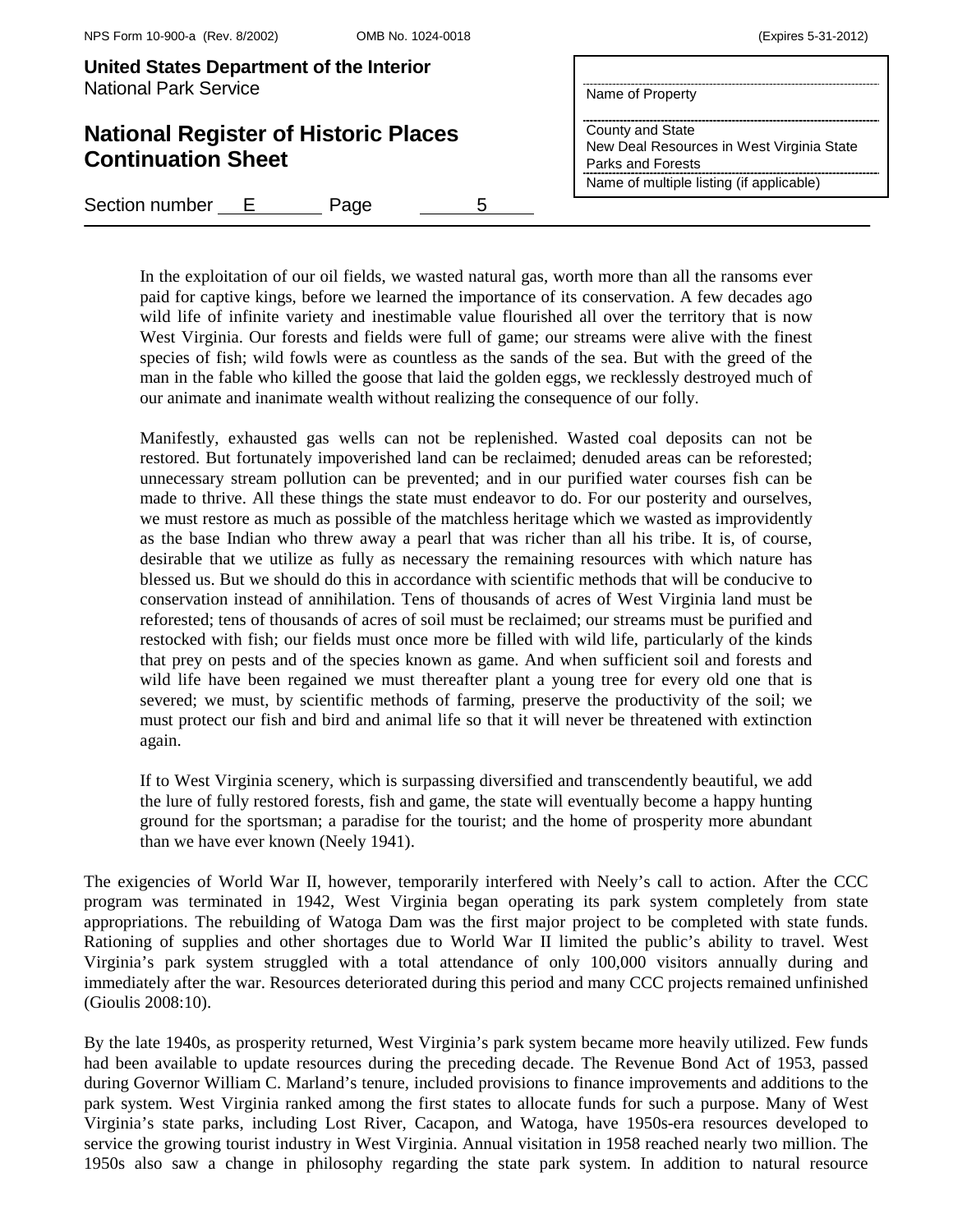| United States Department of the Interior<br><b>National Park Service</b> | Name of Property                                                                                                               |
|--------------------------------------------------------------------------|--------------------------------------------------------------------------------------------------------------------------------|
| <b>National Register of Historic Places</b><br><b>Continuation Sheet</b> | County and State<br>New Deal Resources in West Virginia State<br>Parks and Forests<br>Name of multiple listing (if applicable) |
| Section number E<br>Page                                                 |                                                                                                                                |

preservation, use and development of scenic natural resources began to be emphasized. The first 10-year master plan, from 1958 to 1968, was prepared during this time as well (Gioulis 2008:10).

The 1960s saw the return of some federal funding and three new parks were added to the system: Pipestem, Canaan Valley, and Twin Falls. Federal funds paid for improvements at Hawk's Nest. In-state, the State Temporary Economic Program (STEP) program hired unemployed individuals to work in the park system. These workers made many improvements at the parks, as well as building new facilities that were designed to complement the New Deal-era construction. In some instances, differences between 1960s and New Deal resources can be difficult to discern (Gioulis 2008:11).

By 1970, the Division of Parks and Recreation was under the management of the West Virginia Department of Natural Resources. The nine state forests were transferred from the Division of Forestry to the Division of Parks and Recreation, along with the state's public hunting and fishing areas. The late 1970s saw many capital improvements in the parks and forests, including road upgrades and paving, sewer systems installed or upgraded, and new facilities constructed. At the same time, the state legislature enacted legislation prohibiting further expansion of the park system without its express authorization. This requirement was intended to alleviate concerns that the state could not support further expansion of the park system without unduly burdening its fiscal resources. Exempted from the legislation were Beech Fork State Park and Stonewall Jackson State Park, both being developed at that time in cooperation with the U.S. Army Corps of Engineers. Since the late 1970s, minor expansions of services have occurred and the park system has become approximately 65 percent self-supporting. On July 1, 1985, the legislature created the West Virginia Department of Commerce and transferred the Division of Parks and Recreation to this department (Gioulis 2008:11).

West Virginia's state parks and forests owe their existence to more than federal and state government intervention. Over the years, various private individuals, organizations, and industries also have supported the park system. Many state parks and forests today benefit from "friends of the parks" organizations and the creation of park foundations starting in 1986. These groups are responsible for many recent improvements and additional facilities in the parks and forests, including handicapped accessible trails, renovation and relocation of historic structures, and construction of new picnic shelters, benches, and other amenities. For the most part, these groups have endeavored to construct resources that complement the New Deal-era historic resources, albeit while meeting current needs and functions (Gioulis 2008:11).

A total of sixteen state parks and forests are included in this MPD. Each also was discussed in the *New Deal Historic Resource Survey* by Michael Gioulis Historic Preservation Consultant in 2007-2008, and by Milton Harr in *The C.C.C. Camps in West Virginia* (1992).

Babcock State Park is located in south central Fayette County adjacent to the New River Gorge National River and directly west of the town of Clifftop. The park encompasses 4,127 acres of forested, mountainous terrain. Two large creeks run through the park: Glade Creek and Mann's Creek. The highest elevation in the park is about 2,700 feet and the lowest is at the town of Sewell at about 900 feet. A total of 46 New Deal-era architectural resources have been documented within the park's boundaries. They include a native sandstone administration building, riding stable, supply house, dam, and rental cabins (Gioulis 2008:32).

Land within the park's original boundaries had been subjected to coal mining and timbering since the late nineteenth century. By the early 1930s, these practices, along with forest fires and drought, had caused extensive damage to the landscape. West Virginia purchased 3,000 acres of land from E.V. Babcock, President of the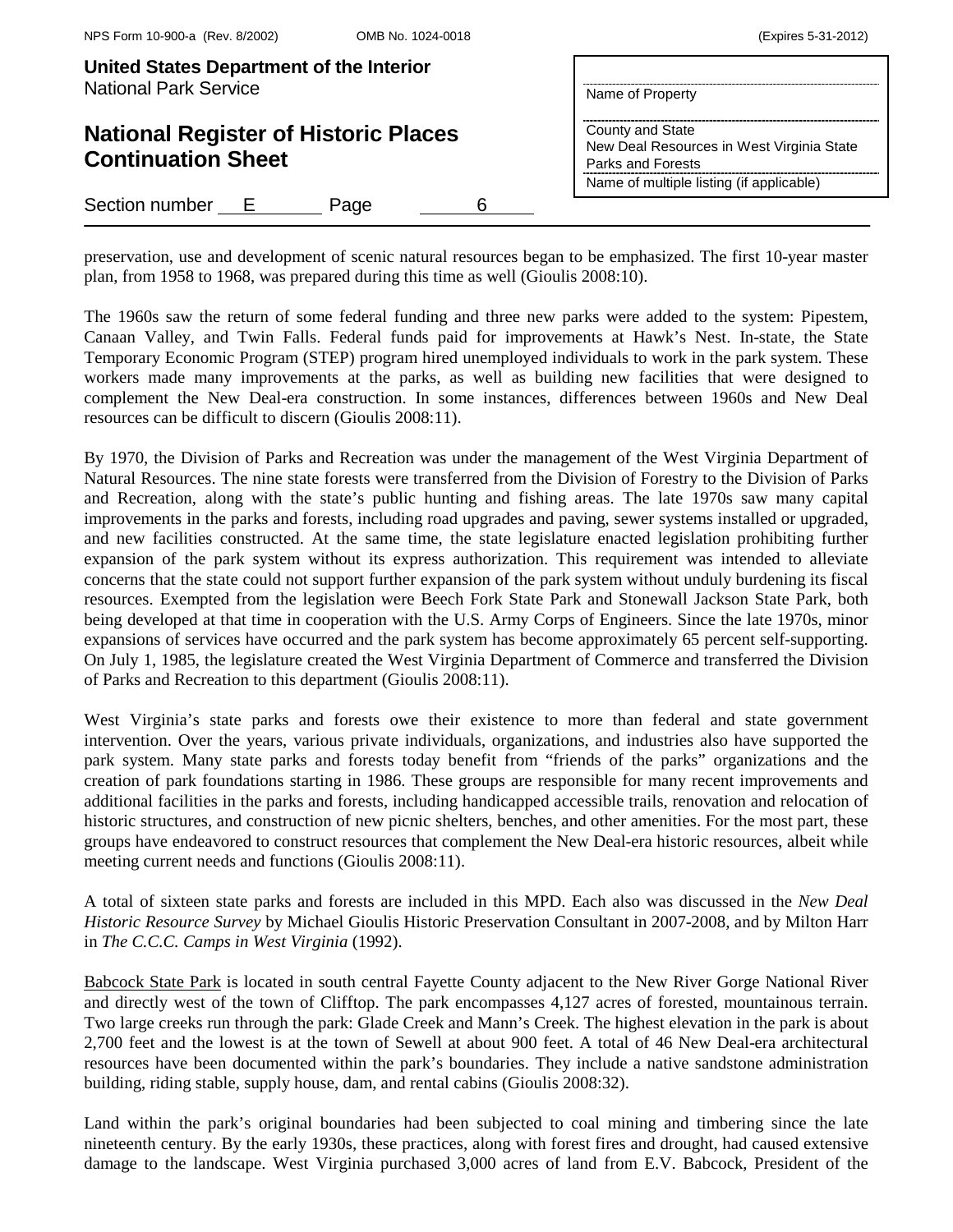| United States Department of the Interior<br><b>National Park Service</b> | Name of Property                                                                                                               |
|--------------------------------------------------------------------------|--------------------------------------------------------------------------------------------------------------------------------|
| <b>National Register of Historic Places</b><br><b>Continuation Sheet</b> | County and State<br>New Deal Resources in West Virginia State<br>Parks and Forests<br>Name of multiple listing (if applicable) |
| Section number E<br>Page                                                 |                                                                                                                                |

Babcock Coal and Coke Company, for development as a state park. The land purchase coincided with passage of the landmark ECW legislation. CCC Company 1522 established Camp Beaver on May 14, 1934, alongside State Route 11 across from a park campground. It operated until August 14, 1937. Located on the present-day park campground, Camp Lee was occupied by CCC Company 532 on July 10, 1935, and remained active until late 1941 or early 1942. Both camps were instrumental in the development of Babcock State Park and Hawk's Nest State Park (Harr 1992:31, 33; Gioulis 2008:34).

Cabwaylingo State Forest is located in the southern half of Wayne County, 45 miles south of Huntington. The park encompasses 8,123 acres of heavily forested, mountainous terrain. New Deal-era resources within Cabwaylingo were constructed from 1935 through 1939. A total of 116 New Deal-era architectural resources have been documented within the park's boundaries. They include a bath house, swimming pool, fire tower, superintendent's residence, and numerous picnic areas with shelters, fireplaces, and water fountains (Gioulis 2008:55).

Initial land acquisition for the forest's creation took place in 1933 with a parcel of 6,196 acres. Additional purchases in 1935 and later have brought the forest up to its current acreage (Gioulis 2008:56). Near the mouth of Sweetwater Branch in Wayne County, CCC Company 3532 established Camp Anthony Wayne on July 4, 1935. On October 20, 1938, Company 3532 gave way to Company 1558V, made up of World War I veterans; this company remained until the camp closed on April 11, 1939. Camp Twelvepole, located just across the county line in Mingo County, was occupied July 13, 1935, by CCC Company 3540. Although originally intended to work on private forest land, it was reassigned to Cabwaylingo State Forest. The company abandoned Camp Twelvepole on April 5, 1937 (Harr 1992:20, 25). The CCC's earliest projects focused on timber stand improvement, game refuge development, construction of a fire tower on top of Tick Ridge, installation of miles of telephone lines, and construction of ranger stations and numerous hiking and truck trails. CCC enrollees also constructed recreational amenities such as picnic shelters, trails, rental cabins, and foot bridges (Gioulis 2008:56- 57).

Cacapon Resort State Park is located in the south-central portion of Morgan County along the spine of Cacapon Mountain. Known as the "Emerald of the Eastern Panhandle," it encompasses 6,000 acres that stretch from the Virginia border to within five miles of the Potomac River and West Virginia's northern border with Maryland. Cacapon Mountain has an elevation of 2,300 feet and the park is oriented along its length, north to south. The resources within the park date to three major time periods: the New Deal era in the 1930s when the park was first established and opened; the 1950s; and the early 1970s. A total of 50 New Deal-era architectural resources have been documented within the park's boundaries. They include the original 12-room inn, dams and a lake, playgrounds, game courts, rental cabins, picnic shelters, a riding stable, maintenance and office buildings, and staff residences (Gioulis 2008:89).

As with other state parks in West Virginia, Cacapon was created during the Great Depression from land that had been devastated by clear-cutting forests and poor agricultural practices. Because the land was considered worthless, the State was able to purchase it cheaply around 1933 (Gioulis 2008:90). CCC Company 1523 opened Camp Morgan on October 4, 1934, in what became the main picnic area of Cacapon State Park. This company had been transferred from Camp Little Fork in Sugar Grove, West Virginia. The camp is believed to have been abandoned during the fall of 1941 (Harr 1992:32).

Cooper's Rock State Forest is located in the northeastern corner of Monongalia County and the northwestern corner of Preston County, with the Pennsylvania border to the north and Morgantown 13 miles to the west. The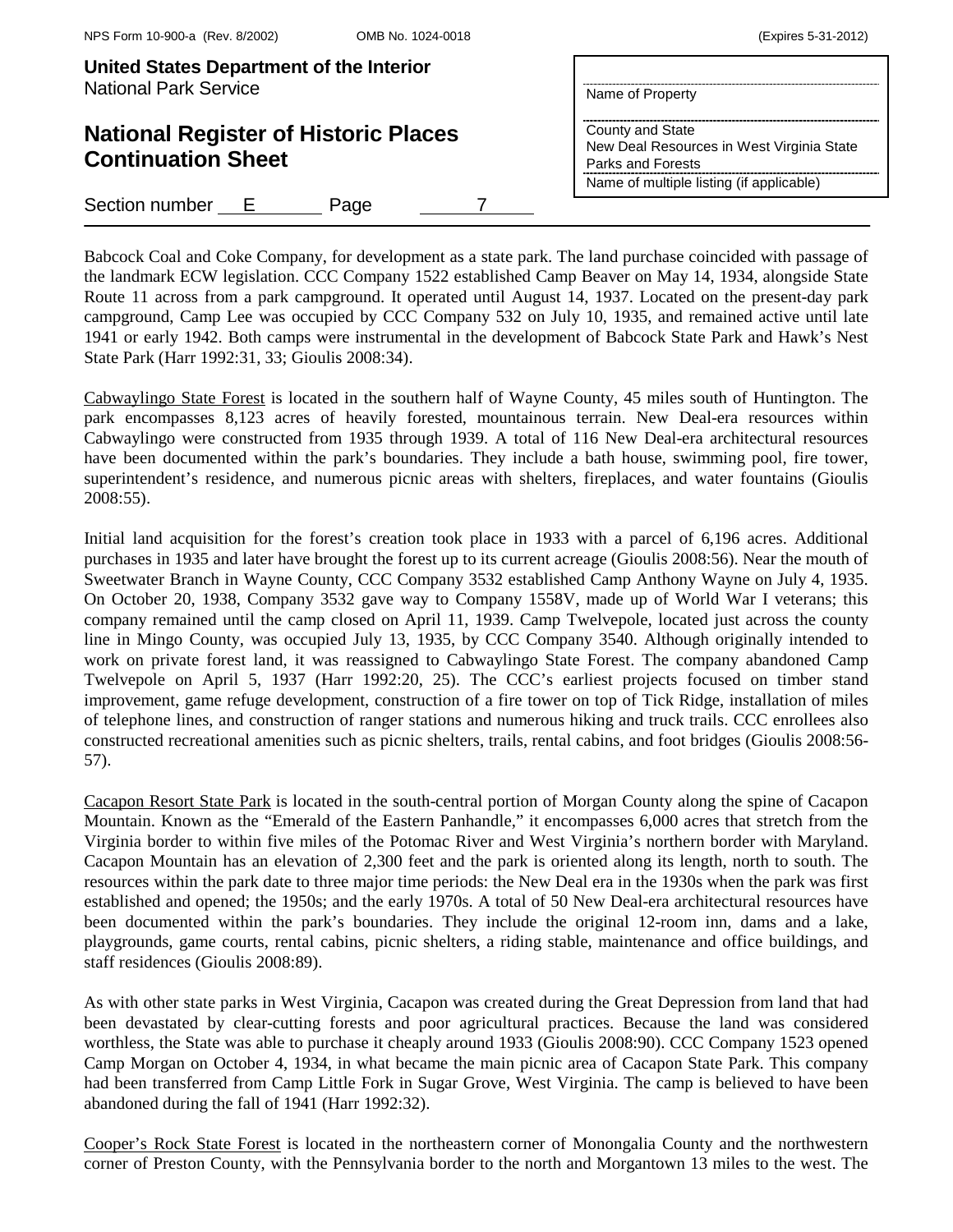| United States Department of the Interior<br><b>National Park Service</b> | Name of Property                                                                   |
|--------------------------------------------------------------------------|------------------------------------------------------------------------------------|
| <b>National Register of Historic Places</b><br><b>Continuation Sheet</b> | County and State<br>New Deal Resources in West Virginia State<br>Parks and Forests |
|                                                                          | Name of multiple listing (if applicable)                                           |
| Section number<br>- E -<br>Page                                          |                                                                                    |

forest contains 12,713 acres, making it the largest state forest in West Virginia. Interstate 68 bisects the forest. The majority of the park's New Deal resources are located in the Overlook area on County Route 73-16. A total of 18 New Deal-era architectural resources have been documented within the park's boundaries. They include roads, trails, fireplaces, picnic shelters, and staff residences. Fifteen of the resources are located in Monongalia County and three are in Preston County (Gioulis 2008:119).

The Lake Lynn Lumber and Supply Company purchased vast acreage in the Cheat River area, including the land that became Cooper's Rock. The firm clear cut the timber resources using the poor natural resource management practices typical of the late nineteenth and early twentieth centuries. The West Virginia Conservation Commission began lobbying the State legislature to purchase a 13,000-acre tract on the east side of Cheat River in 1927 for development as a state forest and game preserve. They were finally successful on March 9, 1936 (Gioulis 2008:120). To create the newly designated Cooper's Rock State Forest, CCC Company 3527 established Camp Rhododendron on March 13, 1937, near Cheat Lake on West Virginia Route 857. The CCC enrollees in the camp transferred from Camp Preston in Kingwood. This camp closed sometime during the first half of 1942 (Harr 1992:27-28).

Droop Mountain Battlefield State Park is located in the south-central section of Pocahontas County, just south of Hillsboro on US Route 219 in the southern Potomac Highlands. The park contains 267 acres and its highest elevation is 3,050 feet, where the park office is situated. The resources within the park relate to the last significant Civil War battle fought in West Virginia and also to the New Deal era. A total of 19 New Deal-era architectural resources have been documented within the park's boundaries. They include a tool shed, blacksmith shop, welcome booth, pump house and picnic shelter (Gioulis 2008:134).

John D. Sutton, who participated in the Droop Mountain battle as a Union army private, played an instrumental role in memorializing the event. In 1927, as a member of the House of Delegates, he persuaded the legislature to adopt a resolution to study and purchase the appropriate land associated with the battle. The park was dedicated on July 4, 1928, when it mainly consisted of the undeveloped mountain top and meadows. It was only with the establishment of CCC camps in West Virginia that visitor amenities were constructed for the park (Gioulis 2008:135). CCC Company 2598 opened Camp Price on July 29, 1935, on the site of what became the park headquarters and service area. The 23 original enrollees in the camp came from Camp Seneca. Camp Price was abandoned on October 4, 1937 (Harr 1992:24).

Greenbrier State Forest is located in southeastern Greenbrier County, near the Virginia border and southeast of Caldwell, West Virginia. The forest consists of 5,100 acres of forested and mountainous terrain. It is bisected by Kate's Mountain, which has an elevation of 3,172 feet. The bulk of the forest's New Deal-era resources are located along County Route 60/14 at the western edge of the forest. County Route 60/32 climbs to the top of Kate's Mountain and has several overlooks and one picnic area. A total of 22 New Deal-era architectural resources have been documented within the park's boundaries. They include a blacksmith shop, forestry office, bridge, rental cabins, staff residences, and fireplaces. The picnic area's original shelter was destroyed by fire in mid-2008 (Gioulis 2008:148).

As with many parts of West Virginia, land within the Greenbrier State Forest historically was subjected to exploitation. Early settlers in the area used repeated burnings to help clear the land for agriculture and livestock grazing. Later fires were started by sparks from trains attempting to slow down on steep grades. Extensive timbering took place during the late nineteenth and early twentieth century. The White Sulphur Springs Park Association, a local organization, acquired the deteriorated land for creating a park in the area. In 1938, the State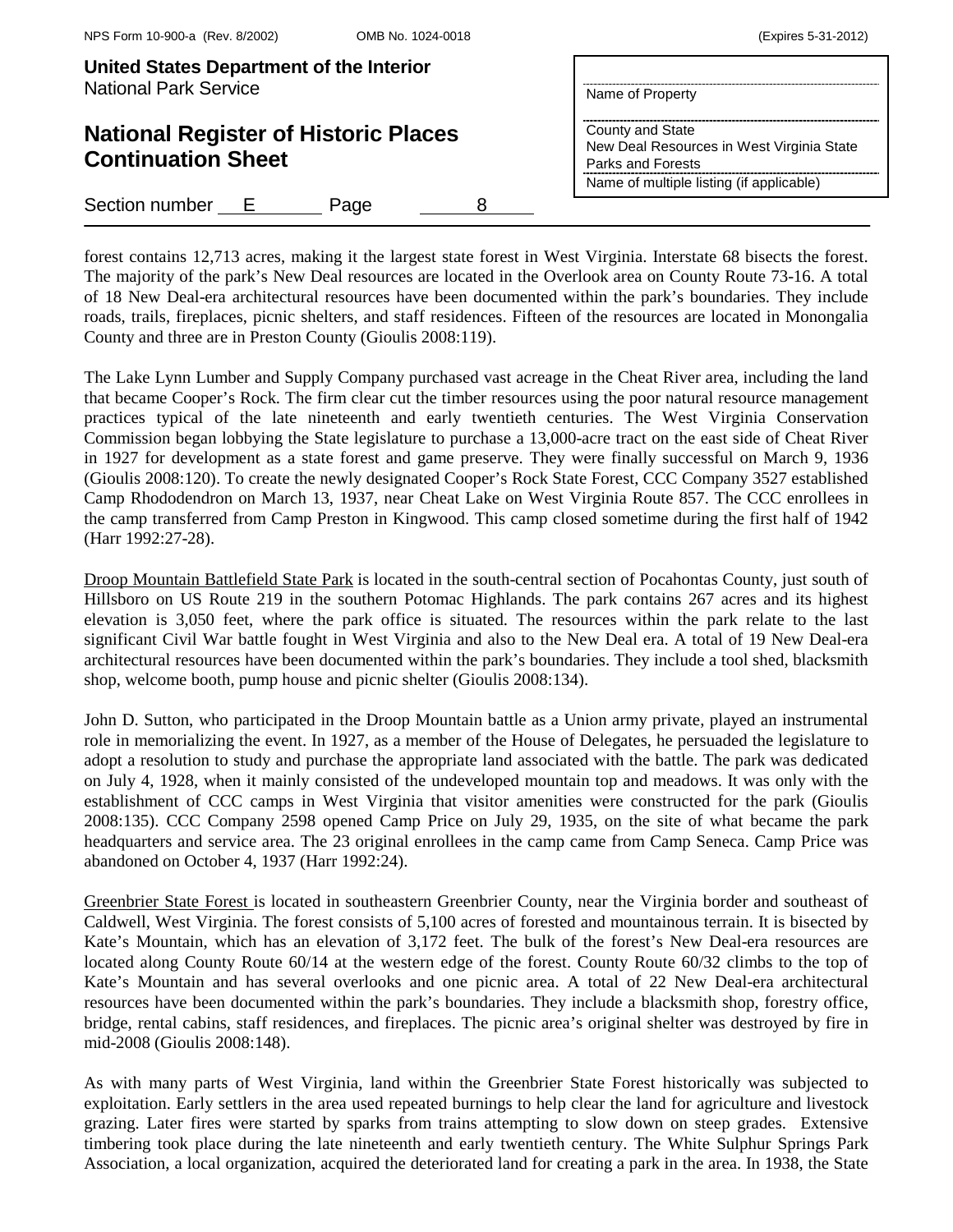| United States Department of the Interior<br><b>National Park Service</b> | Name of Property                                                                   |
|--------------------------------------------------------------------------|------------------------------------------------------------------------------------|
| <b>National Register of Historic Places</b><br><b>Continuation Sheet</b> | County and State<br>New Deal Resources in West Virginia State<br>Parks and Forests |
|                                                                          | Name of multiple listing (if applicable)                                           |
| Section number<br>Page<br>- E                                            |                                                                                    |

purchased this land for us as a state forest (Gioulis 2008:149). CCC Company 549 established Camp White Sulphur (also known as Camp White Sulphur Springs) near the site later used for the forest headquarters and a swimming pool. It remained in operation until late 1937. CCC Company 1537 occupied the camp from June 1, 1938, until the fall or early winter of 1940 (Harr 1992:23-24).

Hawk's Nest State Park is located in central Fayette County, southwest of Anstead. The 838-acre park overlooks the New River at the point where the river turns to the south. The recreational amenities are concentrated at a picnic area overlooking Hawk's Nest Lake and along US 60 with the historic Midland Trail, a guest lodge built in 1967, and the New Deal-era resources. A total of 10 New Deal-era architectural resources have been documented within the park's boundaries. They include trails, fireplaces, water fountains, a staff residence with an attached museum and observatory, and a picnic shelter (Gioulis 2008:168).

Coal mining in the Hawk's Nest area began during the late nineteenth century. Hawk's Nest also was an early tourist destination with the Gauley Mountain House operating from 1870 until 1902, when fire destroyed the building. A resort, complete with a zoo, lookout tower, hotel, café, gas station, and living quarters, was located along Route 60 prior to 1935. Hawk's Nest State Park was first opened in 1935 when West Virginia purchased 31 acres. The boundaries were later expanded to 276 acres and now encompass 838 acres. Other features within the park's boundaries, the Hawk's Nest Tunnel and a ca. 1934 dam and lake, were constructed as part of a hydroelectric project for Union Carbide Corporation. These are directly associated with the Hawk's Nest Tragedy, when hundreds of workers who built the tunnel contracted silicosis due to unsafe working conditions, making it one of the worst industrial disasters in American history. The CCC operated two camps at Hawk's Nest Lake; both of these also were instrumental in developing Babcock State Park (see above). The planning for Hawk's Nest was done by the NPS, as is true for almost all of the state parks, and was under the supervision of Bunker Hill and John Garrett (Gioulis 2008:169-170).

Holly River State Park is located in the northeastern corner of Webster County, at the junction of Randolph County to the east and Upshur County to the north. The park encompasses 8,101 acres, with the highest elevation at 3,000 feet and the lowest at 1,600 feet. The core of the park is located along the Laurel Fork of the Holly River. Holly River initially was designated a national park, but its management was turned over to the West Virginia Conservation Commission in 1938. The following year, the Federal government leased the park to West Virginia and, in 1954, transferred the park to state ownership for one dollar. A total of 26 New Deal-era architectural resources have been documented within the park's boundaries. They include entrance and area signage, an office and restaurant, swimming pool, bath house, water filtration plant, and stone work such as retaining walls, steps, and a planter (Gioulis 2008:184, 186).

The northeastern portion of Webster County was subjected to widespread timbering during the late nineteenth and early twentieth century. The sparse population largely consisted of subsistence farmers. By 1935, economic conditions in the area had become unsustainable, and the area that Holly River State Park now occupies was targeted for "resettlement." Under the direction of the U.S. Department of Agriculture's Farm Security Administration, 13 farm families were relocated and the private lands were purchased by the federal government. The subsequent Kanawha Head Project focused on land improvements, including soil erosion control, stream reclamation, game restocking, reforestation, and creation of a recreational area. New Deal-era construction work within the park was undertaken by WPA workers between 1936 and 1938. At the peak of operations, 250 WPA workers participated in projects within the park's boundaries (Gioulis 2008:185-186).

Kanawha State Forest is located in south-central Kanawha County at the head of Davis Creek, about seven miles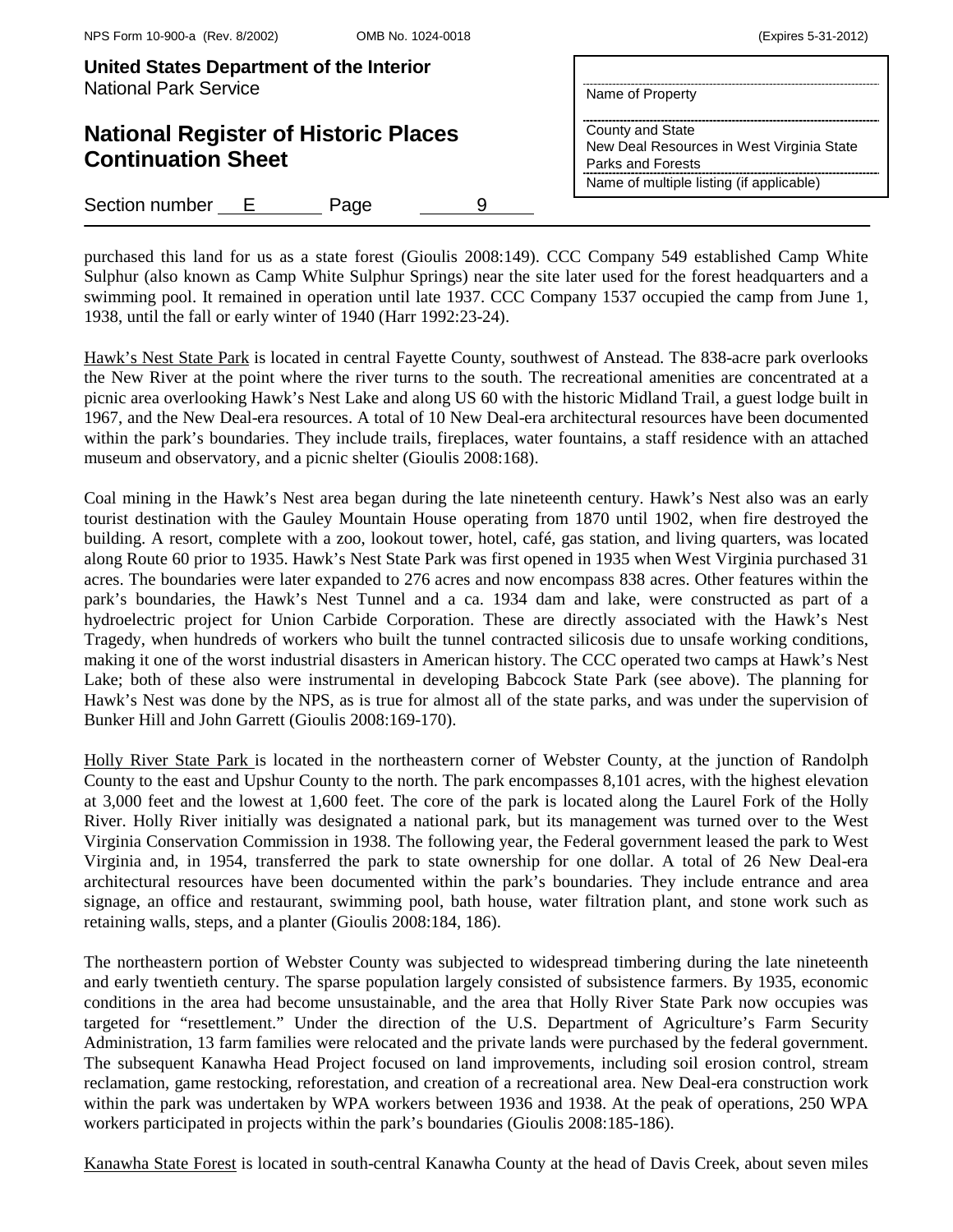| United States Department of the Interior<br><b>National Park Service</b> | Name of Property                                                                   |
|--------------------------------------------------------------------------|------------------------------------------------------------------------------------|
| <b>National Register of Historic Places</b><br><b>Continuation Sheet</b> | County and State<br>New Deal Resources in West Virginia State<br>Parks and Forests |
|                                                                          | Name of multiple listing (if applicable)                                           |
| Section number E<br>10<br>Page                                           |                                                                                    |

south of Charleston. The forest contains approximately 9,300 acres, and its highest elevation is at 1,500 feet. The main hollows, which have year-round streams and empty into Davis Creek, are Dunlop, Polly, Shrewsbury, Rattlesnake, Hoffman, and Middle Lock Fork. The park's New Deal-era resources are along County Route 42, the main road through the forest. A total of 18 New Deal-era architectural resources have been documented within the park's boundaries. They include a ca. 1900 mine portal and slag heap that were stabilized by CCC workers for interpretive exhibits, a 1½ acre pond with dam, a reservoir, a powder house, a comfort station, and foot bridges (Gioulis 2008:199).

Starting in the late nineteenth century, the area within the forest was the original site for several coal mines, including one owned by Anheuser-Busch, and logging companies. Quince Jones bought the majority of the land in 1923 and did extensive timbering and operated a coal mine in Shrewsbury Hollow. Jones died in 1933 and the land went to the Kanawha Valley Bank. The federal government initially leased land from the Jones estate, and then West Virginia purchased 6,705 acres in January 1938 for use as a state forest (Gioulis 2008:200). CCC Company established Camp Kanawha at the later site of a swimming pool in the park on April 7, 1938. On March 12, 1942, this company was replaced by Company 1547V, a veterans company that had come from Camp Stonewall Jackson. On June 15, Company 1547V was succeeded by Company 3538C, the designation of which denotes it as a company of African American enrollees. This company had come from Camp Carver and remained at Camp Kanawha until the conclusion of the CCC program (Harr 1992:28).

Kumbrabow State Forest is located in the southwestern corner of Randolph County, with Webster County to the west and Upshur County to the north. The forest contains 9,474 acres and its highest elevation is at 3,855 feet at Buck Knob. Located along County Routes 219/16 and 219/26, a total of 26 New Deal-era resources have been documented within the forest's boundaries. They include bridges, culvert heads, rental cabins with wood sheds, and a CCC camp site with foundations (Gioulis 2008:214).

Using New Deal programs meant to develop state parks and forests with federal funds, West Virginia's Governor H. Guy Kump, Spates Brady, and Hubert Bowers oversaw purchase of land for a state forest from the Midland Corporation on December 29, 1934. Using the first three letters of each last name, Kumbrabow is named for the three men. Two CCC companies undertook construction work at Kumbrabow State Forest. CCC Company 2594 occupied Camp Bowers on July 1, 1935, at the head of Mill Creek in Randolph County. This camp closed in the fall of 1941. CCC Company 3520 opened Camp Randolph near Elkwater on July 15, 1935. It was abandoned on October 4, 1937 (Harr 1992:21, 26).

Lost River State Park is located in the southeast section of Hardy County in West Virginia's Eastern Panhandle, ten miles north of the Virginia state line. The park encompasses 3,712 acres of wooded mountain terrain. The resources within Lost River range from an 1840 mountain farm cabin to recently built rental cabins. A total of 78 New Deal-era resources have been documented within the forest's boundaries. Ira Kuhn of the NPS oversaw the start of construction of rental cabins, an office, and the superintendent's residence. In 1935, the fire tower was rebuilt. By 1940, a restaurant, swimming pool, riding stables, and picnic shelters were completed, and CCC workers also finished rehabilitating two nineteenth century settlers' log houses (Gioulis 2008:229-230).

The land within Lost River once was part of a 17,000-acre tract owned by Henry "Light Horse Harry" Lee. In 1852, Charles Carter Lee established the Hardy White Sulphur Springs resort at the site of a sulphur spring on the property. He sold the spring and 500 acres of land to his son, George Lee, before his own death in 1871. The land and a variety of improvements passed through a succession of owners until 1934, when H. Riley Heishman sold it to the West Virginia Conservation Commission for a state park (Gioulis 2008:230-231). CCC Company 1524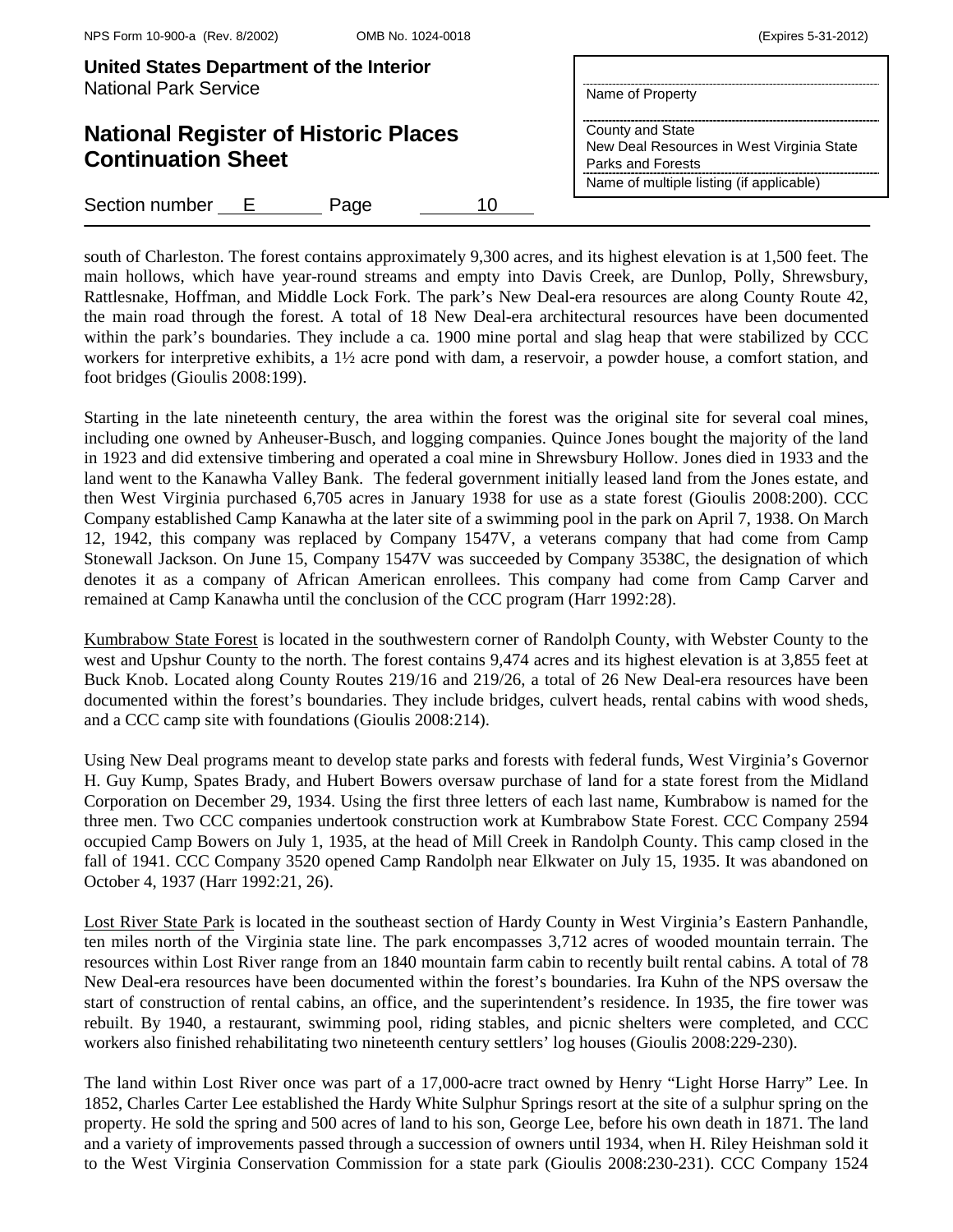|  | (Expires 5-31-2012) |
|--|---------------------|
|--|---------------------|

| United States Department of the Interior<br><b>National Park Service</b> | Name of Property                                                                   |
|--------------------------------------------------------------------------|------------------------------------------------------------------------------------|
| <b>National Register of Historic Places</b><br><b>Continuation Sheet</b> | County and State<br>New Deal Resources in West Virginia State<br>Parks and Forests |
|                                                                          | Name of multiple listing (if applicable)                                           |
| Section number E<br>Page                                                 |                                                                                    |

occupied Camp Hardy on Howard's Lick Run near the park's entrance on May 15, 1934. This company had been transferred from Camp Leadmine in Tucker County. The camp is believed to have been abandoned in late 1940 (Harr 1992:31).

Panther State Forest (also known as Panther Wildlife Management Area [WMA]) is located in the southwestern corner of McDowell County. Although originally designated as a state forest, it now is maintained as a WMA. It consists of 7,810 acres of second-growth forest, as well as Panther Creek and its numerous branches. Located north-south along Panther Creek is a fire lookout tower with an adjacent cabin and privy (Gioulis 2008:265). The buildings appear to date from the 1960s STEP program rather than the New Deal period. Further research is needed to establish the respective construction and alteration dates for the three resources (Beanblossom 2010).

The forest itself is directly the result of the CCC's efforts. As with much of West Virginia, this area had witnessed extensive timbering and coal mining, rendering much of it vulnerable to destructive fires. While still privately owned, West Virginia used the site for a pilot fire protection/suppression program. In 1940, West Virginia purchased 4,877 acres to create Panther State Forest (later designated as a WMA). Four CCC camps operated in the area between 1935 and 1942. Their principal projects focused on fire protection/suppression in reforested areas and some road building. Camp Panther opened in April 1935 and was occupied by CCC Company 3534. Their only major project was construction of a road, which was not completed by the time the camp was abandoned in October 1935. Camp McDowell, established by CCC Company 3543, opened on July 25, 1935, and was located at the mouth of Trace Fork. Enrollees in this camp focused their efforts on forest fire protection. This camp was abandoned on May 31, 1937, and the buildings associated with the camp were removed (Harr 1992:22-23). On November 8, 1941, CCC Company 3538C occupied Camp Carver on the same site where the earlier Camp McDowell had been located. Because the earlier camp's buildings no longer were extant, new, portable buildings were erected for Camp Carver during 1941. The African American company had moved here from Camp War in McDowell County when that camp was discontinued. Camp Carver remained in use until June 19, 1942, when the enrollees transferred to Camp Kanawha near Charleston. The portable camp buildings that had been constructed at Camp Carver reportedly were shipped to the South Pacific for military use (Harr 1992:28-29).

Pinnacle Rock State Park is located in the southern end of Mercer County, northwest of Bluefield. The roadside park encompasses approximately 400 acres. Pinnacle Rock itself is a 3,100-feet tall cockscomb sandstone formation located along U.S. Route 52; there are two other rock formations associated with the park, Black Rock and Turkey Rock. Turkey Rock is located southwest of Pinnacle Rock and Black Rock is northeast of Pinnacle Rock, on the other side of US Route 52. A total of 18 New Deal-era architectural resources have been documented within the park's boundaries. They include entrance and exit signs, a horseshoe pit, picnic shelter, fireplaces, and water fountains (Gioulis 2008:274).

The park had its beginnings in December 1938, when the West Virginia Conservation Commission purchased a 26-acre parcel that surrounded Pinnacle Rock. President Roosevelt approved funding in the amount of \$13,922 for WPA labor to develop the park, while the Conservation Commission approved \$3,000.00 for materials and supplies. Additional land purchases were made in 1941, 1964, 1967, 1989, 1990, and 1992 to bring the park to its current size. As with Holly River State Park, Pinnacle Rock was developed and completed by WPA labor (Gioulis 2008:275).

Seneca State Forest is located in central Pocahontas County, east of the Greenbrier River and just south of Cass. The forest contains approximately 11,864 acres, making it West Virginia's second largest state forest. The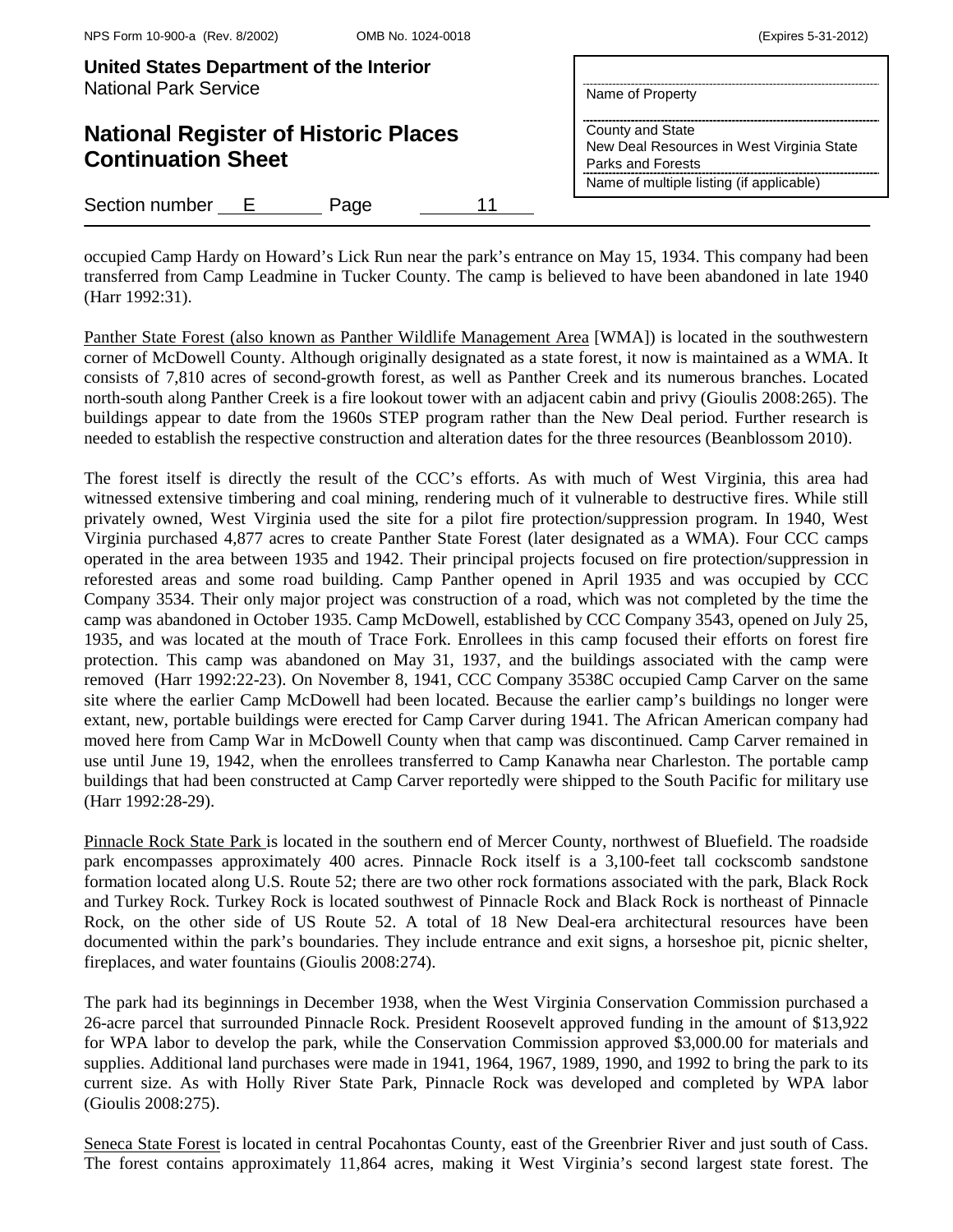| (Expires 5-31-2012) |  |  |  |
|---------------------|--|--|--|
|---------------------|--|--|--|

| United States Department of the Interior<br><b>National Park Service</b> | Name of Property                                                                                                               |
|--------------------------------------------------------------------------|--------------------------------------------------------------------------------------------------------------------------------|
| <b>National Register of Historic Places</b><br><b>Continuation Sheet</b> | County and State<br>New Deal Resources in West Virginia State<br>Parks and Forests<br>Name of multiple listing (if applicable) |
| Section number E<br>12<br>Page                                           |                                                                                                                                |

highest elevation is at 3,380 feet atop Thomas Mountain. The forest contains Seneca Lake, which was created by a dam on Little Thorny Creek and attracts many day-use fishermen. A section of the Allegheny Trail is also included within the forest. A total of 15 New Deal-era architectural resources have been documented within the forest's boundaries. In addition to the dam and lake, they include rental cabins, a trail shelter, fire tower, and picnic shelter. The New Deal-era resources are located along the roads and trails within the forest itself and the main road through the forest is known as Cabin Road (Gioulis 2008:285).

As with other areas in West Virginia, the location of present-day Seneca State Forest had been subjected to logging during the late nineteenth and early twentieth century. It was known as the McCutcheon Tract and was timbered by the St. Lawrence Boom and Manufacturing Company through a contract with Captain A.E. Smith. The tract was full of virgin white pine and Smith established a railroad to transport the timber to waterways. Logging continued until the early 1920s when the industry began its decline. In 1924, West Virginia purchased the tract and adjacent cut over land, a total of 10,487 acres, to establish its first state forest. Later purchases brought Seneca's acreage up to 11,864, making it West Virginia's second largest state forest. The state's Game and Fish Commission first managed the forest. Their primary goals were reforestation and creating wildlife preserves (Gioulis 2008:286). During the early 1930s, the CCC began working on improvements within the forest. CCC Company 1537 established Camp Seneca on June 22, 1933, as a tent camp; a campsite later was built east of Route 28 opposite the forest headquarters. The camp was abandoned on May 31, 1938, and Company 1537 relocated to Camp White Sulphur at Greenbrier State Forest (Harr 1992:16).

Tomlinson Run State Park is located in the extreme tip of West Virginia's northern panhandle in Hancock County. The park encompasses 1,398 acres and runs along Tomlinson Run, named for a family of early settlers. The park is divided into two sections: the wilderness section which contains heavily forested hills and cliffs of sandstone and shale; and a developed section with a variety of recreational amenities. The park is primarily a day park used primarily by the population in the immediately surrounding area. A total of 19 New Deal-era architectural resources have been documented within the park's boundaries. They include a dam and lake, caretaker's cottage, blacksmith shop, trails, picnic shelters, and culvert heads (Gioulis 2008:301).

Tomlinson Run owes its existence to Walter C. Gumble, a Hancock County Agricultural Agent. In 1935, he approached the Hancock County Court with a request to purchase two parcels totaling 140 acres. The Court approved the purchases and suggested that Gumble contact the CCC about contributing to the park's development. As Gumble began purchasing additional land to reach the minimum required size of 500 acres, NPS and West Virginia Conservation Commission representatives committed to developing the park. Title to the land was turned over to the Conservation Commission and work began (Gioulis 2008:302). A state park camp, SP-9, was authorized for Tomlinson Run, but by some reports it was neither funded nor built. Researcher Perry Merrill stated that a camp was built here in 1941 but never occupied. Although it appears that SP-9 never functioned as full service CCC camp, the CCC took part in Tomlinson Run's development (Harr 1992:34). Enrollees at Camp Marshall, near Moundville in Marshall County, maintained a side camp at Tomlinson Run to furnish labor for work in the park (Harr 1992:34). Camp Marshall was among the twelve West Virginia CCC camps authorized for the Soil Conservation Service (SCS). Its main responsibilities were flood prevention, drainage, and watershed protection (Gioulis 2008:302-303; Harr 1992:35).

Watoga State Park is located in southeastern Pocahontas County, east of the Greenbrier River, Seebert, and Hillsboro. Containing approximately 10,100 acres, Watoga is the largest of West Virginia's state parks. The highest elevation is at 3,211 feet and the lowest is 2,000 feet. A section of the Allegheny Trail is within the park and joins with a section of the trail in Seneca State Forest. A total of 72 New Deal-era architectural resources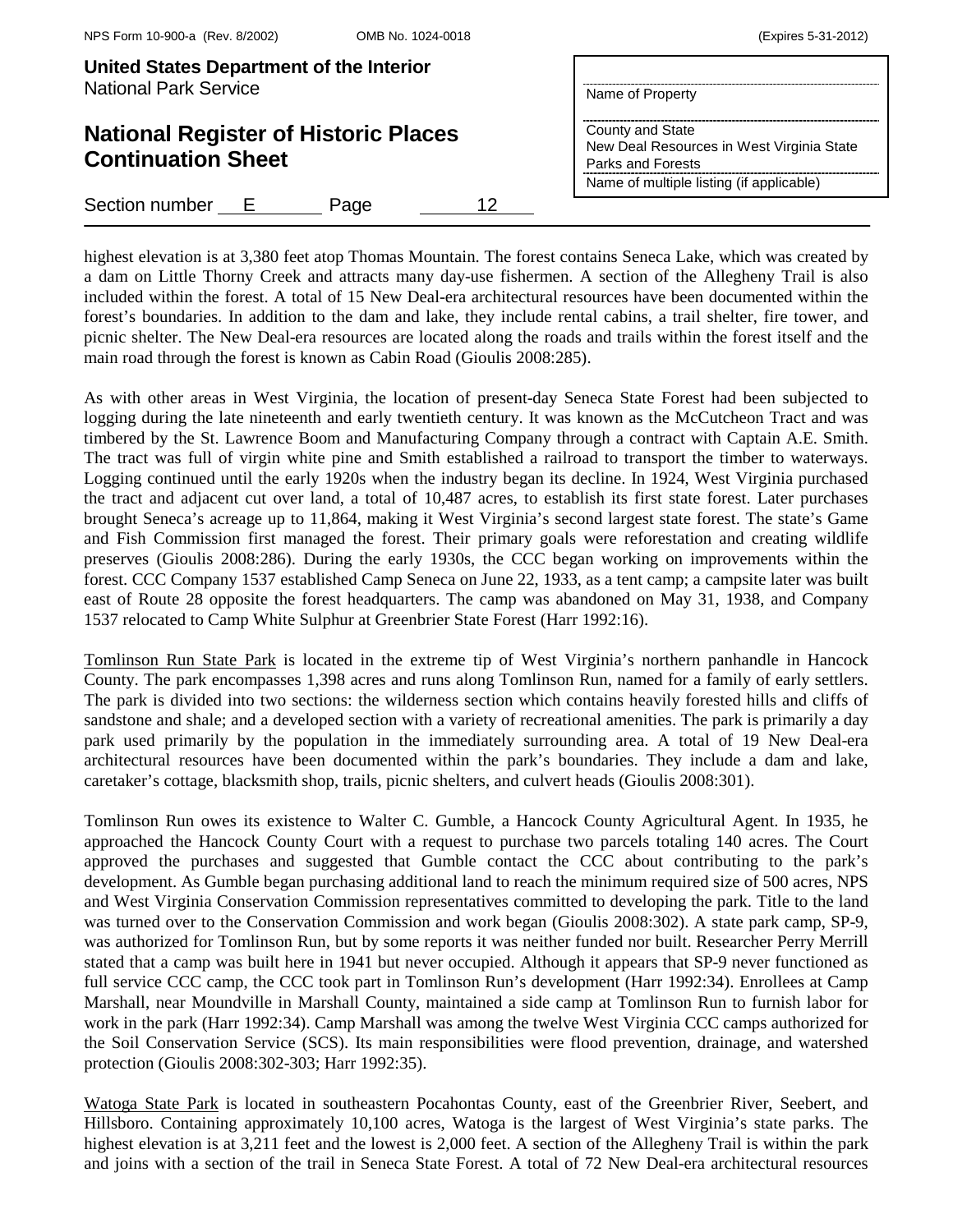| United States Department of the Interior<br><b>National Park Service</b> | Name of Property                                                                                                               |
|--------------------------------------------------------------------------|--------------------------------------------------------------------------------------------------------------------------------|
| <b>National Register of Historic Places</b><br><b>Continuation Sheet</b> | County and State<br>New Deal Resources in West Virginia State<br>Parks and Forests<br>Name of multiple listing (if applicable) |
| Section number<br>13<br>Page<br>E                                        |                                                                                                                                |

have been documented within the park's boundaries. They include the 400-acre Fred E. Brooks Memorial Arboretum, created in honor of Brooks, a noted West Virginia naturalist who died in 1933. The Arboretum's construction began ca. 1935 and a dedication was held in 1938. Other New Deal-era resources within the park range from a fire tower, office and restaurant, and bridges to settlement-period cabins that were preserved and rehabilitated by CCC workers (Gioulis 2008:312).

Watoga State Park was initially intended to be a state forest when the WV Game and Fish Commission purchased 4,546 acres in southern Pocahontas County in January 1925. The land was planned to be used for a wildlife preserve and timber production. Fighting forest fires also was a top priority. A ranger was hired to patrol the area in 1925 and the next year, a fire tower and telephone lines were added. Little additional development took place until the early 1930s when several CCC camps undertook projects (Gioulis 2008:313). CCC Company 1525 occupied Camp Watoga on June 18, 1933. The camp stood in what is now the maintenance area of the state park. Camp Watoga originally operated as a state forest camp, but became a state park camp after Watoga became a state park in August 1934. The camp closed on July 13, 1942. Enrollees in Camp Seebert also participated in construction projects at Watoga State Park. It was occupied October 3, 1934, by CCC Company 1535, and closed on March 5, 1937. Camp Will Rogers opened on July 16, 1935, with CCC Company 3537. It closed in October 1937 due to a nationwide reduction in CCC programs and its uncompleted projects became the responsibility of Camp Watoga (Harr 1992:16, 30, 32-33).

## **Historic Context:**

## **New Deal Federal Relief Programs in West Virginia State Parks and Forests, 1933-1942**

The origins of New Deal architecture in West Virginia's state parks and forests lie in the federal relief programs implemented by President Franklin D. Roosevelt as part of the New Deal. These initiatives were designed to address the catastrophic economic conditions faced by the United States during the Great Depression. In 1933, more than 25 percent of the American workforce faced unemployment. In West Virginia, the coal industry alone lost more than thirty thousand jobs and more than 100 banks collapsed. Farmers suffered not only from a collapse in farm prices but also severe droughts in 1930 and 1932 as well as flooding along the Kanawha River in July 1932. The 1930 drought led to thousands of forest fires that resulted in losses to 350,000 acres of woodlands (Thomas 1998:27, 31).

Lack of job opportunities struck particularly at young workers between fifteen and twenty-four years, of whom 25 percent were unemployed and another 29 percent had only part-time work (Salmond 1967:3; O'Bannon and Henry 1986:8/2). Furthermore, the New Deal coupled work relief programs with addressing public needs by focusing on infrastructure projects. The breadth and scale of New Deal public works both modernized the country and remedied some environmental crises through huge investments in transportation, education, power generation, and conservation projects.

By the 1930s, the ill effects of environmental degradation had been widely recognized. Only 100 million acres of virgin timber remained in the United States in 1933, a fraction of the more than 800 million acres that once had existed. Erosion brought on by this deforestation resulted in the loss of three billion tons of soil each year. Overgrazing, lack of crop rotation, clear-cutting timber, and harsh mining practices further contributed to environmental woes (Salmond 1967:4; O'Bannon and Henry 1986:8/2; West 2001:13). The aforementioned Weeks Act, passed by Congress in 1911, represented one of the first attempts to address the situation. Roosevelt used the Great Depression's exigencies to create much more extensive conservation programs.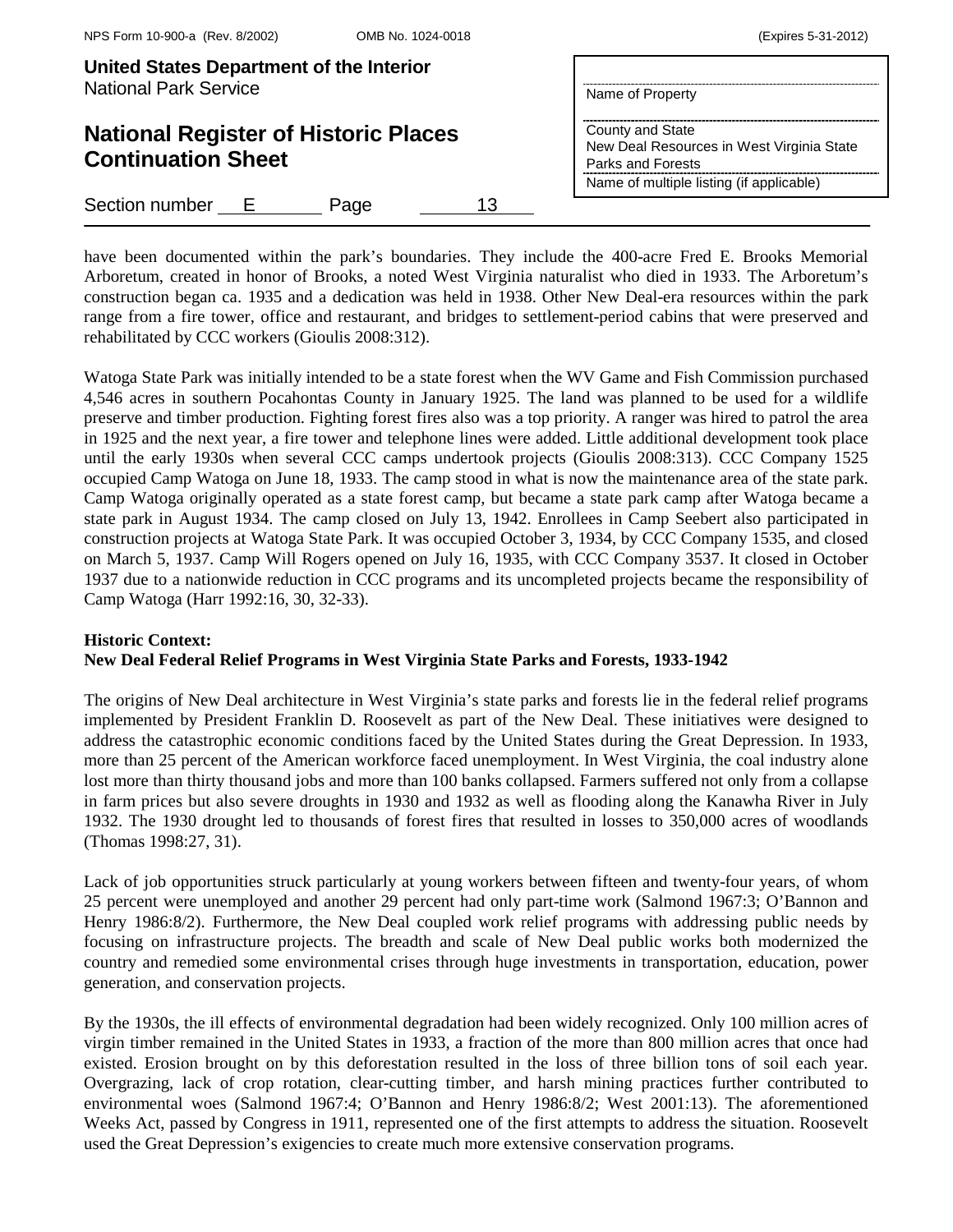|  | (Expires 5-31-2012) |
|--|---------------------|
|--|---------------------|

| United States Department of the Interior<br><b>National Park Service</b> | Name of Property                                                                                                               |
|--------------------------------------------------------------------------|--------------------------------------------------------------------------------------------------------------------------------|
| <b>National Register of Historic Places</b><br><b>Continuation Sheet</b> | County and State<br>New Deal Resources in West Virginia State<br>Parks and Forests<br>Name of multiple listing (if applicable) |
| Section number E<br>14<br>Page                                           |                                                                                                                                |

In March 1933, Roosevelt sent legislation to Congress that proposed to employ the jobless in public work. He also called for the creation of a "Civilian Conservation Corps" that would focus its efforts on forestry, soil erosion prevention, flood control, and similar projects. In addition to addressing environmental damage, the notion had the advantage of being quickly deployable. If his legislation were passed within two weeks, Roosevelt estimated as many as 250,000 men could be usefully employed in such work by early summer (Cohen 1980:6; O'Bannon and Henry 1986:8/2). Furthermore, the CCC could be used to create publicly accessible venues for tourism and recreation; both of these came to figure prominently in West Virginia's economy in subsequent decades (West 2001:11).

On March 31, 1933, Congress obliged with passage of the Act for the Relief of Unemployment through the Performance of Useful Public Work. The legislation created the Emergency Conservation Work (ECW) agency, precursor to what became the Civilian Conservation Corps (CCC). The bill authorized employment of 275,000 enrollees in 1,300 camps throughout the country (O'Bannon and Henry 1986:8/3; Sypolt n.d.:1). Robert Fechner, a labor leader, served as the agency's first director. Fechner and Roosevelt met with the heads of the Departments of War, Labor, Interior, and Agriculture to organize the new agency. Each department assumed responsibility for specific tasks. The Department of Labor selected the recruits for the work projects. The War Department, through the Army, provided recruits with training, conditioning, and transportation to the work camps. The NPS, within the Department of Interior, and the Forest Service, within the Department of Agriculture, supervised the work projects, while the Army operated the camps (Harr 1992:v; O'Bannon and Henry 1986:8/3; Denny 1994). From 1933 to 1935, the Soil Erosion Service within the Department of Interior supervised conservation and reclamation projects, while after 1935, directing these projects became the responsibility of the Soil Conservation Service in the Department of Agriculture (West 2001:13). The states submitted work programs and acted as procurement agents. Within 37 days of passing the ECW, 250,000 young men between the ages of eighteen and twenty-five had been placed in CCC camps, making the CCC one of the largest peacetime mobilizations in history (Denny 1994).

The country was divided into nine Corps Areas for the administration of the program. These nine areas followed the boundaries of the already-established nine U.S. Army Corps areas throughout the United States. West Virginia was part of the Fifth Corps area, which also included Indiana, Ohio, and Kentucky. In all of the corps areas, each state was divided into districts and sectors for administrative purposes. There was a commanding officer at each level from the corps area to the camp level (Sypolt n.d.:1).

Each camp received a designation according to the organization that governed the work done at that camp. For example, if the work projects were to be done in a national forest the camp had a prefix letter of "F" and a number designation that showed its location. Each company also received a company number of either three or four numbers. The third number from the right indicated the Corps area from which the company originated (Sypolt n.d.:2).

The CCC's first camp opened in George Washington National Forest near Luray, Virginia, in April 1933. A typical CCC camp consisted of about a dozen wooden buildings: mess hall, four barracks with capacity for 50 men, officer's quarters, garages, tool houses, supply building, and bath houses. Although every state had camps, their number depended upon various factors, including the amount of enrollees and of readily available projects (Harr 1992:v; West Virginia State CCC Museum Association 2009). More than 55,000 West Virginia men were enrolled in the CCC and the state eventually had a total of 67 camps; some of these camps were operated by more than one agency. Five different agencies sponsored West Virginia's camps, with the U.S. Forest Service (USFS) responsible for 22 and the Division of Forestry of the Conservation Commission responsible for 26. The U.S.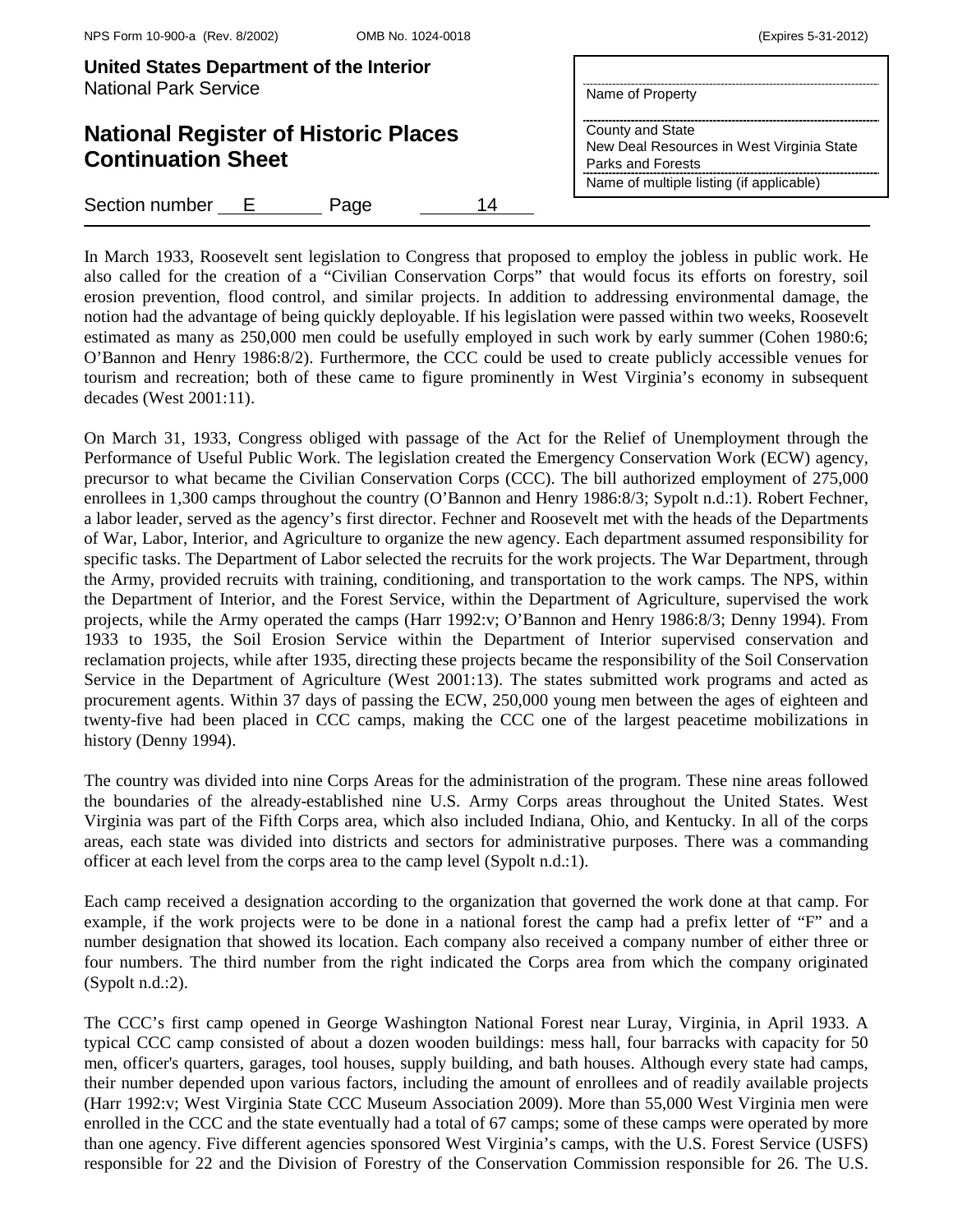| United States Department of the Interior<br><b>National Park Service</b> | Name of Property                                                                                                               |
|--------------------------------------------------------------------------|--------------------------------------------------------------------------------------------------------------------------------|
| <b>National Register of Historic Places</b><br><b>Continuation Sheet</b> | County and State<br>New Deal Resources in West Virginia State<br>Parks and Forests<br>Name of multiple listing (if applicable) |
| Section number E<br>15<br>Page                                           |                                                                                                                                |

Soil Conservation service sponsored 11 camps, while the Division of State Parks of the Conservation Commission operated 8 camps. Finally, the U.S. Army Corps of Engineers had a single camp at Bluestone Reservoir (Harr 1992:vii). Each camp received a designation that denoted its sponsoring agency and its rank, in order, of camps sponsored by that agency. CCC enrollees also gave their respective camps unofficial names (Harr 1992:2).

Minimal requirements for joining the CCC were to be single and unemployed; around 1937, married men also began to be permitted to join. Enrollees also were intended to be between the ages of 18 and 25 years old (Harr 1992:vii, 2; Gioulis 2008:7-8). An exception to the age requirement for enrollees came with the establishment of CCC camps for World War I veterans. This provision likely came about as a result of one of the most notorious events of the Great Depression. The Bonus Army marched on Washington, D.C., in 1932 during the final months of President Herbert Hoover's administration. Comprised of World War I veterans, the Bonus Army sought immediate payment of a case bonus authorized by Congress in 1924, but with payment set to take place in 1945. Given the dire economic straits brought on by the Depression, the marchers felt immediate payment was warranted. Although defeated in their quest, the subsequent Roosevelt administration included provisions to allow World War I veterans to serve in a limited number of CCC companies. Such companies were distinguished by their numbers, which ended in a V. West Virginia's veterans' companies were 1547V and 1558V. Company 1547V worked at Kanawha State Forest, while Company 1558V was at Cabwaylingo State Forest (Harr 1992:2, 25, 28).

Once selected, the new enrollees went to a conditioning camp for two weeks, where they were given physical examinations and became physically fit for the work that was ahead of them. The conditioning camps were held at army posts around the country. Before leaving the camps, the men were assigned to companies of two hundred men. A cadre that included a commanding officer, junior officer, and medical officer oversaw each company. Some military enlisted personnel were assigned to each unit to help with the new camp construction, provisions, and logistical support (Sypolt n.d.:1).

The men were generally paid \$25.00 a month, of which \$20.00 was sent to their families and \$5.00 reserved for each man for his own use. The pay grade sometimes increased to \$45.00 each month depending on the job. By the mid-1930s, \$160 billion of CCC enrollees' cash allowances had been allotted to their families. More than four million people directly benefited from the CCC monthly checks (Smith n.d.). The economic impact of the CCC camps spread to surrounding communities, where the monthly infusion of money reached as much as \$5,000 (CCC Legacy 2009). In addition to pay, the enrollees received food, shelter, clothing, and medical and dental care (Thomas 1998:197).

In March 1934, President Roosevelt decided to include education as one of the objectives of the CCC. Qualified male teachers were selected and sent to each camp as educational advisors to the Army personnel and to the superintendent of the work projects. Although limited at first, camp programs were established that eventually developed into practical educational activities By early 1935, the CCC had created a comprehensive national curriculum. The program provided enlistees with classes in subjects as diverse as auto mechanics, forestry, English, psychology, and journalism (Smith n.d.; Anderson et al. 2003; Anonymous 2008:7; Stone 2009). Basic education classes taught many enrollees reading, writing, and math skills. Eighth-grade diplomas could be obtained by enrollees doing required amounts of work in the camps; high school centers allowed credits to be earned, and correspondence courses were available to all enrolled personnel (Smith n.d.; West 2001:14). Local experienced men (LEMs) often were hired to teach the enrollees trades and skills, such as carpentry, plumbing, electrical wiring, road construction, and surveying (Smith n.d.).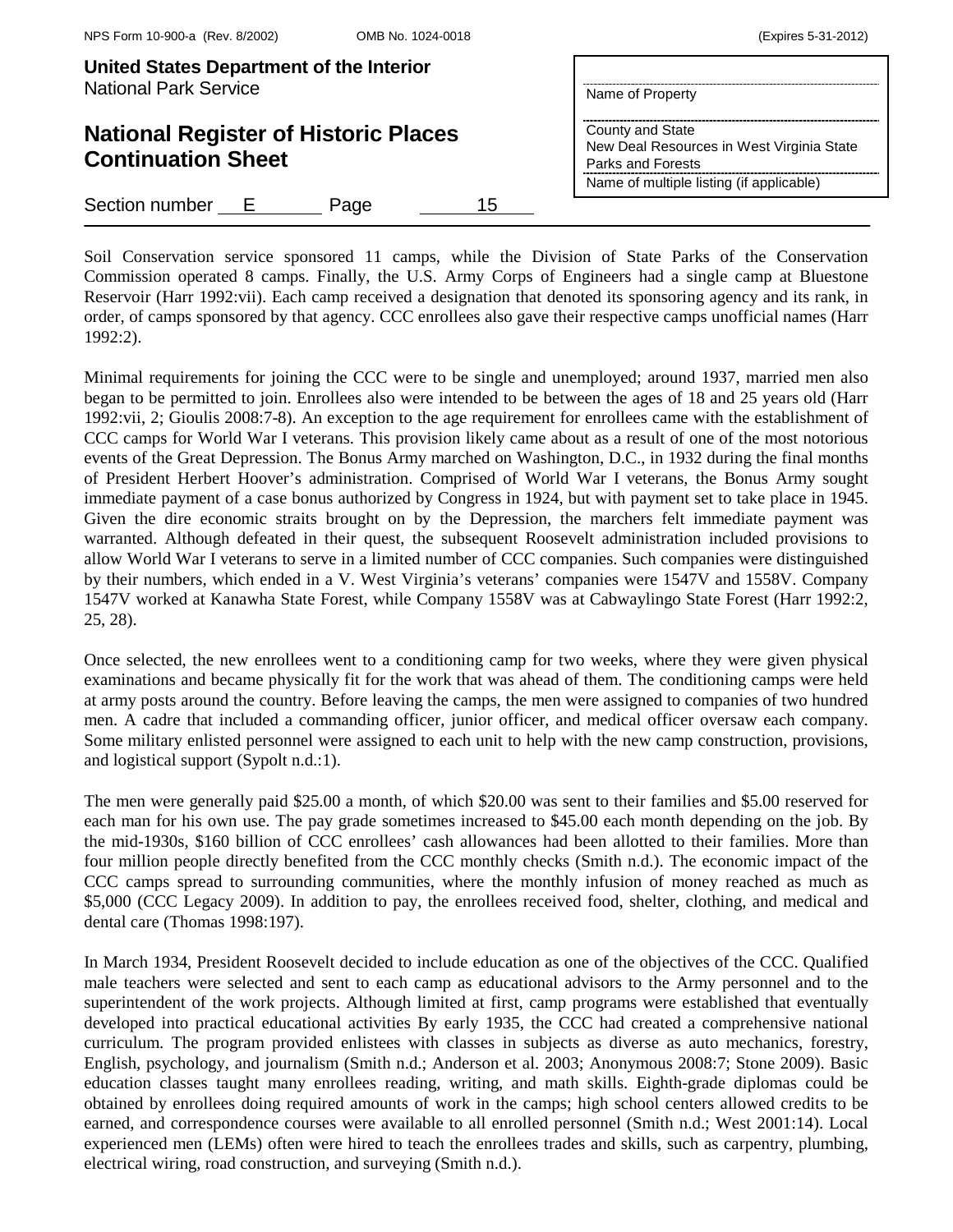| United States Department of the Interior<br><b>National Park Service</b> | Name of Property                                                                                                               |
|--------------------------------------------------------------------------|--------------------------------------------------------------------------------------------------------------------------------|
| <b>National Register of Historic Places</b><br><b>Continuation Sheet</b> | County and State<br>New Deal Resources in West Virginia State<br>Parks and Forests<br>Name of multiple listing (if applicable) |
| Section number<br>16<br>Page<br>$\vdash$                                 |                                                                                                                                |

Additionally, CCC enrollees learned agricultural and conservation skills in the camps. In keeping with the program's conservation mission, one of the CCC's educational objectives was to instill "a deeper consciousness of the importance of conserving the nation's resources" (Anderson et al. 2003). Along with forestry and construction, they developed woodworking, surveying, and other marketable skills. The federal government set up a national employment plan to place camp alumni who qualified by virtue of their CCC experience (Smith n.d.).

The CCC operated for nine years. During this period, over 2.5 million men accomplished an immense array of projects that created a lasting legacy of great importance in American history. In total, the CCC is estimated to have altered more than 118 million acres of land. As CCC Director Robert Fechner explained in 1939, the CCC "constructively altered the landscape of the United States" (Anderson et al. 2003). Their list of achievements included developing 52,000 acres of public campgrounds, laying 89,000 miles of telephone lines, planting almost 3 billion trees, draining 248,000 acres of swamps, replanting 814,000 acres of grazing land, restocking 972 million fish, protecting 154 million square yards of banks and 40 million acres of farmland from erosion, building 125,000 miles of road and 13,100 miles of trails, increasing publicly owned forests by 28 million acres, and creating 52,000 acres of campgrounds. CCC enrollees also worked on projects at 800 state parks, many of which were established during the 1930s, as well as at national parks and forests. They renovated nearly 4,000 historic buildings and built more than 10,000 small reservoirs and 46,000 vehicular bridges. The fire-fighting techniques developed with CCC labor informed wildfire prevention methods for years to come. CCC-constructed fish hatcheries helped to replenish populations of fish species that had been depleted by poor environmental practices. Wildlife was reintroduced in areas that previously had been denuded of vegetation or suffered high degrees of damage. In all, the projects directly employed or economically benefitted over 17 million people, created some \$2 billion (in 1942 dollars) worth of infrastructure, and provided 7.135 million days of environmental conservation labor (Anonymous 2008:4; CCC Legacy 2009; James F. Justin CCC Museum 2009; Anderson et al. 2003).

In West Virginia, the CCC enrollees developed more than 30 state and national parks and parkways, as well as game preserves. They built bridges, cabins, picnic shelters, lodges, park furniture, lakes, ponds, and swimming pools. They also fought more than 10,000 forest fires and developed soil erosion control practices with thousands of farmers across the state. Indeed, the gully restoration work carried out by the CCC, as well as soil erosion and soil conservation projects, ranked among the few New Deal initiatives that aided small and low-income farmers, as most programs of the period focused on the needs of large commercial farmers (West Virginia State CCC Museum Association 2009; Thomas 1998:197-198, 238). By 1941, more than 44,000 West Virginians had served in the CCC and approximately 60 camps had been set up within the state's borders (Thomas 1998:198).

According to former U.S. Congressman and West Virginia Secretary of State Ken Hechler, the work relief program had multiple consequences for West Virginia that continued to resonate for decades afterward:

The Civilian Conservation Corps was, really, the most exciting thing that FDR started... Some 50,000 West Virginians took part in this great program which built all of our present State Parks, which developed such a camaraderie among the CCC'ers.

I have been to lots of reunions of CCC'ers that [*sic*] talk with such wonderful nostalgia back on the period when they were able … to do a constructive program where they were building trails, planting trees, building firebreaks, cabins, and improving things that, today, in West Virginia we're very proud of. They are still in existence from this program that started sixty years ago. It's certainly one of the most exciting parts of the whole New Deal and one that was highly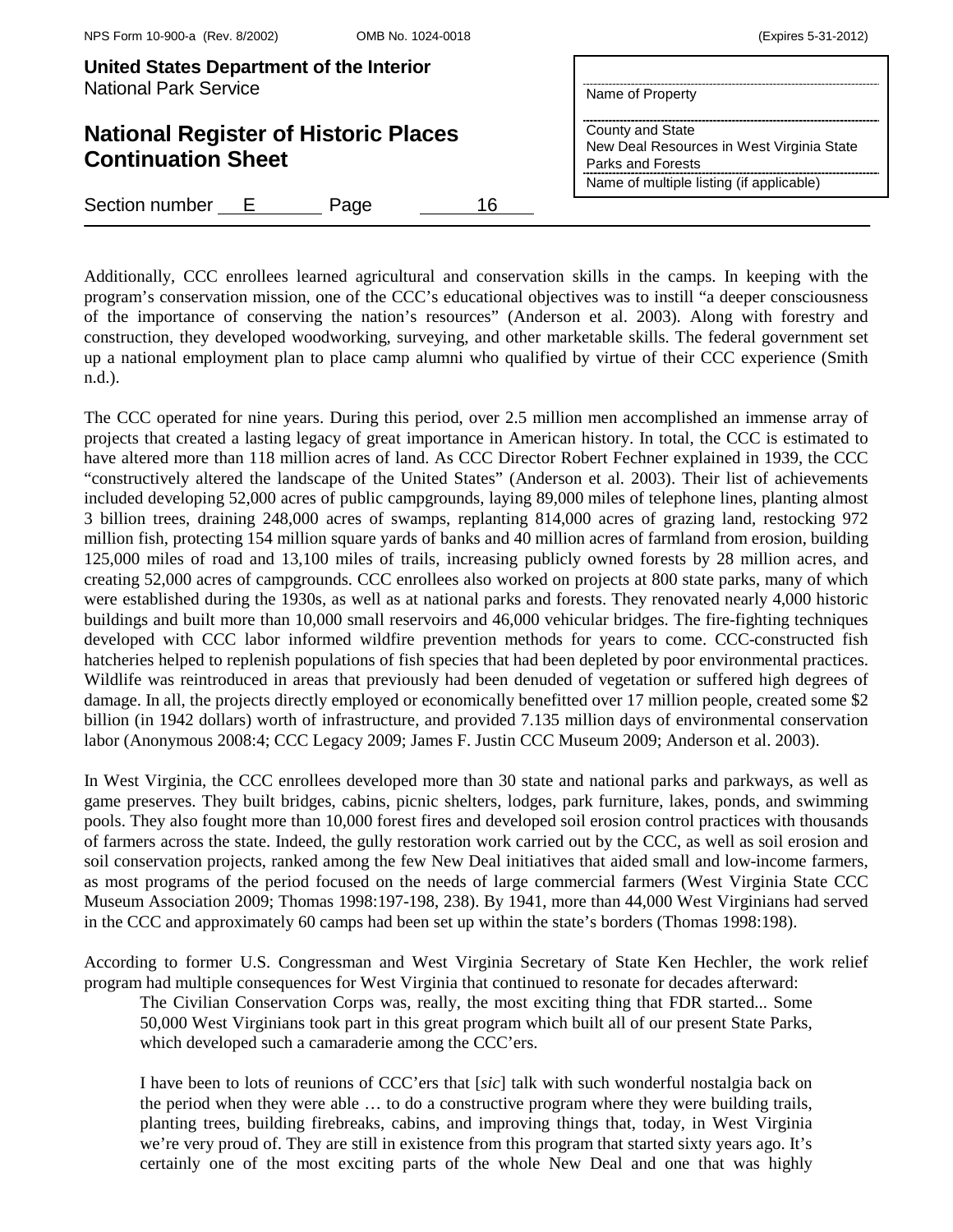| (Expires 5-31-2012) |  |  |
|---------------------|--|--|
|---------------------|--|--|

| United States Department of the Interior<br><b>National Park Service</b> | Name of Property                                                                                                               |
|--------------------------------------------------------------------------|--------------------------------------------------------------------------------------------------------------------------------|
| <b>National Register of Historic Places</b><br><b>Continuation Sheet</b> | County and State<br>New Deal Resources in West Virginia State<br>Parks and Forests<br>Name of multiple listing (if applicable) |
| Section number E<br>Page                                                 |                                                                                                                                |

successful, not only in the lives of the individuals, but also in the permanent improvements here in West Virginia (Hechler 1993).

The WPA was another important work relief program that created a lasting impact. Established in May 1935 and headed by Roosevelt's appointee Harry L. Hopkins, the WPA employed over 8 million workers nationally between 1935 and 1943. In general, the WPA built and improved city and county infrastructure, including roads, sewer systems, bridges, and public buildings such as schools and government offices. The WPA also provided workers for the building projects of other federal agencies. In addition to construction projects, the WPA became known for many arts, drama, media, and literacy projects. The agency's Federal Writer's Project, photography highlighting the effects of the Great Depression in Appalachia, post office murals, and other arts programs were evident in West Virginia. Gardening and canning projects provided food for school lunch programs as well (West 2001:19-21; Gioulis 2008:8).

Unlike the conservation-oriented CCC, the WPA's primary purpose simply was to provide employment to workers. The agency's administrators sought to maximize funds available to pay wages by seeking local sponsors to provide materials and funding for individual projects; nationally, approximately 17 percent of project costs were paid by local sponsors (West 2001:19). With its goal of maximizing employment, the WPA did not have stringent eligibility requirements as the CCC did. Both men and women in need of work were eligible to participate. WPA workers, for the most part, worked locally and typically stayed in their own homes rather than travelling to distant camps. The program emphasized teaching new skills to workers, who were only supposed to work for 30 hours a week. The rate of pay ranged from \$19.00 to \$94.00 each month, depending on region, skill, and the degree of urbanization, with the goal being to pay local prevailing wages. Although well below union pay rates, the wage rate generally averaged twice the level of welfare payments and was known as a "security wage" (Gioulis 2008:9; Digital History 2006).

In December 1935, the NPS assumed responsibility for technical supervision of 41 WPA work camps operating in state, county, and municipal parks. The NPS's involvement came at the request of state, county, and municipal sponsors who saw the program as an extension of the CCC's work to conserve natural resources and develop public recreational areas. As a result, state park inspectors and NPS staff reviewed applications, commented on construction designs, and supervised progress in conjunction with their review of CCC work. WPA projects in parks and recreation areas thus adhered to the same basic design principles that guided emergency conservation work and public works construction (McClelland 1993).

In its first five years alone, the WPA constructed or improved 2,500 hospitals, 5,900 schools, 1,000 airport fields, and nearly 13,000 playgrounds. By 1941, it had pumped \$11 billion into the national economy (Digital History 2006). In 1940, the WPA began vocational educational training of the unemployed to prepare them for factory jobs. Labor unions had fought this change but it became a moot point with the start of World War II. The onset of war curtailed further funding and support for domestic relief programs and the WPA shut down in late 1943 (Gioulis 2008:9).

The CCC, WPA, and other New Deal programs continued to erect structures in the national and state park systems into 1942, when they were abolished due to the United States entering World War II (Gioulis 2008:15). The effects of these programs, however, shaped American life for the remainder of the twentieth century. One of the most vital of these is Americans' relationship with the environment itself. In his Ph.D. dissertation, "Planting More Than Trees: The Civilian Conservation Corps and the Roots of the American Environmental Movement, 1929-1942" (New York University 2001), Cornelius M. Maher places the CCC within the broader context of the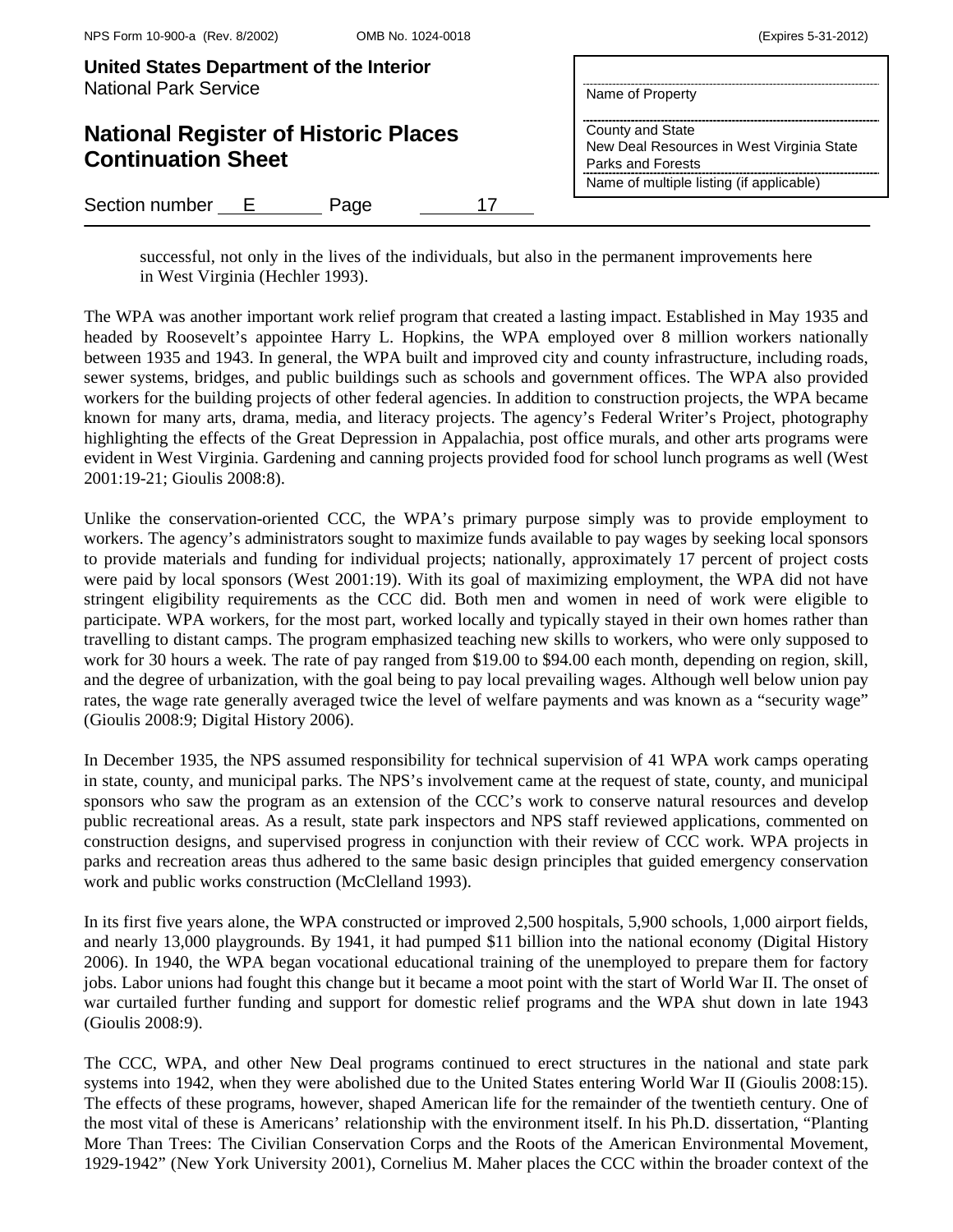| United States Department of the Interior<br><b>National Park Service</b> | Name of Property                                                                                                               |
|--------------------------------------------------------------------------|--------------------------------------------------------------------------------------------------------------------------------|
| <b>National Register of Historic Places</b><br><b>Continuation Sheet</b> | County and State<br>New Deal Resources in West Virginia State<br>Parks and Forests<br>Name of multiple listing (if applicable) |
| Section number E<br>18<br>Page                                           |                                                                                                                                |

conservation movement and suggests the CCC facilitated the emergence of modern environmentalism. Anderson et al. (2003) summarized Maher's findings in *Rabideau Civilian Conservation Corps (CCC) Camp National Historic Landmarks Nomination*. Arguing that the CCC altered American thinking about the natural world, Maher found the CCC played an instrumental role in bridging the transition from Progressive Era conservation, which emphasized the most efficient uses of natural resources, to post-World War II environmentalism, which took a more holistic approach to include entire ecosystems and advocated wilderness preservation for its own sake outside the needs of humans. The transition came about because the CCC popularized conservation among the general public and broadened the notion of conservation itself to include wilderness preservation, ecological balance, and outdoor recreation (Anderson et al. 2003).

One of the first, and most important, aspects of this expanded view of conservation lay with the CCC enrollees themselves. Using the expertise gained through on-the-job training and classroom instruction, many of them pursued professional careers in conservation. Their presence brought considerably more socioeconomic diversity to the field than had existed during the Progressive Era, when primarily an elite group of trained professionals shaped the field. The interaction of CCC camps with local communities also expanded conservation awareness. The potential economic benefits of conservation, especially by way of tourism and recreation, resonated in areas that had suffered from ruinous mining, timbering, and agricultural practices and the larger effects of the Great Depression (Anderson et al. 2003).

Even in areas that did not see the direct results of CCC work, publicity campaigns brought them to the public's attention. Through print and radio outlets, the CCC educated the public about conservation's role in New Deal programs. The CCC even produced more than thirty films about its various projects. Such coverage increased awareness of conservation's role in efficient use of natural resources. It also encouraged independent groups to begin their own projects. Tree planting became popular with many organizations, schools began incorporating conservation into their curriculums, and private conservation organizations increased in number. Pleased to see one of his primary interests so widely accepted, in 1939, President Roosevelt commented, "I consider it a matter of great significance that now, according to the results of a recent poll of public opinion, the conservation of natural resources stands second in point of interest in the thoughts of Americans in all walks of life" (Anderson et al. 2003).

The Progressive Era's influence on the federal government's conception of conservation's important qualities lingered well into the 1930s. Natural settings were perceived as a prescriptive for improving human life and creating wholesome environments. Scenery warranted preservation for its "social value," according to one CCC publication and, in another that promoted recreational areas, the CCC suggested these were needed to restore the health and vigor of the American people. Such an interpretation of conservation's uses dovetailed with one of the CCC's core concepts, to restore and enrich the young men enrolled in the program (Anderson et al. 2003).

Despite its successes, the CCC was not without critics even during the 1930s. Objections were raised that the CCC did not adequately consider wilderness preservation and ecological balance in its projects. Such shortcomings were due, at least partially, to the fact that the CCC provided labor for projects that actually were developed and supervised by other federal agencies, particularly the USFS, NPS, and Soil Conservation Service. For many of these projects, conservation was a component, but not the overriding principle, factoring into their design. One of the best known examples was Skyline Drive through the Great Smoky Mountains. Conservationists felt the project had an unduly negative impact on wilderness areas and that the project's purpose was no more important than the need to preserve untouched wild lands. Truck roads intended to help the USFS with fire prevention were similarly criticized. That wilderness areas should be preserved for their own sake rather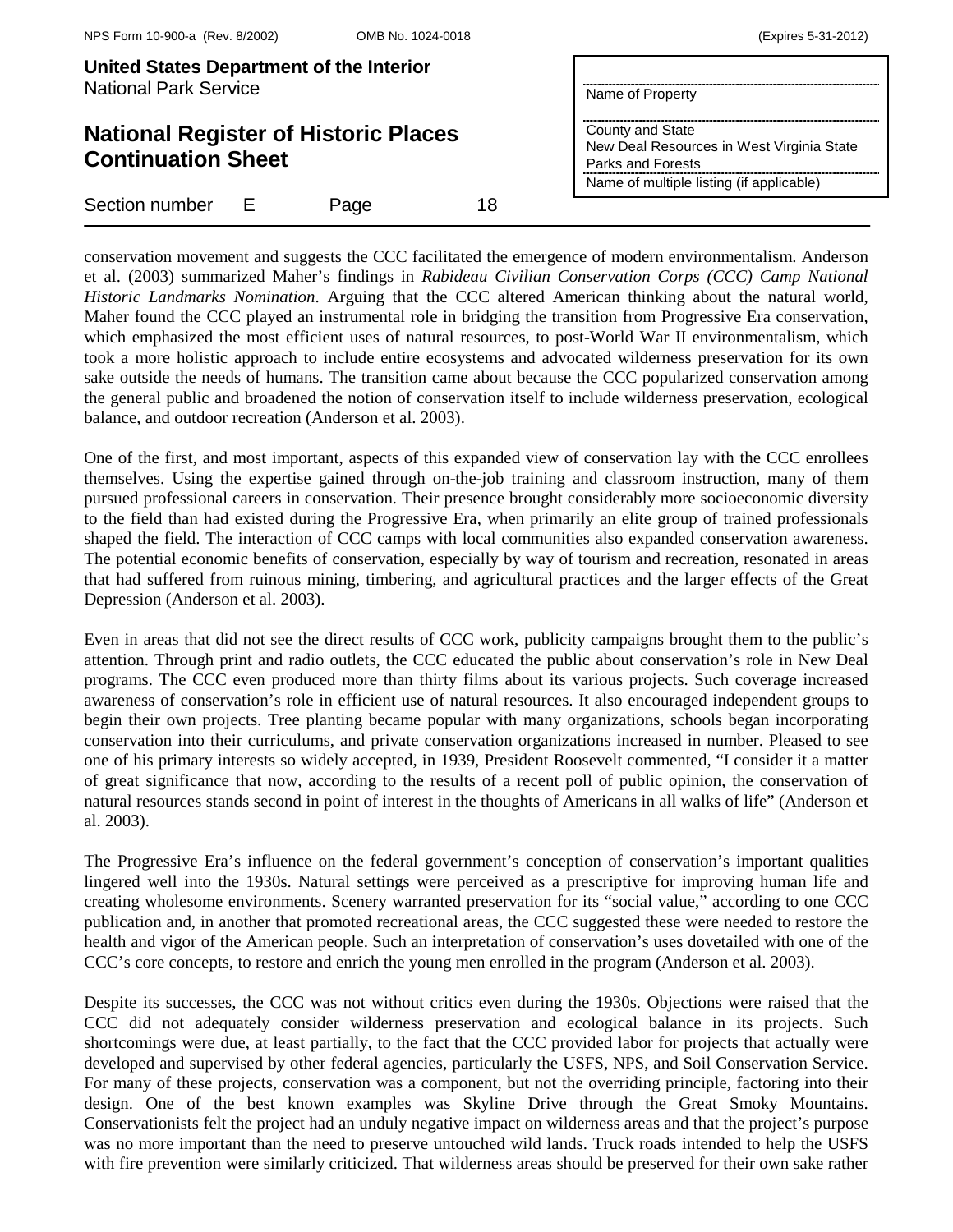| United States Department of the Interior<br><b>National Park Service</b> | Name of Property                                                                   |
|--------------------------------------------------------------------------|------------------------------------------------------------------------------------|
| <b>National Register of Historic Places</b><br><b>Continuation Sheet</b> | County and State<br>New Deal Resources in West Virginia State<br>Parks and Forests |
|                                                                          | Name of multiple listing (if applicable)                                           |
| Section number E<br>19<br>Page                                           |                                                                                    |

than for their potential utility to humans was a concept still emerging during the 1930s. It was a central tenet behind the formation of the Wilderness Society, established in 1935 (Anderson et al. 2003).

Scientists also criticized some CCC projects for poor design and little consideration for side effects. For example, in 1938, Aldo Leopold, a University of Wisconsin professor of game management who had supervised a number of CCC projects throughout the United States, found fault with a large-scale drainage project in the Atlantic tidal marsh. The project's goal of mosquito control may have been achieved, but at the cost of threatening the wildlife that depended on the marshes. His critique was based on an ecological perspective that was just emerging among scientists studying the interrelated dynamics of plant and animal communities. Anderson et al. (2003) noted, "this idea of biological balance gave new meaning to the conservation movement."

By the time the CCC and other New Deal-era programs ended in 1942, the wider conservation and environmental movement was well established in the public consciousness. Anderson et al. (2003) stated

By popularizing the conservation of natural resources among CCC enrollees, residents of communities located near the camps and project sites, and the American public as a whole, the CCC helped transform what had been a narrow, elite-based movement during the Progressive Era into a more grassroots phenomenon during the postwar period. The CCC also helped to redefine conservation during the 1930s and early 1940s by sparking a national debate over the very meaning of conservation that ultimately incorporated concerns about wilderness preservation, ecological balance, and outdoor recreation into the conservation movement's agenda. This notion that the CCC helped lay much of the groundwork for postwar environmentalism, a grass-roots movement with expanded environmental concerns, was not lost on those most involved in the New Deal program. As stated on the letterhead of the National Association of Civilian Conservation Corps, "Before Earth Day, There was the CCC."

As occurred with most other New Deal-era programs, racial segregation and discrimination occurred on a routine basis in the CCC's everyday course of business. Particularly in Southern and Appalachian states, racial segregation was a matter of custom as well as codified in state and local laws. Segregation also was routine in Northern and Western states. Attempts by the Roosevelt administration to require racial integration among workers, or to build integrated public facilities, met with widespread resistance. During the early days of the CCC, Companies 523, 524, 525, 1524, and 2596 were racially integrated. The standard practice, however, became segregated companies (Harr 1992:2).

West Virginia proved to be no exception when it came to resisting integration. In Sharples, an ostensibly integrated CCC camp actually consisted of African American workers living, eating, and bathing in separate areas from white workers. At Camp Dunmore in Pocahontas County, white workers refused to associate with the eight African American workers assigned to the camp, to the extent that the camp commander requested that the minorities be transferred to a segregated company in order to improve their experience. Even at the state level, resistance to integration could be found. Hubert W. Shawhan, state director of conservation, protested that African Americans and whites used the same latrines at Camp Decota in Kanawha County (Thomas 1998:205). Although the Roosevelt administration bowed to public pressure to permit segregation, New Deal relief programs continued to offer employment opportunities to African Americans. A separate CCC company for West Virginia eventually was established. From the late 1930s until June 19, 1942, Company 3538C served at Camp War and Camp Carver, both in McDowell County, and at Camp Kanawha near Charleston. Both African American youths and African American World War I veterans appear to have served with this company (Harr 1992:2, 28-29; Stone 2009:6-7).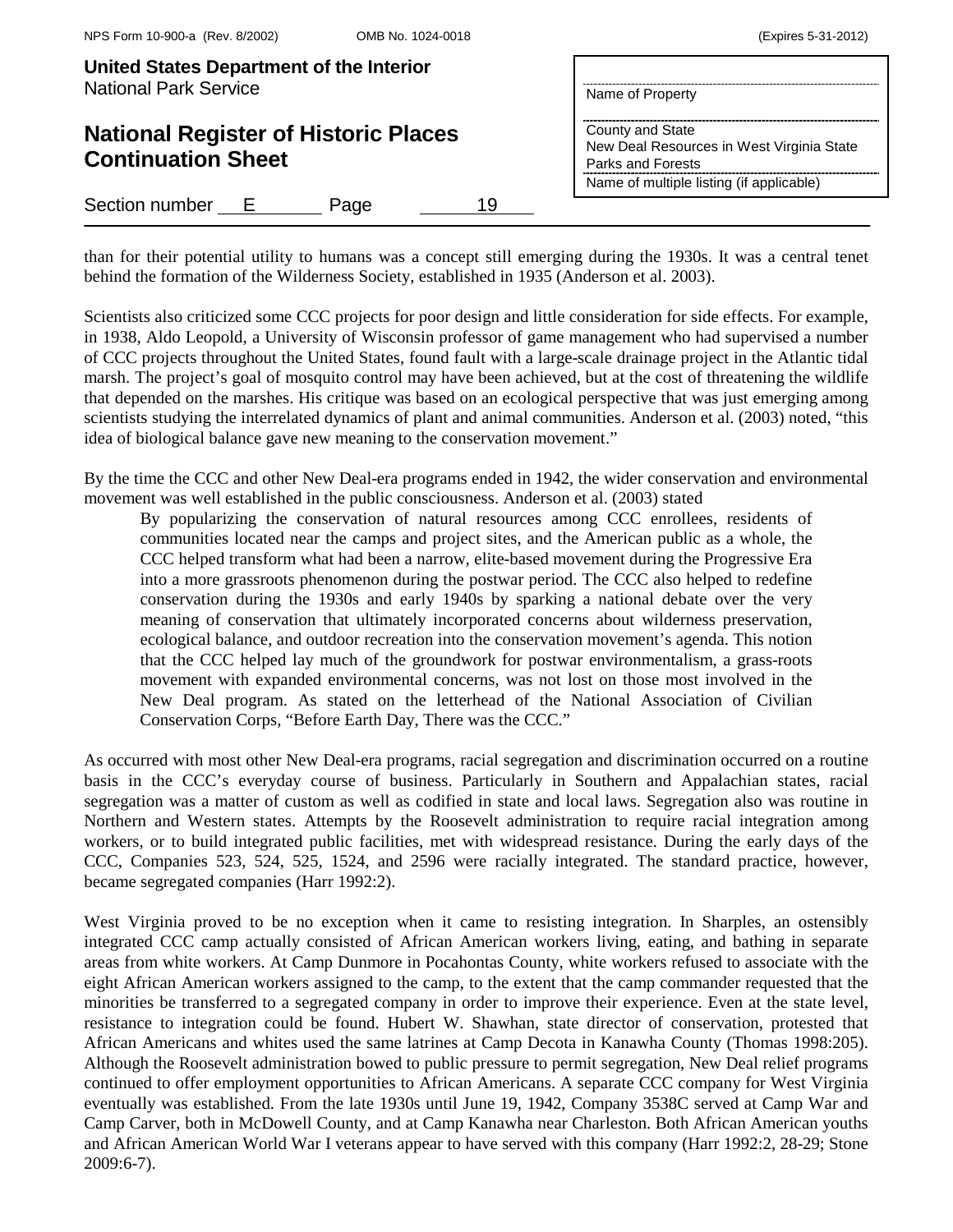# **National Register of Historic Places Continuation Sheet**

Section number E Page 20

| County and State                          |
|-------------------------------------------|
| New Deal Resources in West Virginia State |
|                                           |

Parks and Forests Name of multiple listing (if applicable)

Name of Property

## **Historic Context:**

## **Rustic Style Architecture in West Virginia State Parks and Forests, 1933-1942**

The term "rustic" applies to a number of building styles sharing a central concept of using natural materials, extensive handwork, and a variety of motifs borrowed from sources as diverse as pioneer or folk log buildings, Bavarian and Swiss chalets, and Adirondack camps built for wealthy Americans between the 1880s and 1920s. The English Arts and Crafts movement also played an influential role. Important high-style influences include the mid-nineteenth century work of Andrew Jackson Downing, who emphasized the picturesque qualities of architecture, and the late nineteenth century work of H. H. Richardson and Frederick Law Olmsted, who stressed the use of native materials and attempted to bring architecture into harmony with the natural environment. Elements of Shingle, Prairie, and Mission styles made their way into rustic architecture as well. The result was a uniquely American interpretation of variegated impulses to harmonize architectural design with the natural environment (Rice 2009; O'Bannon and Henry 1986:8/8; USDA 2001).

By 1916, when Congress established the NPS, the emphasis on "harmony with nature" had become commonplace in American architecture. The NPS's mission of protecting natural resources and making them available to public use lent itself to adopting rustic architecture as a hallmark of its building programs. In 1918, Stephen T. Mather, the NPS's first director, instructed his staff to assure that all park construction was "devoted always to the harmonizing of improvements with the landscape" (Myers 1984:45). The landscape engineering division assumed responsibility for reviewing park construction projects. Under chief architect Thomas C. Vint's direction, the NPS's design staff developed an approach to simple rustic architecture suitable for adaptation to a variety of natural settings (O'Bannon and Henry 1986:8/8). Vint's philosophy regarding park structures dictated "nonintrusive" design tenets that respected a building's specific site; complemented the environment and the existing resources; and used native materials and methods (Gioulis 2008:14).

The NPS's commitment to a well-developed rustic design philosophy, and its existing professional staff, enabled it to take a major role in shaping the CCC's construction projects. The NPS could impose its design ethic on state parks throughout the country by virtue of the fact that it reviewed and approved all CCC work programs and construction designs in the parks. Other federal government agencies, such as the USFS, also had adopted use of rustic design for building projects. During the 1920s and 1930s, the USFS's ranger stations, shelters, and lookout towers featured rustic design (Rice 2009). Because the CCC worked in publicly owned forests as well as parks, the similarities in design philosophy among the agencies lent further credence to the rustic approach.

The NPS and USFS's vision of rustic design, when coupled with the relief mission of the CCC, resulted in a confluence of complementary goals for design, construction, and employment opportunities. NPS and USFS designers enjoyed an unprecedented opportunity to build on a large scale with little concern for expense. At the NPS, state park work was placed under the Branch of Planning and the State Park Division supervised by Conrad Wirth and Herbert Evison. The division eventually became regionalized with West Virginia placed in District I, which covered the east coast and Alabama, Mississippi, Pennsylvania, and Vermont. Several of West Virginia's parks had a NPS architect and landscape architect who prepared construction drawings onsite (McClelland 1993; Unrau and Willis 1983; Gioulis 2008:14). Beginning in 1933, spurred on by the plentiful labor provided through the CCC and other public works agencies, the USFS hired professionally trained landscape architects and architects to design and implement plans in national forests across the country. Meanwhile, rustic architecture's use of log construction, high quality masonry work, and specialized materials such as hand-forged hardware required a large number of skilled workers (O'Bannon and Henry 1986:8/9; USDA 2001).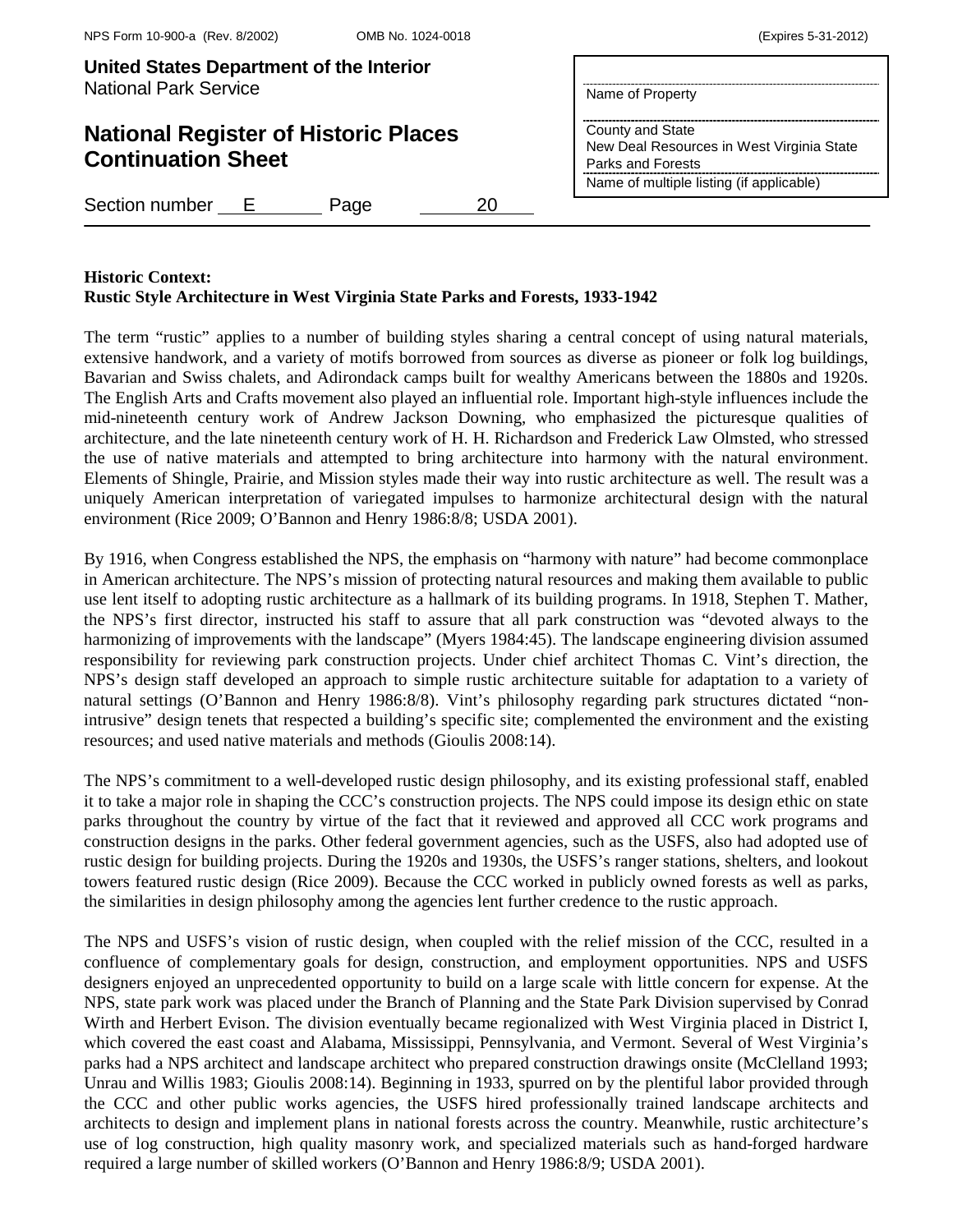| <b>United States Department of the Interior</b> |                  |
|-------------------------------------------------|------------------|
| <b>National Park Service</b>                    | Name of Property |

# **National Register of Historic Places Continuation Sheet**

Section number E Page 21

|                  | Name of Property                         |                                           |
|------------------|------------------------------------------|-------------------------------------------|
| County and State | Parks and Forests                        | New Deal Resources in West Virginia State |
|                  | Name of multiple listing (if applicable) |                                           |

As conceived by the NPS and USFS, the CCC's rustic building projects included regional variations that reflected cultural context and the availability of local building materials. The design style also was well suited to the natural environments within which they were constructed, to such a degree that rustic architecture eventually earned the rubric "park-itecture." The built works and publications of the New Deal era thus established the principles and tradition of rustic architecture for parks and public lands. These principles, summarized, were:

- Emphasis on horizontal form and avoidance of hard straight lines.
- Combinations of harmonious exterior textures and colors.
- Use of local natural materials sized in proportion to the grand scale of the landscape.
- Appearance of pioneer building methods.
- Strong incorporation of handcrafted elements.
- Reflection of regional cultural influences (USDA 2001).

Among the many tasks handled by NPS and USFS employees was developing training materials for design staff and CCC workers to ensure consistent levels of quality and style. Along with construction drawings, specific books were created for the CCC enrollees to teach them standard building methods and how to read building plans. A glossary of terms used and materials to be used typically would be included as well (Gioulis 2008:14- 15).

In addition, the NPS prepared guide books for construction of resources ranging from overnight facilities, administrative and basic service buildings, camp stoves, fireplaces, and brick and stone work (Gioulis 2008:14). In 1935, the USFS hired Albert D. Taylor, president of the American Society of Landscape Architects, to analyze problems and devise solutions to recreation planning and design. Taylor's three-volume 1936 report included drawings of many types of recreation structures unknown to earlier USFS recreation designers, such as bathhouses, shelters, amphitheaters, and playgrounds. These facilities proliferated in national forests across the country, in striking contrast to the simple privies and ranger cabins that had typified earlier periods (USDA 2001).

At the same time, the NPS contracted architect Albert H. Good and illustrator Dorothy Waugh to catalog appropriate structures for use in the parks in an effort to educate uninitiated architects about the rustic style. In 1938, the NPS published a definitive work, *Park & Recreation Structures*, edited by Good, which collected these and other examples of rustic architecture. Finally, by 1940, W. Ellis Groben, Chief Architect of the USFS, had written *Architectural Trends of Future Forest Service Buildings*. Groben advocated designs more sensitive to the environments and settings within which USFS buildings would be constructed (McClelland 1993; USDA 2001). As a result of works such as these, and the NPS's design review procedures, the CCC mass produced (with some regional variation) a coherent vision of rustic architecture across the United States (O'Bannon and Henry 1986:8/9). The effects of this guidance became visible in the design and construction of forest and park roads, trails, buildings, and public recreation sites. Stone masonry and log structures predominated, and the massive scale of structural elements and site furnishings implied permanence and connection to the landscape (USDA 2001).

Albert Good felt that the term "rustic" did not capture the greater meaning of the style practiced by park designers in state and national parks. He summarized the design approach as one that, "through the use of native materials in proper scale, and through the avoidance of rigid, straight lines, and over-sophistication, gives the feeling of having been executed by pioneer craftsman with limited hand tools. . . . It achieves sympathy with natural surroundings and with the past" (McClelland 1993). He also claimed that it was character, not the fact of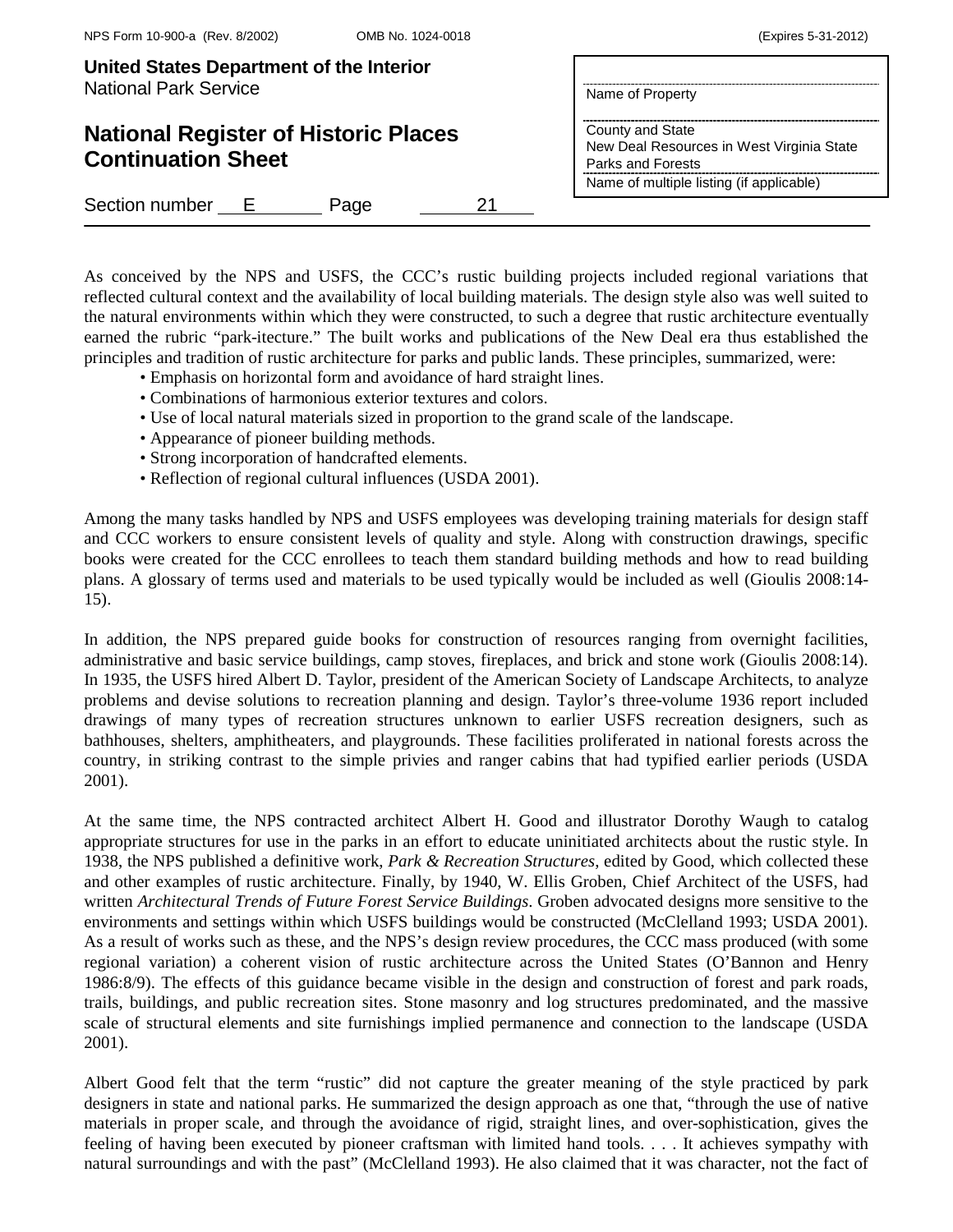| United States Department of the Interior<br><b>National Park Service</b> | Name of Property                                                                                                               |
|--------------------------------------------------------------------------|--------------------------------------------------------------------------------------------------------------------------------|
| <b>National Register of Historic Places</b><br><b>Continuation Sheet</b> | County and State<br>New Deal Resources in West Virginia State<br>Parks and Forests<br>Name of multiple listing (if applicable) |
| Section number E<br>22<br>Page                                           |                                                                                                                                |
|                                                                          |                                                                                                                                |

"nativeness," that gave rocks or logs their value as building materials. As a result, he advised against consistency and uniformity in cutting stone or shaping logs. At the same time, materials had to be appropriate to their setting, so heavy timber should not be imported into treeless areas nor large boulders brought from a distant place. Scale mattered as well, as Good emphasized when he discussed rockwork:

Rocks should be placed on their natural beds, the stratification or bedding planes horizontal, never vertical. Variety of size lends interest and results in a pattern far more pleasing than that produced by units of common or nearly common size. Informality vanishes from rockwork if the rocks are laid in courses like brick work or if the horizontal joints are not broken. In walls the larger rocks should be used near the base, but by no means should smaller ones be used exclusively in the upper portions. Rather should a variety of sizes be common to the whole surface, the larger predominating at the base. Rock should be selected for its color and hardness (McClelland 1993).

As another means of quality control, the NPS employed itinerant district inspectors to work directly with state park authorities and CCC camps. They reviewed applications for CCC camps, visited sites proposed for new parks, inspected the work carried out by CCC enrollees, offered technical assistance to foremen and superintendents, and reported progress and problems to the district officer. Their dual goals were to ensure high quality workmanship and consistent adherence to principles of naturalistic and rustic design. In spring 1934, the NPS began assigning architects and landscape architects to CCC camps to produce plans and drawings and supervise ongoing work. The district inspector reviewed their work as well. This collaborative approach was used until the late 1930s, when the number of CCC camps was reduced, along with the NPS's allotments to fund technical assistance (McClelland 1993).

In West Virginia's state parks and forests, CCC-built resources generally were constructed of onsite native materials such as sandstone and chestnut, oak, and locust logs. The CCC camps developed quarries and saw mills on location to provide materials for construction. In at least two instances, CCC camps harvested and milled timber to provide raw materials to a finishing woodwork shop in Rainelle. Some of the interior furnishings of the Babcock State Park cabins and the display cases used for the Hawk's Nest Museum were built in this fashion (Gioulis 2008:15).

The rustic style's emphasis on using locally available, natural materials had a particular resonance in West Virginia and other areas in the Appalachian Mountains due to the massive loss of chestnut trees that occurred here during the early twentieth century. Chestnut trees once ranked among the most important of the hardwood trees in Appalachian forests. Reaching more than 100 feet in height, the fast-growing, adaptable tree could thrive in a variety of settings. In addition to the annual chestnut harvest, the trees produced rot-resistant lumber (American Chestnut Cooperators' Foundation 2006a). Many small landowners relied on the chestnut produce for cash income. Around 1900, however, the American chestnut began to be decimated by a blight introduced in New York from imported Chinese chestnut nursery stock. Within a few decades, more than 3.4 billion trees had been destroyed by the blight (American Chestnut Cooperators' Foundation 2006b; Gioulis 2008:15).

Throughout the Appalachian Mountains, logging companies clear-cut vast stands of forest to harvest the lumber of the dying chestnuts. Stands of virgin forests including hickory, oak, maple, and other trees were removed at the same time (Winegar 2006). The temporary influx of revenue from such methods did little to remedy the longterm consequences of the destruction of the chestnut trees, and clear-cutting also introduced numerous other environmental problems, including erosion, water pollution, and increased flooding hazards (American Chestnut Cooperators' Foundation 2006b). Of the American chestnut trees still surviving today, most exist as small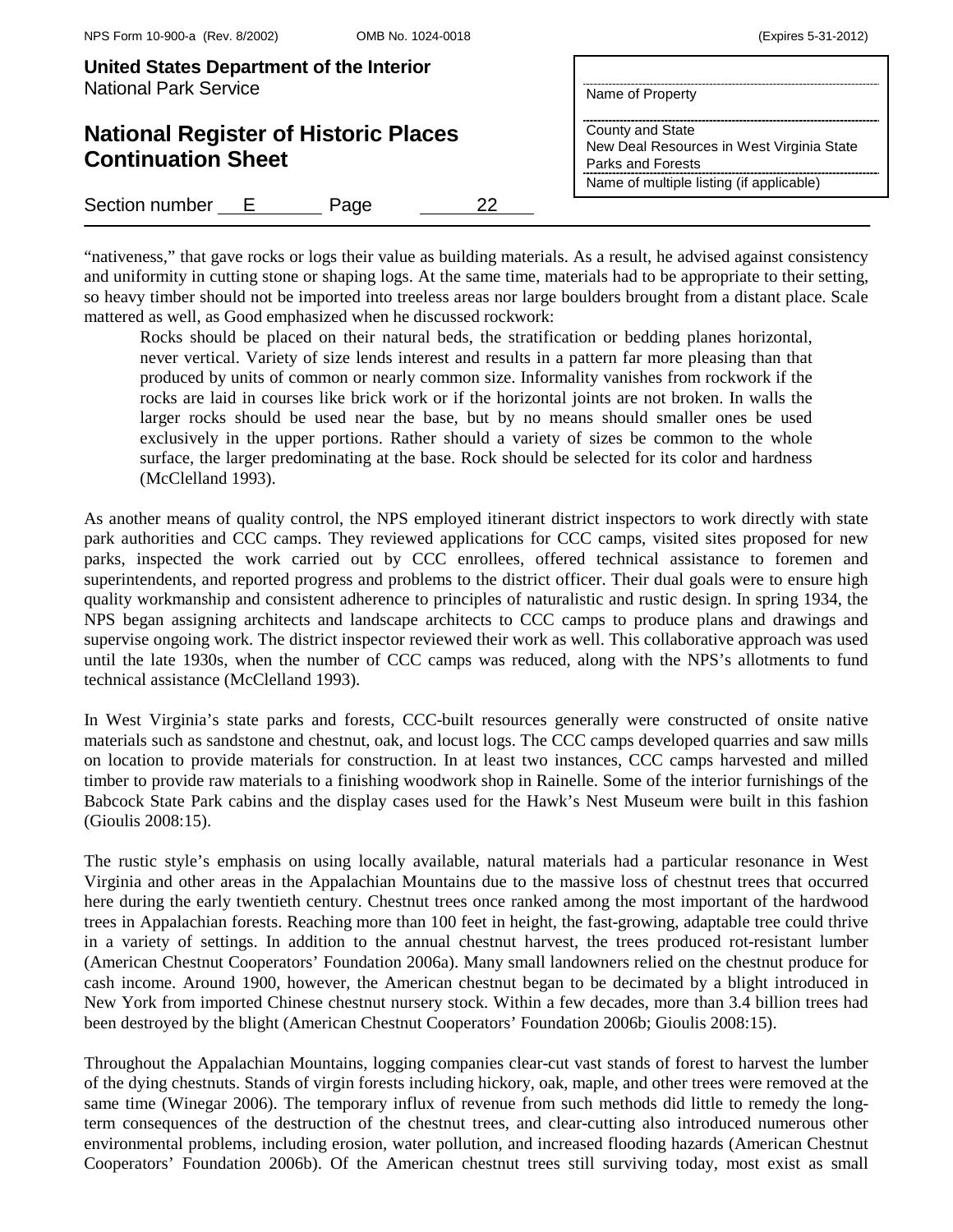| United States Department of the Interior<br><b>National Park Service</b> | Name of Property                                                                   |
|--------------------------------------------------------------------------|------------------------------------------------------------------------------------|
| <b>National Register of Historic Places</b><br><b>Continuation Sheet</b> | County and State<br>New Deal Resources in West Virginia State<br>Parks and Forests |
| Section number E<br>23<br>Page                                           | Name of multiple listing (if applicable)                                           |

understory trees that sprout from the original root systems of older trees; they remain susceptible to blight. A variety of research efforts are under way to attempt to develop blight-resistant trees and reintroduce them to the Appalachian forests.

As previously discussed, the New Deal-era forestry and soil conservation programs began remediating the effects of clear-cutting forests. Meanwhile, working on construction projects that called for use of natural materials, West Virginia's CCC workers used chestnut for a variety of purposes, ranging from wood siding to interior furnishings. Examples include fletch chestnut board siding used on rental cabins at Babcock and Cooper's Rock state parks, and chestnut logs used on bridges, rental cabins, and picnic shelters at Cabwaylingo State Forest and Holly River State Park. In this fashion, the tenets of rustic style provided a way to preserve a vanishing natural resource and evoke a previous era.

Two types of CCC-associated resources within the state parks and forests generally do not adhere to rustic design principles. Maintenance areas and former CCC camps instead were comprised of utilitarian, standardized buildings based on designs used by the military. As part of its role in CCC projects, the War Department constructed many of the buildings located in CCC camps, or provided the building materials to the CCC workers who erected their own buildings. In some instances, the lumber was ordered locally, sawn with a portable circular sawmill, and assembled by the CCC enrollees. Another version of CCC buildings used precut lumber, accompanied by standardized building plans that the men used to assemble the buildings (Whetsell 2010).

As the 1930s progressed, the CCC buildings often were constructed of prefabricated panels that could be easily assembled in the field. The number and type of panels used determined the size and appearance of the individual buildings. The military designs were used in all CCC camps after 1935, and represented an important effort by the Army to standardize and prefabricate its buildings. The effort paid off during World War II, when the success of the CCC designs helped facilitate massive mobilization by enabling the military to provide barracks and quarters for millions of new servicemen quickly and inexpensively. Designed to be easily erected by unskilled workers, however, these buildings stood in distinct contrast to the finely crafted rustic architecture of public use areas (O'Bannon and Henry 1986:8/10). In West Virginia's parks, a standardized building plan appears to have been used for the main supply house at Babcock, Cacapon Resort, and Watoga state parks, all of which are virtually identical (Gioulis 2008:43).

Some individual examples of former maintenance buildings and maintenance areas are extant in West Virginia's parks and forests, such as a former dynamite shed at Cacapon Resort State Park and a USFS tool building, garage, repair building, and blacksmith shop at Droop Mountain Battlefield. Watoga State Park retains a partially intact CCC camp, Camp Watoga, and one state forest, Kumbrabow, retains the site of a CCC camp where concrete footers and foundations are still present. These sites illustrate the military layout of buildings used in the camps, as opposed to the groups of rustic architecture built for public use. Individual examples of the buildings, which usually have been adaptively re-used, also are extant, such as a former CCC barracks at Watoga State Park and a former barracks at Cabwaylingo State Forest.

# **Historic Context: Landscape Design and Landscape Management in West Virginia State Parks and Forests, 1933-1942**

From its inception, the CCC was intended to achieve two goals: easing the critical unemployment situation for America's young men and providing for the conservation of the nation's devastated forest and soil resources. The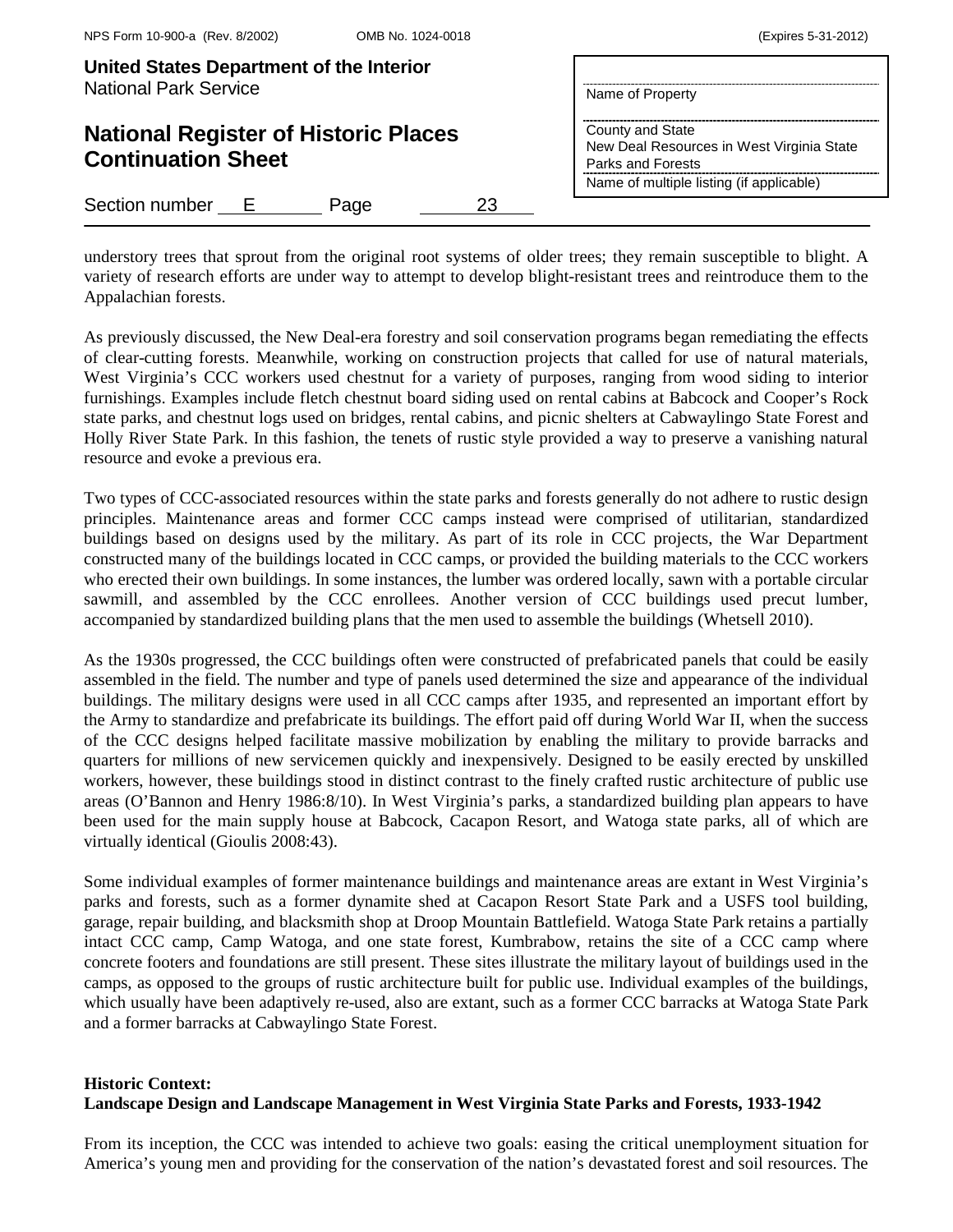| United States Department of the Interior<br><b>National Park Service</b> | Name of Property                                                                                                               |
|--------------------------------------------------------------------------|--------------------------------------------------------------------------------------------------------------------------------|
| <b>National Register of Historic Places</b><br><b>Continuation Sheet</b> | County and State<br>New Deal Resources in West Virginia State<br>Parks and Forests<br>Name of multiple listing (if applicable) |
| Section number<br>24<br>Page<br>- E -                                    |                                                                                                                                |

CCC's work in national and state park development was crucial to both aspects of its mission (Denny 1994). As the conservation work proceeded, a secondary objective emerged to provide public recreational opportunities in natural settings. While the CCC initially focused on reforestation, timber stand improvement, and forest protection, by 1935, an increasing number of camps worked on recreational development. Consequently, two distinct New Deal landscapes emerged, the first being restorative and the second recreational (Anderson et al. 2003). The environmental degradation in many new parks and forests called for an intensive level of initial landscape design as well as ongoing landscape management. The complementary qualities of rustic landscape design and natural resource conservation provided state parks and forests with a distinctive identity, created amenities that met the public's needs, and rectified past environmental abuses. Indeed, many of the forestry, conservation, and recreation practices initiated by the CCC continued to inform park and forest management for decades thereafter.

The CCC's state park work was guided by the landscaping principles that had been adopted and refined by the NPS over the preceding two decades. Many of these derived from the mid-nineteenth century English gardening tradition, Andrew Jackson Downing's ideas about naturalistic gardening, pleasure grounds, wilderness, and rustic architecture, and the work of landscape designers such as Frederick Law Olmsted, Frank Waugh, and many others (McClelland 1993; Ashcraft and Snedeker 2006).

As the CCC undertook development and improvement projects in newly created state parks and forests, the organization followed the NPS's design tenets for rustic landscapes much as it had for rustic architecture. Indeed, the rustic style has been described as a "total design concept" that included the creation of naturalistic settings (Conard 1996). Both rustic architecture and landscape design called for harmonizing with nature and use of locally available materials. This approach allowed the man-made forms to blend with their overall setting and, as such, CCC-developed parks and forests represent "an exploration of design in harmony with the natural environment" (Ashcraft and Snedeker 2006).

As listed by Ashcraft and Snedeker (2006), the CCC generally completed 10 types of projects in state parks and forests:

- 1. Structural Improvements (bridges, fire towers, and service buildings)
- 2. Transportation (truck trails, minor roads, foot trails, and airport landing fields)
- 3. Erosion Control (check dams, terracing, and vegetative covering)
- 4. Flood Control (irrigation and drainage, dams, ditching, channel work, and rip rapping)
- 5. Forest Culture (planting trees and shrubs, stand improvement, seed collection, and nursery work)
- 6. Forest Protection (fire fighting, fire prevention, fire pre-suppression, and insect and disease control)
- 7. Landscape and Recreation (public camp and picnic ground development, and lake and pond site clearing)
- 8. Range (stock driveways and elimination of predators)
- 9. Wildlife (stream improvement, stocking fish, and food and cover planting)
- 10. Miscellaneous (emergency work, surveys, and mosquito control).

In all types of projects, the CCC crews adhered to rustic landscape design. For example, they built hundreds of miles of foot trails and winding park roads with rustic elements. The stone trail steps were blended into the natural landscape, and wooden footbridges were embellished with log guardrails. Roads hugged the existing topography and offered scenic views. CCC carpenter shops also turned out picnic tables, park benches, and park furnishings to complement the park settings (Conard 1996).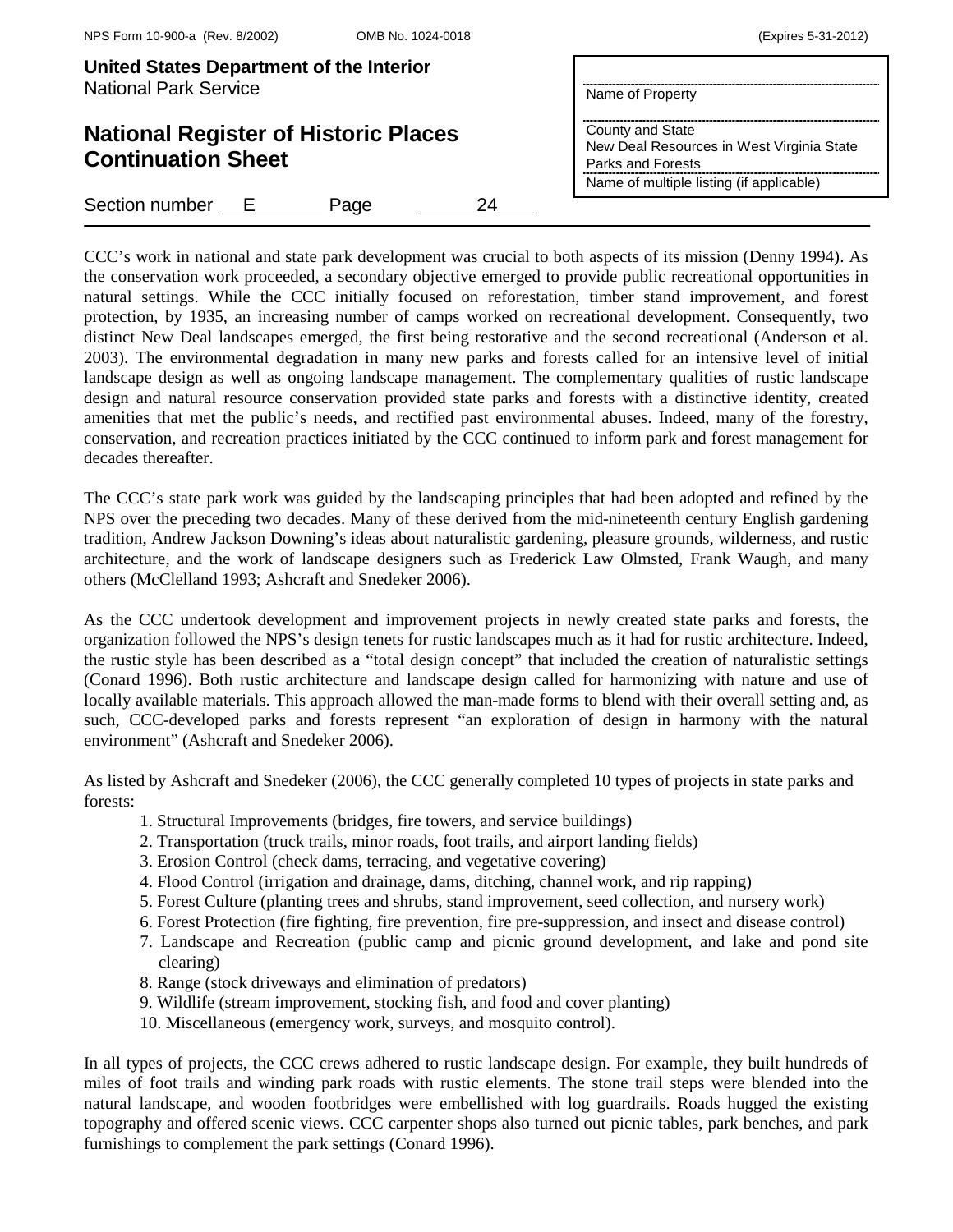|  | (Expires 5-31-2012) |
|--|---------------------|
|--|---------------------|

| United States Department of the Interior<br><b>National Park Service</b> | Name of Property                                                                                                               |
|--------------------------------------------------------------------------|--------------------------------------------------------------------------------------------------------------------------------|
| <b>National Register of Historic Places</b><br><b>Continuation Sheet</b> | County and State<br>New Deal Resources in West Virginia State<br>Parks and Forests<br>Name of multiple listing (if applicable) |
| Section number E<br>25<br>Page                                           |                                                                                                                                |

As with its rustic architecture standards, the NPS developed a comprehensive approach to landscape design and landscape management that hinged on effective master planning. These methods had been evolving since the 1910s, but the New Deal offered the NPS its first opportunity to implement landscape planning and design on a large scale in a variety of settings. The level of planning and coordination effected was impressive, more so given that many state parks and forests were newly established in the 1930s and the CCC's duration was a scant nine years.

The NPS sought to have master plans for state parks before approving individual CCC projects. No single standard for master plans existed; rather, their form depended on the process already in place in each state. Some states had park systems that were quite advanced while others were just beginning their systems. Thus, in Virginia, where NPS landscape architects were closely involved in the design of parks, multi-sheet plans similar to those for national parks were created. In other states, such as Michigan, a single map identifying the name, location, and type of project in relationship to the park's boundaries, roadways, and trails sufficed for planning purposes (McClelland 1993). West Virginia's state parks and forests system began in 1925 with acquisition of land in Pocahontas County for a wildlife and timber preserve. NPS landscape architects prepared plans and drawings for many of West Virginia's parks, a variety of which are still retained by the state (Gioulis 2008:9, 14). After a plan had been agreed upon, work was broken down into projects that the CCC could complete over one or more enrollment periods.

Planning for state parks resembled that of national parks. The NPS designers who prepared and reviewed the plans worked to ensure that the entire park area was used to its fullest extent while protecting natural features and historic sites. According to NPS publications from the period, maintaining a natural state served as the cardinal principle in park planning. Also like national park plans, those for state parks ideally consisted of general development plans laid out on topographic maps with an accompanying development narrative explaining the program of proposed work. Layout plans were then prepared for each area of the park to indicate placement of roads, trails, buildings, and other features. These provided the basis for determining individual items of construction work to be carried out by the CCC (McClelland 1993). Similarly, forest management plans were comprehensive in scope, embracing timber management, fire control, artificial reforestation, experimental forestry management, water conservation, forest recreation, wildlife management, and land acquisition (Anderson et al. 2003).

Concomitant to park development, the growing importance of public recreational opportunities required planning as well. A broad vision for using natural resources for public outdoor recreation had been emerging among state park advocates and public officials since the 1920s. President Roosevelt personally pushed for acquiring submarginal lands to be made into public parks and recreational facilities. The first step came in 1934, when the Federal Surplus Relief Administration provided \$25 million to purchase submarginal lands, although only 20 percent of the allocation was targeted to creating recreational lands. At the Interior Department, Conrad Wirth coordinated NPS involvement, while the CCC and other work relief programs restored these areas and developed hiking, boating, swimming, skating, skiing, picnicking, and camping facilities (McClelland 1993).

Beyond the primary goal of reclaiming submarginal lands, Roosevelt's initiative sought to increase recreational opportunities, especially for lower-income groups, and to demonstrate effective planning and development for recreational facilities. This approach represented the first time the NPS's experience with comprehensive planning, building park roads and trails, designing rustic buildings and structures, and naturalizing landscapes was used to develop lands primarily for recreation. The NPS assumed leadership in surveying existing recreational resources nationwide and encouraging creation of state recreational plans. The NPS carried out this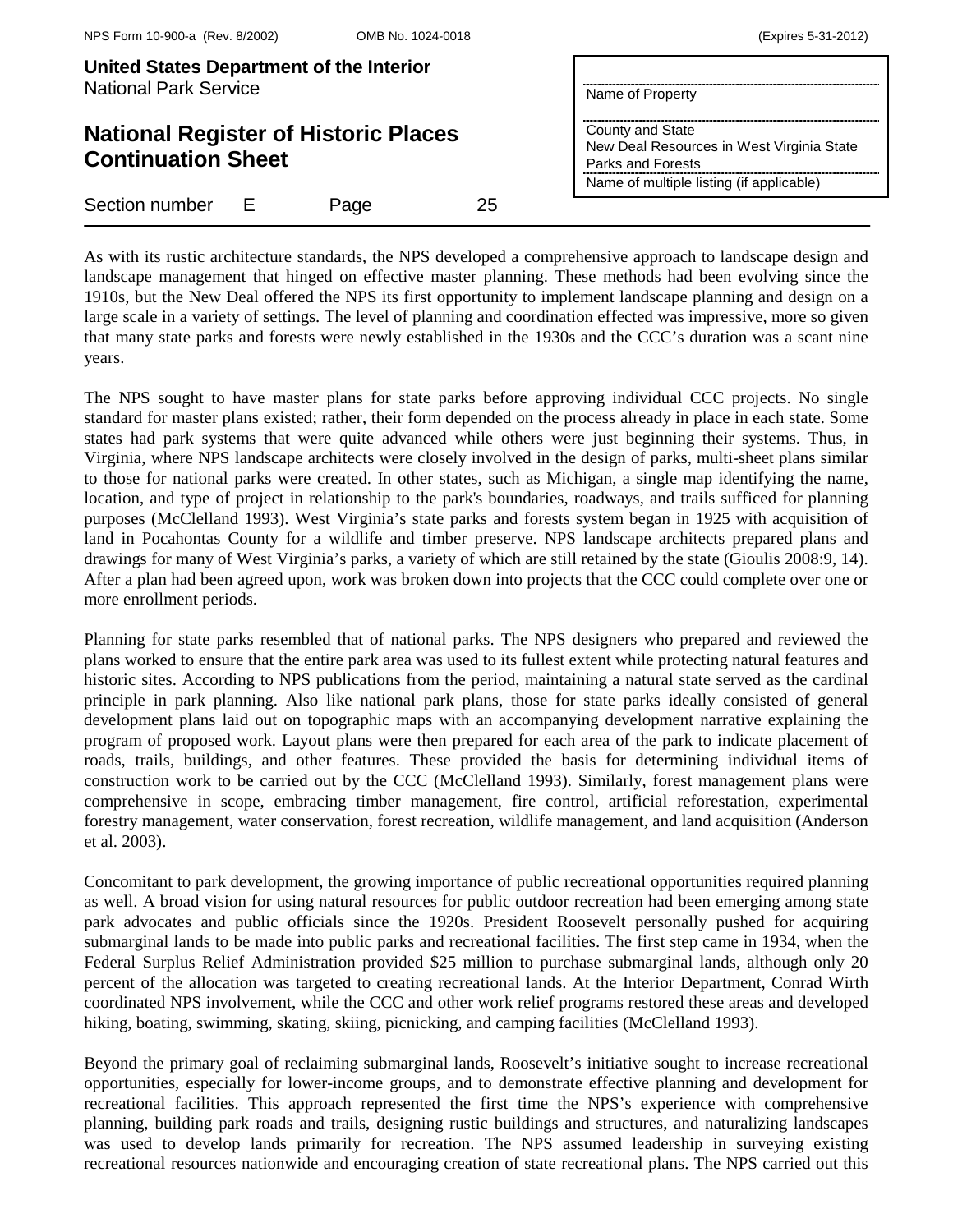| United States Department of the Interior<br><b>National Park Service</b> | Name of Property                                                                   |
|--------------------------------------------------------------------------|------------------------------------------------------------------------------------|
| <b>National Register of Historic Places</b><br><b>Continuation Sheet</b> | County and State<br>New Deal Resources in West Virginia State<br>Parks and Forests |
| Section number<br>26<br>- E<br>Page                                      | Name of multiple listing (if applicable)                                           |

work in concert with other federal programs, including the Tennessee Valley Authority, U.S. Department of Agriculture, and the Resettlement Administration. NPS specialists also performed the hands-on work of designing facilities for outdoor activities. In 1937, under the Park, Parkway, and Recreational Area Study Act, the NPS established a formal review process for state park plans. Each park's master plan provided an essential link between the CCC's conservation work there and the statewide plan for recreation (McClelland 1993).

According to McClelland (1993), four kinds of recreational demonstration areas were designated: (1) vacation areas (1,500 to 2,000 acres) located near major population centers and providing a variety of facilities for daytime recreation and overnight camping; (2) waysides (20 to 50 acres) along principal highways where motorists could rest, picnic, play sports, and enjoy the outdoors; (3) extensions to national parks and monuments developed for recreational activities such as camping, picnicking, and swimming; and (4) areas adjoining state scenic areas that could be redeveloped for recreational uses. These areas were not intended to remain in federal hands, but rather to be turned over to state park or highway departments to encourage state and local governments to develop similar kinds of park areas. By the late 1930s, with new and improved state parks opening their gates to increasing numbers of Americans, the notion of affordable and accessible outdoor recreation for all Americans had gained widespread acceptance (McClelland 1993). (McClelland 1993).

One of the NPS's key publications that explicated its approach to balancing conservation with recreation was *Landscape Conservation: Planning for the Restoration, Conservation, and Utilization of Wild Lands for Parks and Forests* by Frank Waugh. First published in 1935, the guide covered the larger issue of land reclamation as well as the development of specific recreational projects such as lakes, trail networks, and campgrounds. In the booklet, Waugh compiled his principles for recreational development, which he had practiced in national forests, and his theory on the natural style of gardening, which he had been developing since the 1910s. Waugh owed much of his design theories to Andrew Jackson Downing and even published a revision of Downing's theory of landscape gardening. He also employed a scientific approach that set forth ecological principles and a zonal technique to recreating vegetation based on the study of natural conditions (McClelland 1993).

In *Landscape Conservation*, Waugh provided practical and technical information on eight principles for developing wild lands: human use and enjoyment, order, cleanliness, beauty of scenery, conservation, restoration, economy, and circulation. The achievement of human use and enjoyment called for the construction of structures built in good proportions, agreeable in appearance, and lacking in ornamentation, all to achieve harmony with setting. The principle of order indicated simple arrangement of buildings and structures into functionally related clusters. Cleanliness required forethought in planning for ongoing maintenance and waste disposal. Economy could be achieved through simple, solid construction and provisions for easy and economical maintenance. Waugh advocated that landscape planners study natural settings in all kinds of weather, at all times of day, and in all seasons. Such firsthand experience was necessary for effective planning to develop wild places and to satisfy the principle of scenic beauty. Conservation required the preservation of native flora and fauna where possible, and restoring native species where they had been depleted or lost altogether. Without an adequate system of circulation, Waugh believed that other planning objectives fell short. He advised that advance planning include main roads, side roads, trails, footpaths, bridle trails, and water suitable for canoeing. He cautioned, however, against overbuilding circulation systems at the start, and instead recommended further development in new areas only when demanded by use (McClelland 1993).

Waugh's proposals offered a comprehensive approach to every aspect of developing a park or forest for public use. He outlined the types of sites needed for developing wild lands: administrative, service, lodging, water conservation and supply, sewage disposal, special recreational purposes, campsites, playing fields and courts,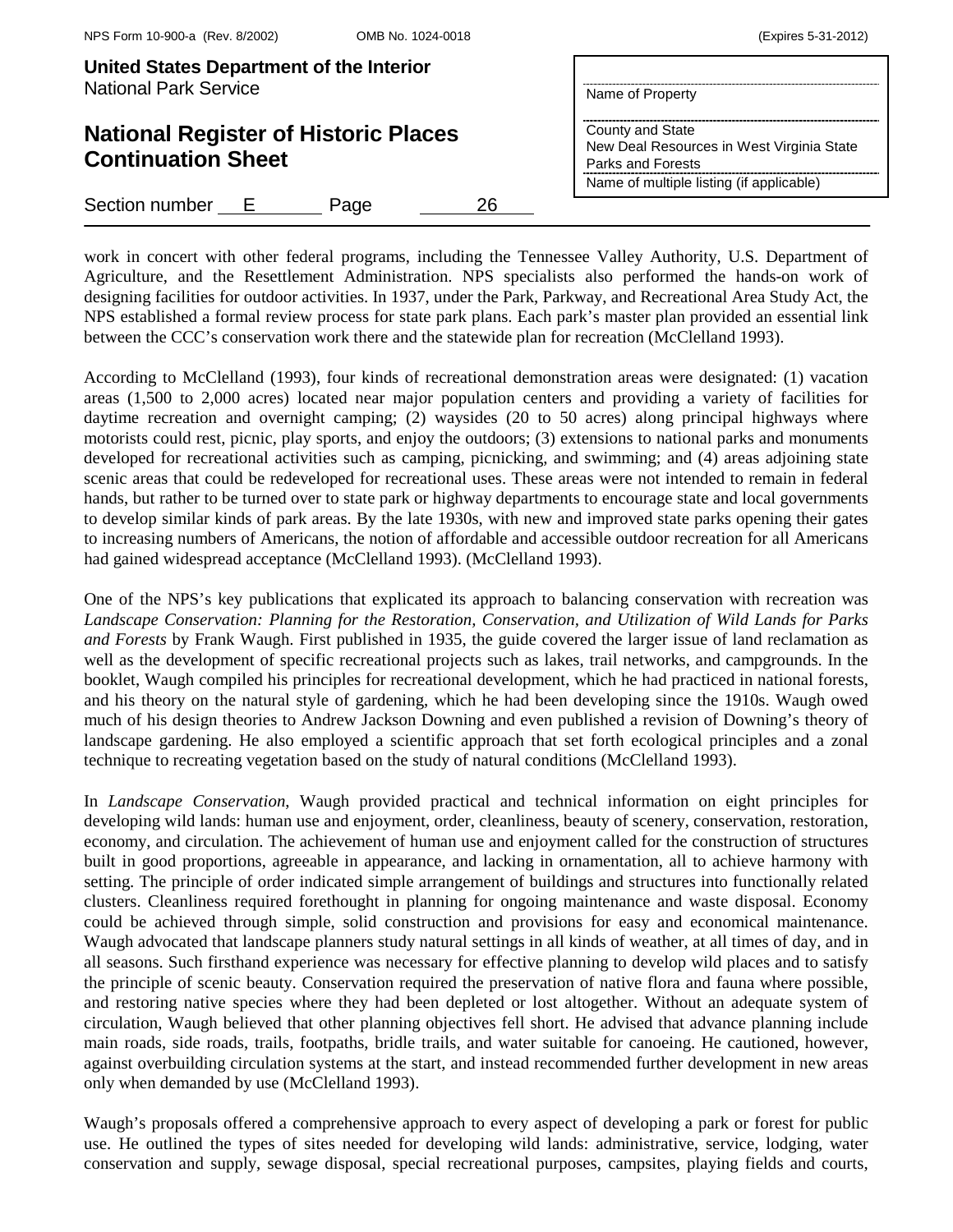| United States Department of the Interior<br><b>National Park Service</b> | Name of Property                                                                   |
|--------------------------------------------------------------------------|------------------------------------------------------------------------------------|
| <b>National Register of Historic Places</b><br><b>Continuation Sheet</b> | County and State<br>New Deal Resources in West Virginia State<br>Parks and Forests |
|                                                                          | Name of multiple listing (if applicable)                                           |
| Section number E<br>27<br>Page                                           |                                                                                    |

beaches, and fishing. Waugh recommended advance selection of sites for all these uses even if they were not to be built right away (McClelland 1993).

The backbone of effective park planning lay in creation of a circulation system primarily made up of roads and trails. In addition to providing transit between principal points, the landscape designer should use the circulation plan to create a narrative unique to each park or forest. According to Waugh's theory of trail design,

trails were to be laid out so that the most spectacular views were seen at turning points against a rising grade. Scenic objects or features were best viewed straight ahead and at a distance, while broad outlooks over valleys, mountains, or water were to be viewed at varying angles to the trail… Waugh introduced his ideas of arranging the scenery along a trail as a series of themes or motives arranged in "paragraphs" that could draw attention to the unique natural features of a variety of landscape types (McClelland 1993).

Waugh also devoted attention to landscaping theory based on ecological and scientific study. Acknowledging that a truly "naturalistic planting" was difficult to achieve by intent, he recommended training and close observation of natural conditions before beginning work. Landscape architects needed a complete knowledge of the species inhabiting a particular area. By dividing a landscape into a series of zones and identifying dominant and associated species of trees, undergrowth, and ground covers, cross sections of the plant composition in each zone could be developed. Non-native and aggressive species also could be tagged at this time for control or removal. Results of this study provided a model for creating or restoring a new natural area. Although experienced landscape architects held positions as inspectors, technicians, and foremen for much of the CCC's work, use of locally employed men or LEMs brought a needed extra dimension. These workers understood local climate and weather conditions, forestry and woodsmanship of the surrounding woodlands, use of local building materials, and methods for planting and transplanting native vegetation (McClelland 1993).

Similar to the NPS, the USFS used landscape architects and planners to design improvements for state forests, including recreation areas and stream improvements. Cooper Rock State Forest was developed using plans for parking and recreational facilities drawn by the USFS. States were grouped within regions and standardized plans for typical landscaping projects were created for each region. The USFS's Eastern Region included West Virginia. Plans for this region featured rustic designs using native materials to blend with their surroundings (Whetsell 2010).

In practical terms, the CCC's work in state parks and forests followed the general approach to landscape preservation and harmonization preferred by NPS and USFS designers, but often by way of less stringent standards, especially for recreational facilities. Since many state parks and forests were created out of marginal land, substantial intervention was required to enhance or create naturalistic settings. As a result, the CCC balanced general landscape design theories against the specific purposes and needs identified in each park's plan. Building and improving roads and trails comprised the first building projects for many parks and forests. Thereafter, for some parks and forests, construction of recreational dams ranked foremost, while in others, removal of dead wood, including blighted chestnut timber, took precedence. Selective forestry, erosion control, tree and plant disease control, removal of fire hazards, pest eradication, fish restocking, wildlife repopulation, development of picnic areas and campgrounds, stream improvement, and addition of a water supply also ranked among the most common projects (McClelland 1993; Anderson et al. 2003).

In West Virginia's state parks and forests, the CCC undertook a full range of landscape design and management, conservation, and recreation projects. With the exception of Panther State Forest/WMA, all of them have roads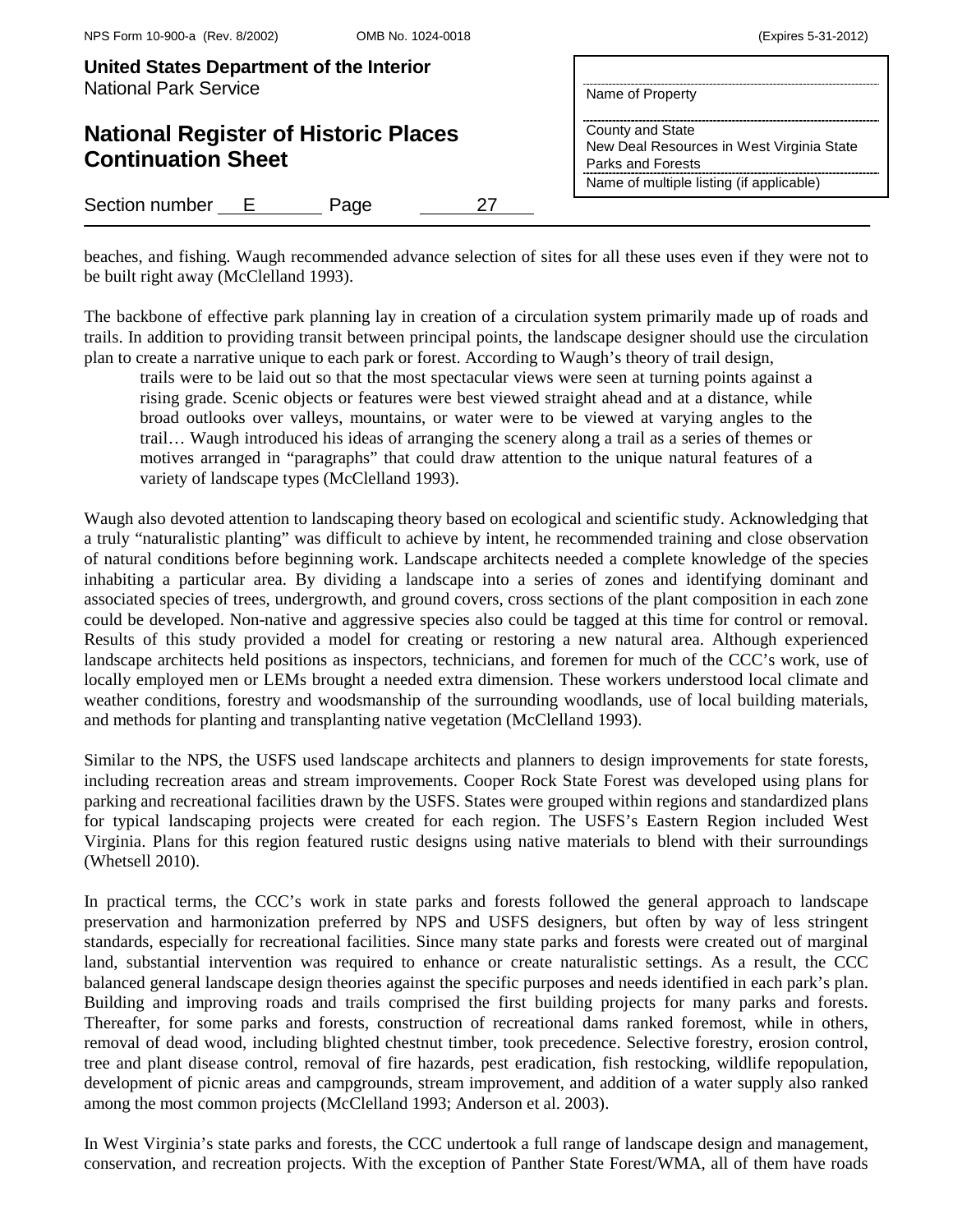| United States Department of the Interior<br><b>National Park Service</b> |    | Name of Property                                                                   |
|--------------------------------------------------------------------------|----|------------------------------------------------------------------------------------|
| <b>National Register of Historic Places</b><br><b>Continuation Sheet</b> |    | County and State<br>New Deal Resources in West Virginia State<br>Parks and Forests |
| Section number<br>* <u>上</u><br>Page                                     | 28 | Name of multiple listing (if applicable)                                           |

and hiking trails originally designed and built during the 1930s; Hawk's Nest, Pinnacle Rock, and Tomlinson Run state parks have some trails but no roads from this period. Recreational resources include riding stables at Babcock, Cacapon, and Lost River state parks; game courts at Cacapon and Lost River; swimming pools at Cabwaylingo State Forest, and Holly River, Lost River, and Watoga state parks; and lakes at Cacapon, Tomlinson Run, and Watoga state parks. Cacapon Resort State Park also still retains CCC-era playground equipment and benches, while Pinnacle Rock has a horseshoe pit. At Kanawha State Forest, Davis Creek Dam and Ellison Pond originally were constructed for recreational purposes but never functioned as such due to contaminated water; they are instead used for flood control. Seneca State Forest has a lake and dam originally built by the CCC but both have been considerably altered. At each park and forest, campgrounds and cabin areas in equipped with picnic shelters, fireplaces, and water fountains also were laid out according to rustic landscape design tenets. Both forests and parks were subjected to landscaping and planting programs completed under the supervision of landscape architects using naturalistic approaches. Completed by WPA workers, Holly River State Park is a particularly fine example of New Deal-era landscape design.

Watoga State Park is distinguished by its 400-acre memorial arboretum, established in honor of Fred E. Brooks, a noted West Virginia naturalist, writer, entomologist, and botanist who died in 1933. Dedicated in 1938 by the Academy of Science and the West Virginia Conservation Commission, the arboretum features about 6 ½ miles of trails with native trees, shrubs, and plants to serve as an outdoor educational lab. This facility was the first of its kind in West Virginia and one of the first to be located in a state park in the country (Gioulis 2008:349).

The millions of trees planted by the CCC in state parks and forests became representative of the program's conservation goals. Most enrollees spent at least part of their time on forestry projects, earning the organization the nickname "Roosevelt's Tree Army." Nationwide, most of the reforestation accomplished prior to World War II came about through CCC projects (Conard 1996). As the federal government's emergency conservation work programs matured, they precipitated an overall change in outlook in park and forest maintenance. Officials responsible for earlier acquisitions of natural lands, especially those with outstanding natural resources and wilderness preserves such as Yosemite National Park, had fostered a custodial approach with comparatively little intervention. Lands acquired for state parks and forests during the New Deal era, however, often were submarginal and thus warranted substantial management in the form of comprehensive planning, development projects, and ongoing monitoring with corrective action as needed. Although not mutually exclusive, the differences between these two approaches created a tension that shaped and informed the American environmental movement through the remainder of the twentieth century. As noted previously, some conservationists argued for the most efficient and economical uses of natural resources, while others advocated for wildlife and wild lands preservation for their own sake.

Against the background of this debate, the landscapes created by the CCC and WPA in West Virginia's state parks and forests during the 1930s have been subjected to maintenance and management in the decades since. As forestry practices have evolved and new methods developed, these have been employed in managing public lands. The techniques include changes in fire prevention methods through prescribed burning and selective undergrowth removal, scientific research conducted to eliminate or control diseases and pests, developing a better understanding of the habitats needed to support a diverse and self-sustaining wildlife population, and planting and replanting to reintroduce native species or remove invasive and non-native species. The New Deal landscapes have been and will continue to be living entities in a constant state of flux. The underlying foundations created by the CCC and WPA, however, remain and are integral to the state parks and forests as they currently exist.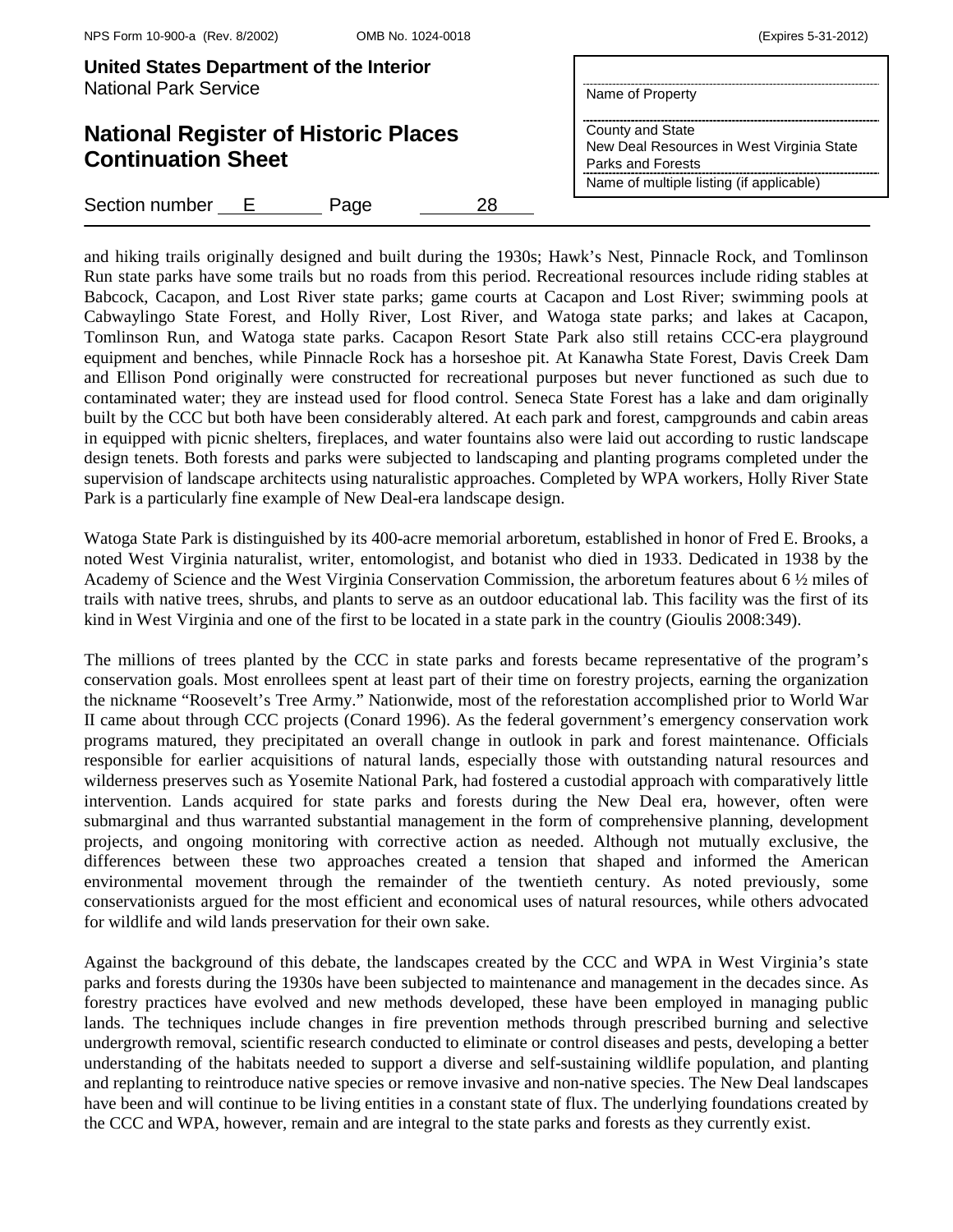| United States Department of the Interior<br><b>National Park Service</b> | Name of Property                                                                   |
|--------------------------------------------------------------------------|------------------------------------------------------------------------------------|
| <b>National Register of Historic Places</b><br><b>Continuation Sheet</b> | County and State<br>New Deal Resources in West Virginia State<br>Parks and Forests |
|                                                                          | Name of multiple listing (if applicable)                                           |
| Section number F<br>Page<br>29                                           |                                                                                    |

# **F. Associated Property Types**

There are three property types in West Virginia's state parks and forests that date to the New Deal era: historic districts, buildings, and structures. All of these resource types conform to the aforementioned rustic architectural and landscape design philosophies promulgated by the NPS through the CCC and WPA. An architectural survey was undertaken in 2008 to record the extant New Deal-era resources in West Virginia's state parks and forests (Gioulis 2008). Although the survey team attempted to record as many such resources as possible, future archaeological and architectural surveys may identify additional resources, particularly in more remote areas of the parks and forests.

## **Property Type Description – Historic Districts**

Historic districts associated with the New Deal era in West Virginia state parks and forests are likely to include a variety of large-scale components as well as small-scale structures and objects. Large-scale components may include designed and managed landscapes; campgrounds and cabin areas; and historic sites (i.e., battlefields). An individual park or forest is likely to have more than one component of a historic district within its boundaries, depending upon the integrity of the historic resources therein. Small-scale elements that are likely to be contributing to a historic district include engineering, mechanical, recreational, fire prevention and protection, and CCC-related resources, all of which are discussed below.

Designed and managed landscapes in West Virginia's state parks and forests are the most encompassing and inclusive component of a historic district within this MPD. As discussed in the historic contexts, West Virginia's New Deal-era parks and forests were subjected to extensive planning, landscape and architectural design, and construction projects as they were developed during the 1930s and early 1940s. Since that time, West Virginia has maintained the parks and forests according to their original purpose of providing conservation and recreational resources to the public. As such, the state parks and forests originated as and continue to be designed and managed landscapes. Important elements within these landscapes are the forests, meadows, streams, lakes and ponds, and scenic views that were subjected to extensive planting, remediation, and other alterations during the New Deal period. Vegetation destroyed by clear-cutting, fires, diseases, and pests was replaced with new plantings of native species. CCC workers planted millions of deciduous and coniferous trees selected for both their commercial value and their role in re-establishing healthy forests. Eroded hillsides were remediated, and streams and rivers cleared of pollutants and sediments and then restocked with fish. CCC construction projects with boxes and outflow pipes have been documented at Seneca Springs in Seneca State Forest and at Bring Spring in Droop Mountain Battlefield State Park. Both have been reconstructed within recent years and it is difficult to discern the historic elements. The CCC developed another spring in the Clover Lick Road area of Seneca State Forest but it has been unused for many years and allowed to return to its natural state.

A 400-acre arboretum at Watoga State Park, dedicated in 1938, is an example of an important, large-scale component to a historic district. The first of its kind in West Virginia and one of the first to be located within a state park in the country, the arboretum was intended to be an outdoor educational lab. About 6.5 miles of trails through native trees, shrubs, and plants include foot bridges, stone steps, and a stone sign at the entrance. A memorial plaque set into stone dedicates the facility to West Virginia naturalist Fred E. Brooks. The arboretum encompasses the entire drainage system of Two Mile Run.

Campgrounds dating from the New Deal period are at Cabwaylingo and Kumbrabow state forests. Cabwaylingo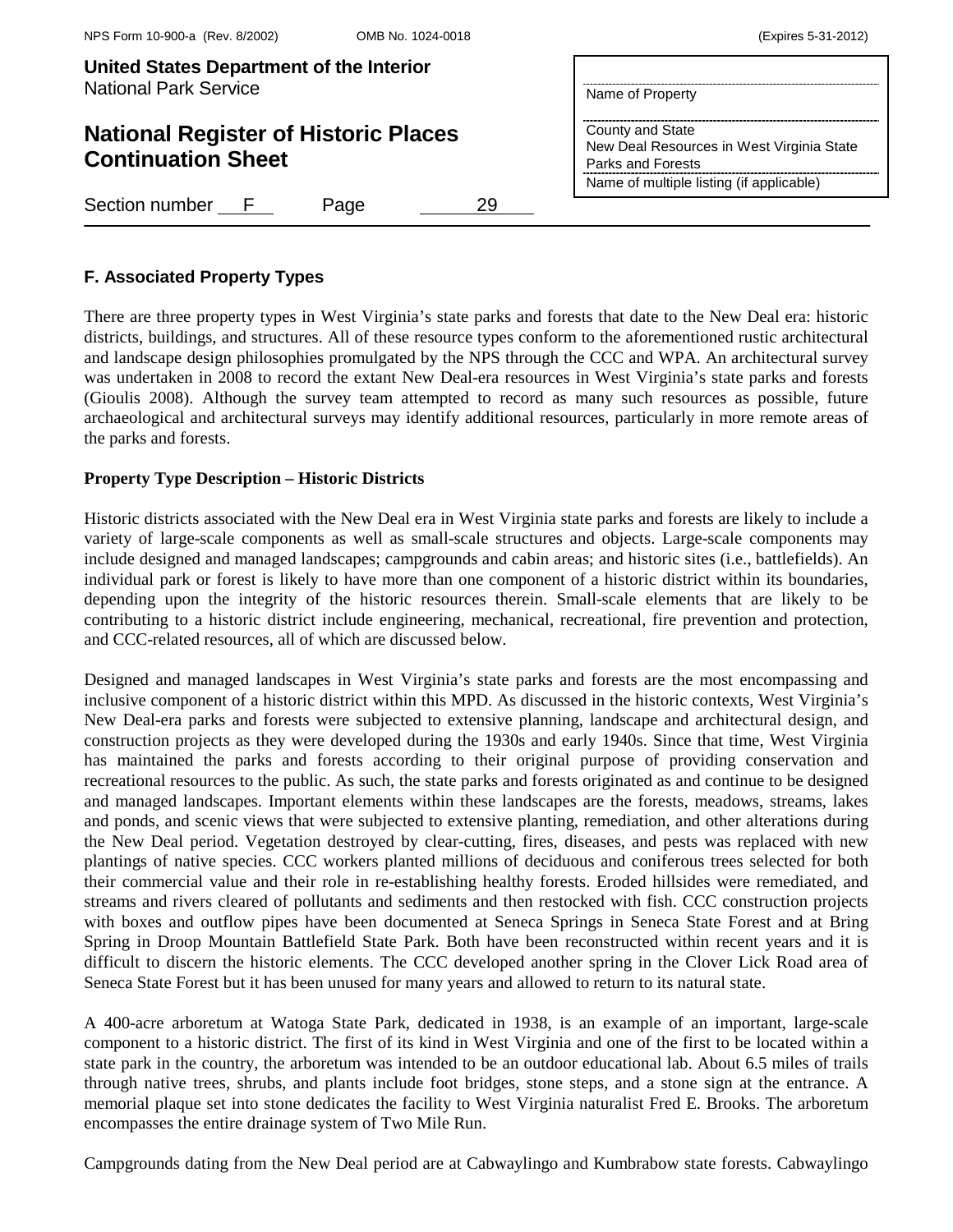| United States Department of the Interior<br><b>National Park Service</b> | Name of Property                                                                   |
|--------------------------------------------------------------------------|------------------------------------------------------------------------------------|
| <b>National Register of Historic Places</b><br><b>Continuation Sheet</b> | County and State<br>New Deal Resources in West Virginia State<br>Parks and Forests |
|                                                                          | Name of multiple listing (if applicable)                                           |
| Section number F<br>30<br>Page                                           |                                                                                    |

features a group camp area in which the former CCC barracks was relocated from its original site for use as a kitchen. The one-story, cross-gabled building has split wood siding, six-pane wood window sash, and a stone pier foundation. Two other barracks-type buildings date to ca. 1998 as does the bath house and restroom building. The group campground also includes a ca. 1935 metal flagpole with a circular stone base, a ca. 1936 council circle built of stone and logs for use by youth groups, New Deal-era water fountains and a picnic shelter, while the swimming pool area and its associated resources are nearby.

Also at Cabwaylingo is the Spruce Creek Campground. It is accessed via a small-scale ca. 1937 vehicular bridge with cut stone retaining walls on both sides of the creek. Stone retaining walls and steps are throughout the camping area. There also are two cut sandstone water fountains and stone fireplaces. One fireplace type consists of stacked, cut stone with brick inserts and a pyramidal cap rock. The second type has a central, cut stone chimney with a fireplace and extending to either side are wing walls built of three courses of stacked stone. A shed-roofed wood shed built of stone and wood siding and two picnic shelters complete the New Deal-era amenities at this campground. Many of the original log privies that were in the picnic and campground areas no longer exist and the existing toilets date to the 1940s period of work done by the West Virginia Conservation Commission after the CCC period.

At Kumbrabow, the campground contains a total of 13 campsites; 7 date to the New Deal era and 6 to the mid-1970s. The latter campsites are located across Mill Creek from the New Deal campsites and are accessed by a ca. 1975 concrete slab bridge. The original campground includes a CCC-constructed one-story, side-gabled log building that originally functioned as a registration building but is now used for firewood storage. A New Dealera playground also has been identified at Kumbrabow's campground but it is unknown if the extant equipment dates from this period.

Like campgrounds, the cabin areas are laid out according to rustic landscape principles and incorporate amenities such as privies, picnic shelters, fireplaces, bathhouses, and sheds. Babcock, Cacapon Resort, Holly River, Lost River, and Watoga state parks and Cabwaylingo, Greenbrier, Kumbrabow, and Seneca state forests have New Deal-era rental cabins. In keeping with rustic design principles, they display local variations in the materials used, as well as detailing such as log notching styles, chimney and fireplace stonework, and the presence or lack of porches. Many of the cabins feature original, hand-forged iron hardware and interior furnishings such as cabinets and tables. For the most part, the cabins are well maintained and have not been subjected to major alterations.

At Babcock State Park, stone posts flank the entrances to each of the cabin areas and have extant hinges but no sign boards. CCC enrollees built 26 cabins, of which 13 have board-and-batten or fletch siding, and 13 have log walls. The sided cabins are in the Mann's Creek Cabin Area while the log cabins are along Glade Creek in the Canyon Cabin Area and the Sandy Crag Cabin Area. All of the cabins have replacement asphalt roofing shingles. Some interior furnishings, such as dining tables and chimney light sconces are extant. The cabins also still retain their original hand worked iron strapwork hinges and door latches but have newer locksets. Cabwaylingo State Forest features 13 cabins built by the CCC. All but one have had their entrance doors and hardware replaced. The cabins are generally one-story, side-gabled buildings constructed of round chestnut logs with saddle notching and cement chinking. The foundations are cut stone. Shed-roofed entrance porches are supported by round logs. On the round log balustrade, the uppermost log is split and can be used as a seat. Original interior finishes often include wood cabinets, wood mantels, and fireplace surrounds.

Built by the WPA, the ca. 1936 cabins at Holly River retain their original hammered decorative iron strapwork on the entrance doors. They are typically one-story, side-gabled buildings with a central interior rubble stone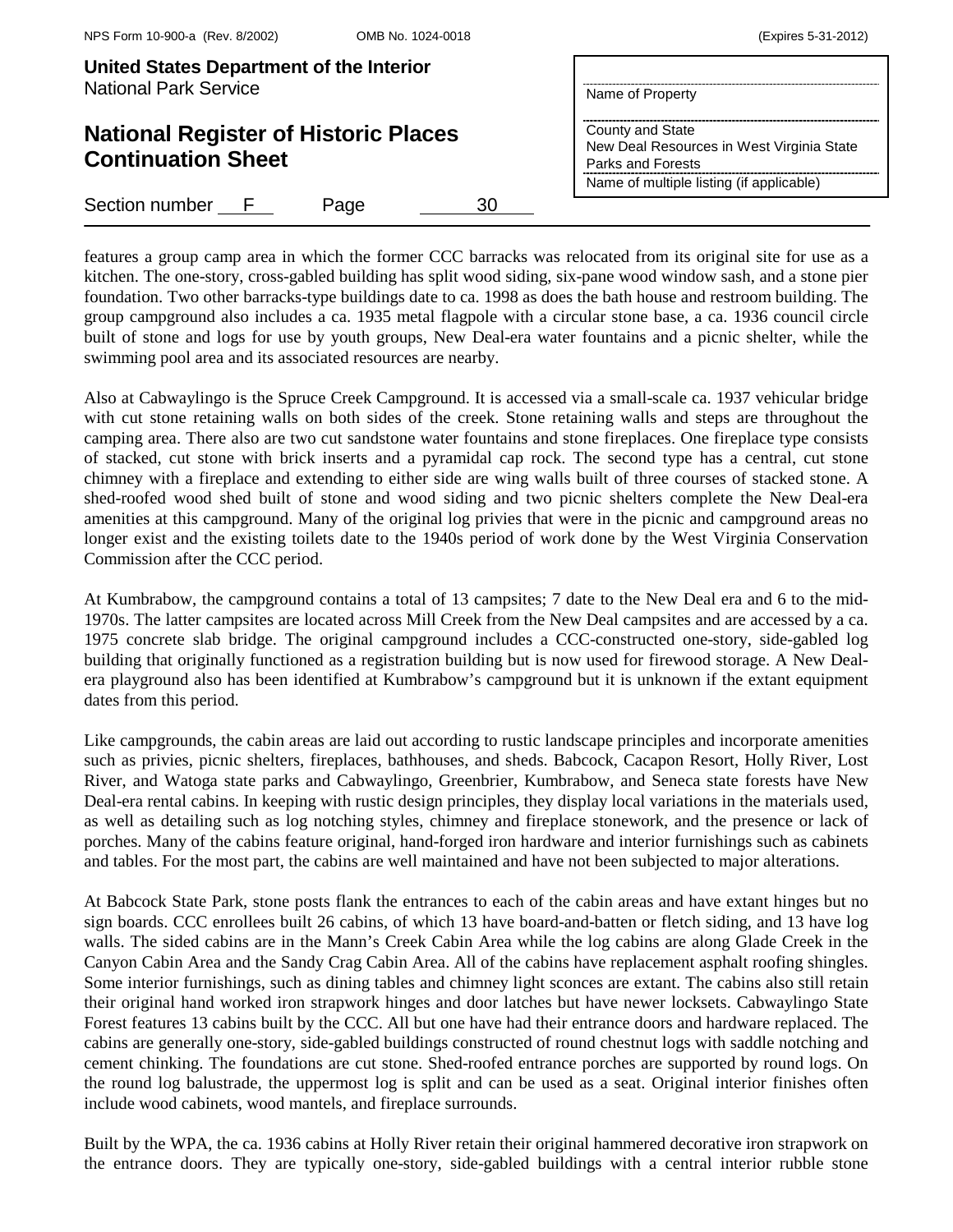| United States Department of the Interior<br><b>National Park Service</b> | Name of Property                                                                                                               |
|--------------------------------------------------------------------------|--------------------------------------------------------------------------------------------------------------------------------|
| <b>National Register of Historic Places</b><br><b>Continuation Sheet</b> | County and State<br>New Deal Resources in West Virginia State<br>Parks and Forests<br>Name of multiple listing (if applicable) |
| Section number F<br>31<br>Page                                           |                                                                                                                                |

chimney and multiple-pane wood window sash. The walls are built of chestnut logs with cement chinking, red stain, and "V" corner notching. The foundations are built of rubble stone, and a stone walk and steps lead to entry porches with square wood corner columns.

At the CCC-built Kumbrabow cabin area in the Mill Creek Falls area, all of the cabins have individual wood sheds, hand pumps, and privies. The majority of the wood sheds date to the New Deal era. The privies, while featuring rustic architectural elements, appear to be newer. A typical cabin was built ca. 1936 and is one-story with a gabled roof. Exposed cut stone chimneys, round chestnut logs with cement chinking and round saddle notching, and 4- and 6-pane wood window sash are typical elements. A shed-roofed, full length porch with round chestnut log columns on a closed cut stone railing accents the primary façade.

Lost River has 15 cabins that were constructed by the CCC. Many retain original furnishings such as dining tables, corner cupboards, and chairs with cane seats, and some also have original light fixtures. The cabins are built of chestnut logs with stone foundations and chimneys. CCC workers used several different log notch types and corner joints as well as individual iron work unique to each cabin. The notching includes half-dovetail, V notch, and chisel point corner joints with saddle notching. A local blacksmith named Isiah Strawderman fabricated all the iron light fixtures, hinges, and door latches for the cabins and other buildings within the park. All of the cabins have newer wood sheds, grills, and picnic tables in their yards.

Droop Mountain Battlefield State Park is the site of a Civil War battle that took place on November 6, 1863, when Union General William Averell troops routed Confederate forces under General John Echols. Averell planned to clear southeast West Virginia of Confederate troops and then to attack the Virginia and Tennessee Railroad. The battle reportedly was one of the largest fought in West Virginia during the war and was the last significant battle. Resources associated with the battle and its commemoration include Civil War-era trenches, a gravesite for horses killed in the battle, trails that access points that were significant to the battle, such as a ravine and an old road grade, museum exhibits, and monuments.

# *Contributing Elements to Historic Districts*

A variety of constructed and engineered resources were placed throughout these historic district components to provide public access, recreational opportunities, and means for ongoing maintenance and fire prevention. Their relationship to one another, as well as their historic function, renders them likely to be contributing resources to a historic district. These engineering, mechanical, recreational, historic, fire prevention and protection, and CCCrelated resources were designed according to the architectural and landscape design philosophies discussed in the historic context. Furthermore, each met a functional purpose to enhance public access to the parks and forests, making them significant to the overall quality of the visitor's experience.

Engineering resources that may be contributing to a historic district include culverts, foot bridges, roads, vehicular bridges, stonework (i.e., steps and walls), and quarries. Examples of these engineering resources are evident in all 16 of the state parks and forests included in this MPD.

Culverts built by the CCC and WPA have been found on both trails and roads. They are typically made of dry stacked stone with concrete and metal pipes to allow for drainage. Although numerous in almost all of the parks and forests, many have deteriorated as a result of unsympathetic repairs or through lack of use. Those that retain integrity, however, can be counted as contributing elements to a historic district.

Foot bridges originally constructed during the New Deal have been found at Babcock, Cacapon Resort, and Holly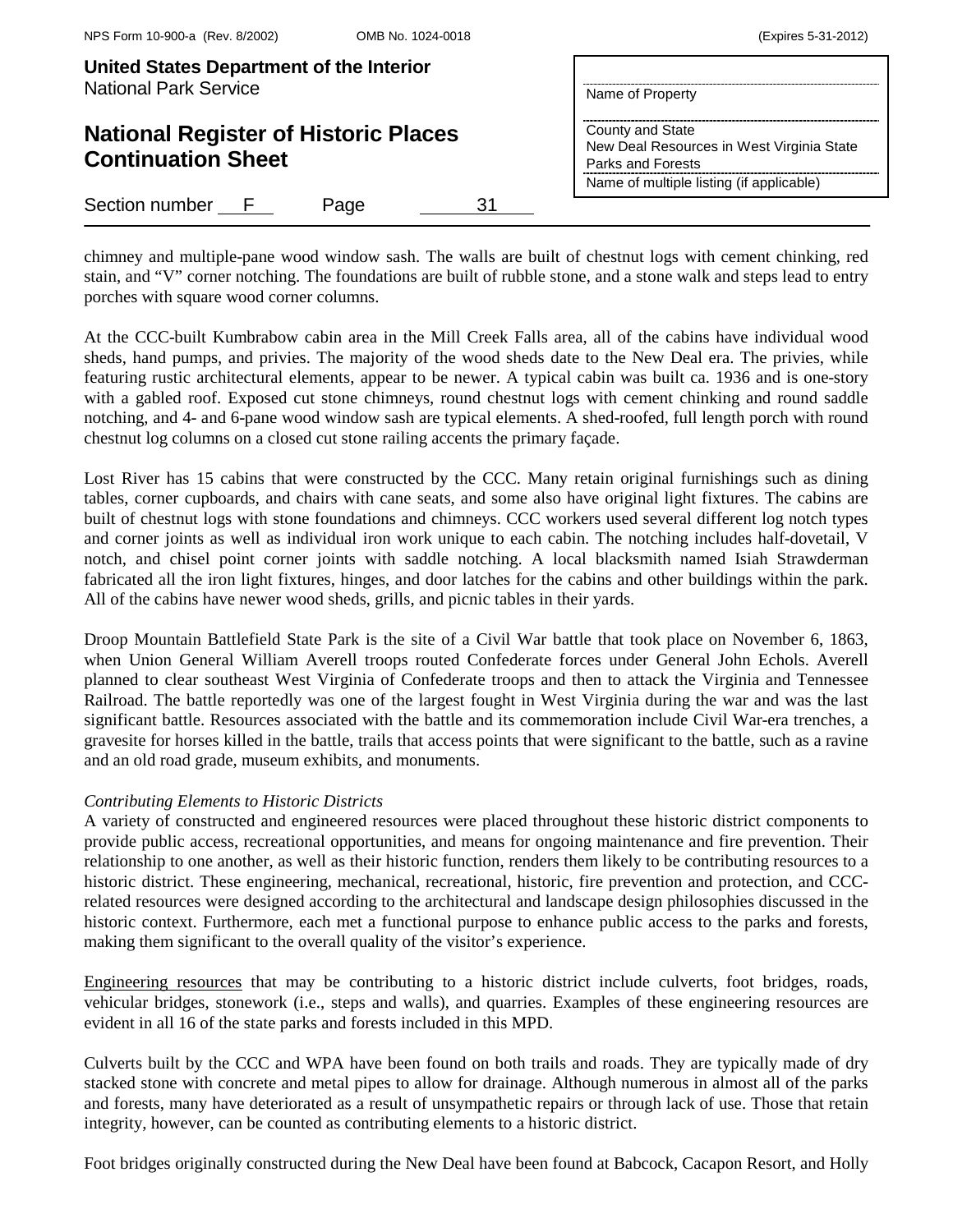| United States Department of the Interior<br><b>National Park Service</b> | Name of Property                                                                   |
|--------------------------------------------------------------------------|------------------------------------------------------------------------------------|
| <b>National Register of Historic Places</b><br><b>Continuation Sheet</b> | County and State<br>New Deal Resources in West Virginia State<br>Parks and Forests |
| Section number F<br>Page<br>32                                           | Name of multiple listing (if applicable)                                           |

River state parks and Cabwaylingo and Kanawha state forests. At Babcock, the Upper/Glade Creek Foot Bridge was constructed ca. 1936. It is a replacement wood frame bridge with a cable suspension built on the historic stone abutments. The design mimics a swinging bridge originally constructed for the narrow gauge railroad built here ca. 1900. As for the other bridges, the wood decks and railings on each generally have been replaced in kind, while leaving the original stone abutments extant. At Cabwaylingo, a 19-foot long by 5-foot wide foot bridge in the Spruce Creek picnic area has stone abutments, log stringers, and wood flooring. At Cacapon Resort, a ca. 1935 foot bridge is at the northern end of the Batt Picnic Shelter. It has original stone abutments and a replacement wood deck and railing. Holly River has 10 foot bridges built by the WPA; 4 are located along the circular Laurel Fork Trail; 3 along the Wilderness Trail, and 1 each at the swimming pool parking lot, tennis courts, and cabin area. All have historic stone abutments with replacement wood decking and rails. Kanawha has 3 ca. 1938 foot bridges with original stone abutments and replacement wood decks and rails. They are at picnic shelters no. 4 and 5 and below the dam at the head of the Davis Creek Trail. Watoga's ca. 1934 foot bridges display the most extensive alterations. The 6 bridges all have replacement decks and rails, and in some cases, the stone abutments have been reconstructed or reinforced. Replacement of decks and rails with in-kind materials diminishes aspects of materials and workmanship for foot bridges, but these resources still can be counted as contributing elements to a historic district.

Roads often were the first project undertaken by WPA and CCC work crews when they began developing a park of forest. Some roads followed existing truck trails built by lumber companies, but many had to be built completely from scratch as the land was redeveloped. The roads were engineered and built according to rustic design principles. Although the rugged topography required some blasting, for the most part the roads followed the existing landscape. Planners incorporated turnouts for scenic overlooks into the road's design. The original culverts, guard rails, and retaining walls were constructed with stone and wood. The roads typically were surfaced with either dirt or gravel. In the years since their original construction, many of the roads have been paved, widened, and/or realigned, but they retain important historic characteristics, particularly in their relationship to their naturalistic settings. These characteristics, in combination with their scale and utility, allow roads to be counted as contributing elements to a historic district.

New Deal-period vehicular bridges have been identified at Babcock, Cacapon Resort, Holly River, Lost River, and Watoga state parks and Cabwaylingo, Greenbrier, Kanawha, and Kumbrabow state forests. At Babcock, the ca. 1936 one-lane bridge spans Glade Creek. While the CCC constructed the stone pier, the superstructure dates to 1990. At Cabwaylingo, a ca. 1936 bridge crosses Wiley Branch. It has historic stone abutments, chestnut log stringers that rest on cut stone pillars, and a wood deck. The span measures 10 feet long and 10 feet wide. A ca. 1937 bridge over Spruce Creek has cut stone retaining walls on both sides of the creek and under the bridge. Cacapon Resort has six ca. 1935 bridges. All have stone abutments and stone piers with wood railings along the decks. A bridge at Greenbrier has ca. 1935 stone piers and retaining walls and a replacement concrete superstructure; a smaller bridge has ca. 1935 stone piers and retaining walls and a concrete and wood deck. Holly River retains two ca. 1936 bridges originally built by the WPA. Both retain historic stone abutments and piers but the wooden superstructures are replacements. At Kanawha, four ca. 1938 bridges have been identified. All retain original stone abutments and piers and have newer wooden superstructures. Kumbrabow also has four bridges, erected ca. 1936. They feature original stone abutments and piers and replacement wood decks and railings. Lost River's ca. 1935 bridges are built of chestnut logs with stone culverts beneath them. Maintained by park staff and West Virginia's Department of Highways, several of the bridges have been repaired but the original stone was returned to its original configuration and location, if disturbed. Finally, at Watoga, five ca. 1935 bridges are along the main road through the park. While the stone abutments and piers likely date to the New Deal, frequent flooding has necessitated repairs and replacements of materials. All of the superstructure materials are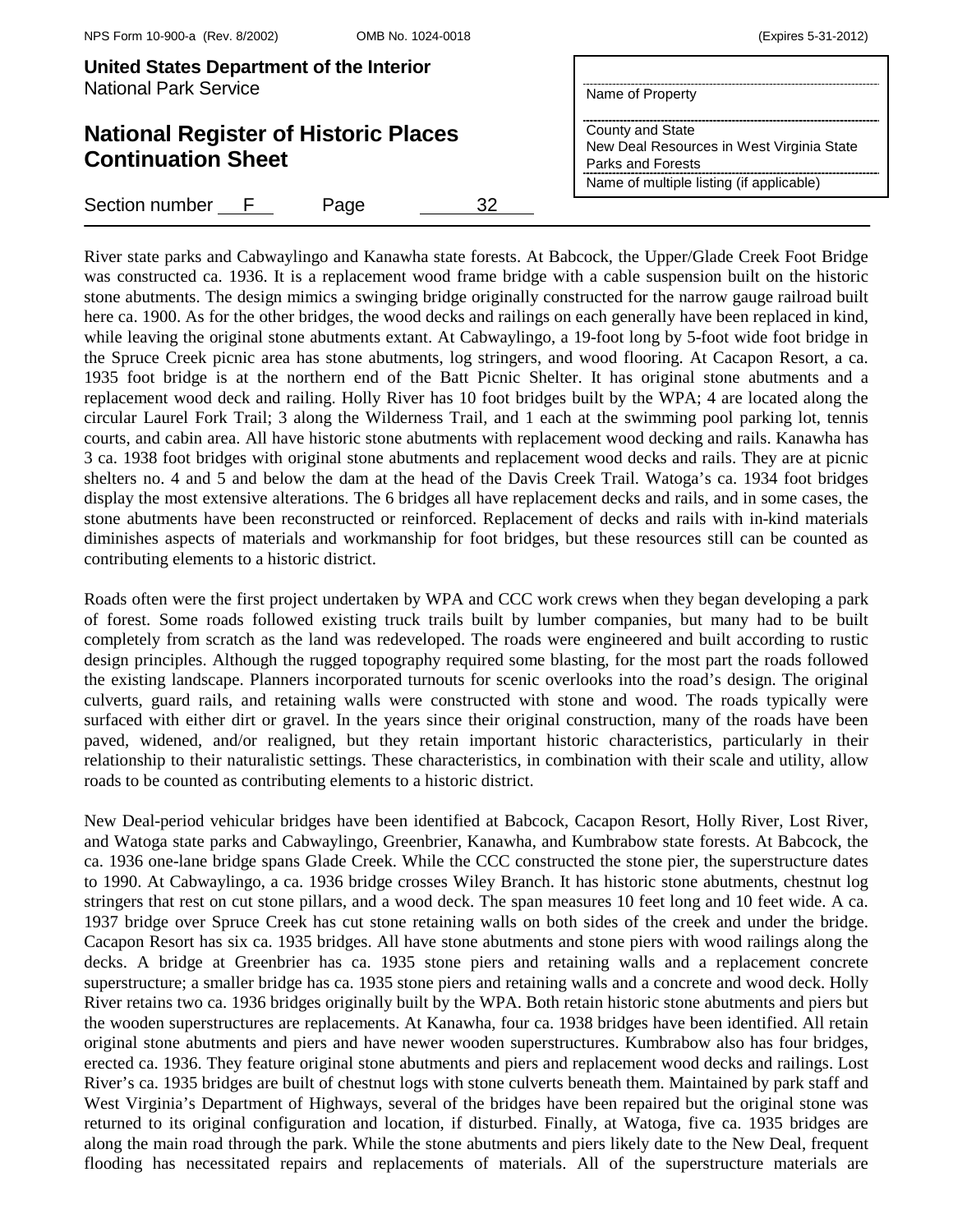| (Expires 5-31-2012) |  |  |
|---------------------|--|--|
|---------------------|--|--|

| United States Department of the Interior<br><b>National Park Service</b> | Name of Property                                                                                                               |
|--------------------------------------------------------------------------|--------------------------------------------------------------------------------------------------------------------------------|
| <b>National Register of Historic Places</b><br><b>Continuation Sheet</b> | County and State<br>New Deal Resources in West Virginia State<br>Parks and Forests<br>Name of multiple listing (if applicable) |
| Section number F<br>33<br>Page                                           |                                                                                                                                |

replacements. Repairs and replacements with in-kind materials diminishes aspects of materials and workmanship for vehicular bridges, but these resources still can be counted as contributing elements to a historic district.

Stonework is ubiquitous throughout the state parks and forests included in this MPD. Examples include retaining walls, steps, patios, culverts, bridge abutments, signage pillars, water fountains, fireplaces, and porch balustrades. Due to its native abundance, sandstone often was used. Both cut stone and fieldstone were incorporated into building projects. Dry stacked stone features prominently in resources such as culverts, walls, and fireplaces, although examples with mortared joints also are extant. The extensive use of stonework adhered to rustic landscape and architectural design principles because it used locally available material and was designed to blend into the naturalistic surroundings created in the parks and forests. The labor-intensive building methods also fulfilled New Deal work relief objectives. Stonework that retains integrity is an integral aspect of the overall landscape design found in New Deal era parks and forests, and should be counted as contributing elements to a historic district.

As previously noted, the CCC and WPA workers used locally available building materials for a variety of their projects. In some areas, stone was recovered from quarries. Although quarries have not been subjected to extensive investigation, it is known that all of the CCC camps in Watoga State Park utilized three quarries within the park for their stone. One of the quarries was in the Rock Run area, one was located behind the Island Lick Cabin area, and the third quarry's location is unknown. As the source of building materials for projects within parks and forests, quarries can be counted as contributing elements to a historic district.

Mechanical resources that may contribute to a historic district include pump/well houses, spring houses, water filtration plants, and water fountains. One or more examples of these mechanical resources have been identified in the state parks and forests included in this MPD.

Pump/well houses have been found at Babcock State Park, Cabwaylingo and Cooper's Rock state forests, Droop Mountain Battlefield State Park, Kumbrabow State Forest, and Lost River, Pinnacle Rock, Tomlinson Run, and Watoga state parks. They generally consist of three forms. The first is a one-story, side-gabled form featuring a cut stone façade and foundation. The roof structure consists of round logs. The second form is circular, built of cut stone, arched window and door openings and a conical roof. The third form is a one-story, hip-roofed building with exposed rafter tails, and a façade highlighted by round log corner columns with round log railing. Original details often present include iron hardware such as strap hinges, Dutch doors, multiple-paned wood sash, and wood window shutters. Some roofs still have wood shakes, but most have been covered with asbestos or asphalt shingles. On the interiors, the flooring is stone or concrete with a central well hole. Depending on their function, the pump houses have gasoline, electric, or hand water pumps. Gasoline and electric pumps are used to bring water from cisterns for use in toilets at picnic shelters and campgrounds. Hand pumps are used to provide water to campers. Examples of both WPA- and CCC-constructed pump houses are extant

One spring house has been identified to date, and is located at Cacapon Resort State Park. It is a one-story, hiproofed building featuring a stone foundation and façade, with a gabled bay on the west end and an asphaltshingled roof.

Water filtration plants have been found at Cabwaylingo State Forest and Holly River State Park. Each is a onestory, side-gabled building with a concrete foundation and wood siding. Built by the WPA, the plant at Holly River is further embellished with 9-pane wood window sash and central double doors of herringbone wood.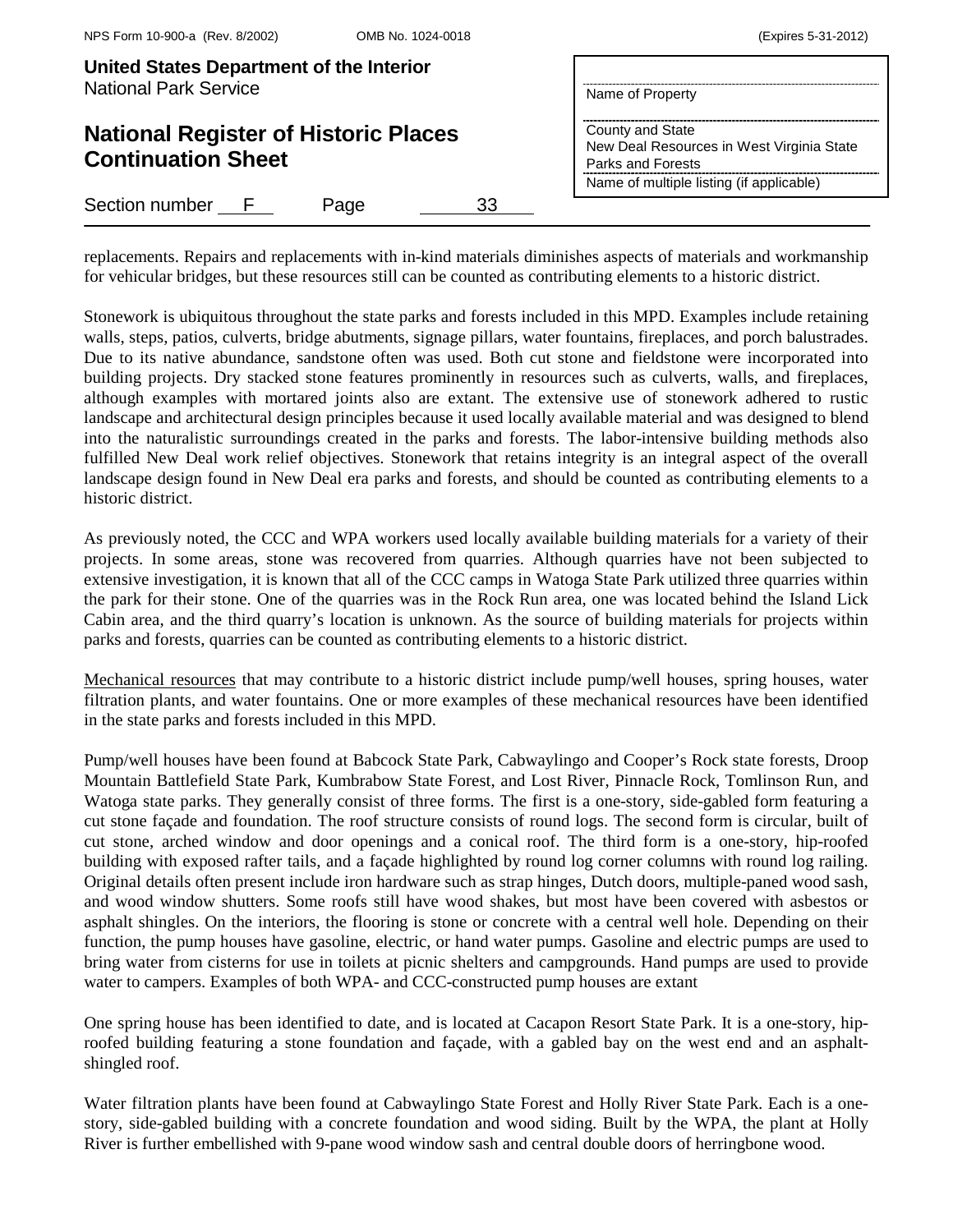| United States Department of the Interior<br><b>National Park Service</b> | Name of Property<br>County and State<br>New Deal Resources in West Virginia State<br>Parks and Forests<br>Name of multiple listing (if applicable) |
|--------------------------------------------------------------------------|----------------------------------------------------------------------------------------------------------------------------------------------------|
| <b>National Register of Historic Places</b><br><b>Continuation Sheet</b> |                                                                                                                                                    |
| Section number<br>34<br>Page<br>$\mathbf{F}$                             |                                                                                                                                                    |

Water fountains have been identified at Babcock State Park, Cabwaylingo State Forest, Cacapon Resort State Park, Cooper's Rock State Forest, Greenbrier State Forest, Hawk's Nest State Park, Holly River State Park, Kanawha State Forest, Lost River State Park, Pinnacle Rock State Park, Tomlinson Run State Park, and Watoga State Park. Built on concrete or stone pads and accessed via stacked stone steps, the water fountains generally are composed of stacked stone with concrete basins with drains. The water fountains at Holly River were built by the WPA and the remainder by the CCC.

Recreational resources that may be contributing to a historic district include barbeque pits and fireplaces, game courts, horseshoe pits, playgrounds, swimming pools, trails, trail shelters, and riding stables. The array of recreational resources reflects the assumption that park and forest visitors would engage in a variety of outdoor activities, which represented a departure from the passive enjoyment of public parks that had been the norm in earlier decades. All of these resources are rendered in the rustic style that was typical of CCC and WPA work during the 1930s.

Small-scale objects include a barbeque pit and free-standing fireplaces. Only one barbeque fit has been identified, and is at Holly River State Park. Built by the WPA ca. 1936 on the Laurel Fork Trail, it consists of five courses of stacked, rectangular cut stone, with an inner lip recessed from the top to hold metal grilles or grates; the pit is no longer used. Fireplaces are among the most numerous New Deal-era resources in the state parks and forests. They have been documented at Babcock, Cacapon, Droop Mountain Battlefield, Hawk's Nest, Holly River, Lost River, and Pinnacle Rock state parks and at Cabwaylingo, Cooper's Rock, Greenbrier, Kanawha, and Kumbrabow state forests. All are built of cut, stacked stone and many have brick inserts and metal grills. At Hawk's Nest, there also are 10 picnic pads with fireplaces built into the back stone retaining walls and two picnic pads without fireplaces. The pads are basically long rectangles with stone retaining walls on three sides with the side walls sloping down to the ground. The fireplaces are about 5 feet high and 4 feet wide, while the pads are one of two dimensions: the smaller are 25 feet long and 11 feet wide; the larger are 37 feet long and 12 feet wide.

Recreational sites include game courts, horseshoe pits, and playgrounds. Game courts are located at Babcock, Cacapon, and Lost River state parks. At Babcock, there are a ca. 1936 shuffleboard court and a concrete pingpong table that consists of four round concrete columns with a concrete slab top. Later additions include tennis, basketball, and volleyball courts, restroom facilities, a parking lot, picnic tables, and a picnic shelter. An overlook with benches looks out over Mann's Creek Gorge. At Cacapon, the ca. 1935 facilities include tennis, volleyball, and basketball courts; a croquet court now used as a badminton court; and an abandoned horseshoe pit. Originally, a shuffleboard court was among the amenities but it has been removed. The basketball courts have been expanded and the volleyball court rotated. A baseball field in the main picnic area retains an original metal back stop. Additional horseshoe courts have been added to various locations in recent years. At Lost River, a ca. 1935 game court includes a one-story, gable-end storage building featuring a log façade stained red with white chinking and full dovetail notching. Other elements include four-light wood window sash, herringbone doors with iron hinges and hardware, and a solid stone foundation and steps with cheek walls. There are tennis, badminton, and croquet courts on a hill above the swimming pool. All three are outlined with stacked stone and are currently fenced.

A horseshoe pit has been identified at Pinnacle Rock. The horseshoe pit came about when WPA workers needed fill dirt to build a cistern. The pit is located directly below the cistern on a flat spot created by removing the dirt. Approximately 40 feet long and 8 feet wide, it occupies a terrace at the start of the Homestead Trail.

Cacapon is the only West Virginia state park or forest known to retain CCC-era playground equipment, all built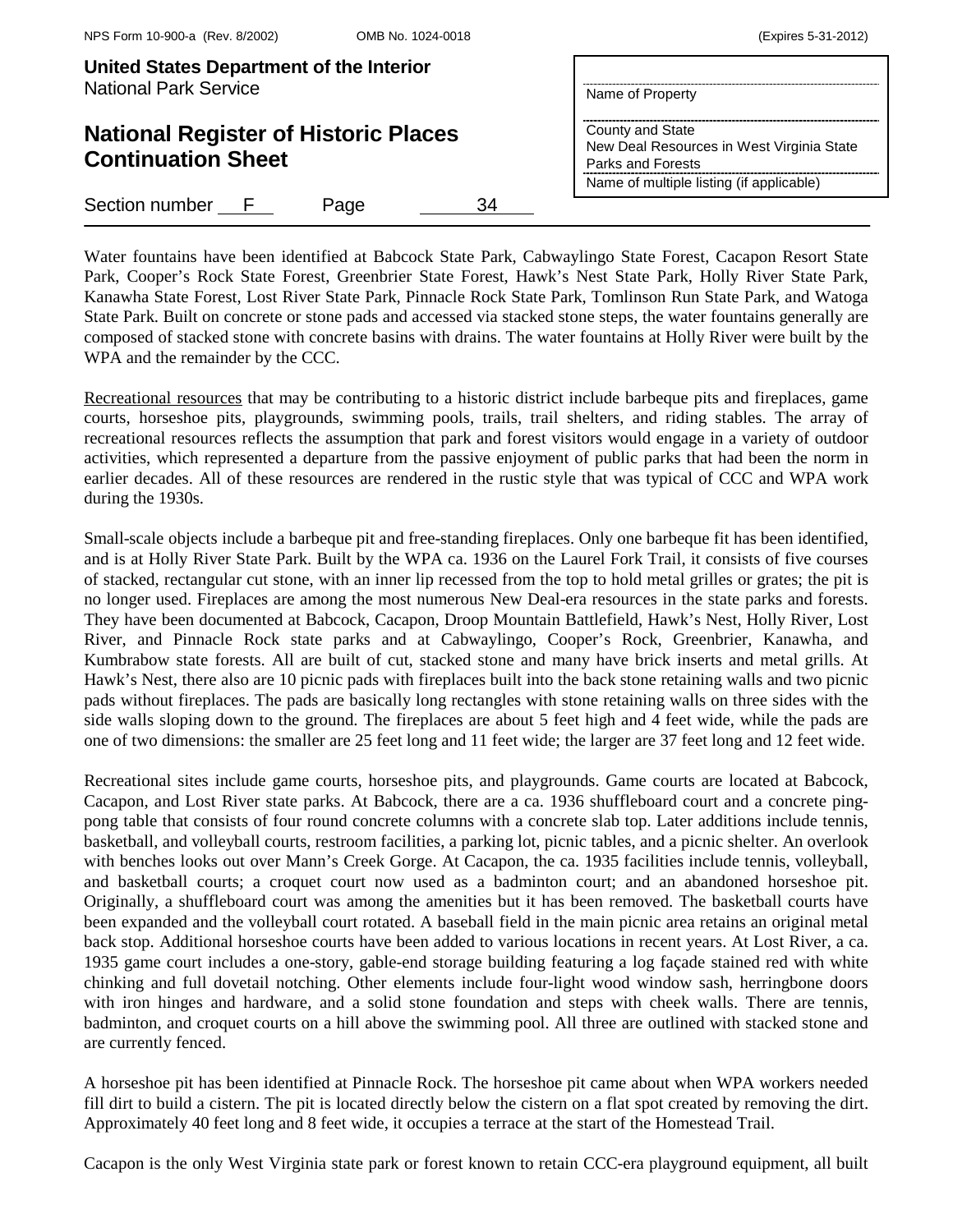| United States Department of the Interior<br><b>National Park Service</b> | Name of Property                                                                   |
|--------------------------------------------------------------------------|------------------------------------------------------------------------------------|
| <b>National Register of Historic Places</b><br><b>Continuation Sheet</b> | County and State<br>New Deal Resources in West Virginia State<br>Parks and Forests |
|                                                                          | Name of multiple listing (if applicable)                                           |
| Section number F<br>35.<br>Page                                          |                                                                                    |

of metal and wood. The playgrounds at the North Fork and Middle Creek cabin areas include a swing set and a see-saw. In the main picnic area just west of the lake, the playground has a swing set, a toddler swing set, a slide, a see-saw, monkey bars, and a circular swing with metal center pole. There are also 7 wood and metal benches located in the main picnic and play areas.

New Deal-era swimming pools have been identified at Cabwaylingo State Forest and Holly River, Lost River, and Watoga state parks. Swimming pool areas typically display rustic landscape design and architectural elements as well as a variety of structures. The materials used include stone and wood, as well as concrete. The pools are placed in broad, flat areas, while ancillary features may be sited on slopes or terraces with stone retaining walls, steps, and patios unifying the elements. At Cabwaylingo, the ca. 1936 rectangular swimming pool has a wading pool at one end and a concrete apron. A bathhouse with split wood siding and a double entry stands nearby, as well as a one-story filtration plant. The parking lot for the swimming pool is outlined with stacked stone walls or two to three courses. A large, terraced, cut stone wall extends along the south side of the swimming pool and up a hill.

Built by the WPA, the ca. 1936 swimming pool area at Holly River includes a pool, bathhouse, and filtration plant. The rectangular swimming pool has a wading pool at one end and a concrete apron. The bath house features vertical chestnut logs with cement chinking on the façade and horizontal chestnut logs in the gable ends. The filtration plant is housed in a one-story building with fletch chestnut wood siding, 9-pane wood window sash, and central double doors of herringbone wood. At Lost River, the ca. 1942 swimming pool is 75 feet long by 40 feet wide and is surrounded by concrete walks. Fencing around the pool is partially composed of a stone wall; remaining fencing consists of stone posts with fence rails between the posts and some chain link sections. The one-story bathhouse has a cut stone façade with board siding in the gable ends. The entry at the front gable end retains original light fixtures and double doors flanked by single leaf doors. Watoga's ca. 1939 swimming pool area is approximately 150 feet long and 81 feet wide, with a full-sized pool and a children's wading pool surrounded by a concrete apron. A stone fence with stone parapets encloses the pools; originally, horizontal wooden rails extended between the parapets but these have been replaced with solid wood members. The bathhouse at the pool area was built in 1948, as were a stone loggia, flagstone sidewalk, and stone-outlined parking lot.

Recreational structures include trails, trail shelters, and riding stables. New Deal-era walking and hiking trails are extant in all the parks and forests included in this MPD, with the exception of Panther State Forest/WMA. Designed to blend into their naturalistic settings, take advantage of views, and take visitors to key areas, their proliferation reflected the expectation that visitors' recreational activities would include enjoying the scenic, natural, and historic qualities of each park and forest. The trails were hand-built and typically surfaced with either dirt or gravel; some trails are now paved. New Deal-era trail shelters are located alongside a small number of the trails. At Babcock State Park, the Island in the Sky Trail Shelter, built ca. 1936, is a one-story, hip-roofed structure with a stone foundation and floor and round log columns atop a closed stone wall/balustrade. Watoga State Park's ca. 1938 shelter on Dragon Draft Trail originally was quite similar but the hip roof has been replaced with a shed roof. It also has wood benches on three sides on the interior. Lost River State Park is exceptional for having six New Deal-era trail shelters. The Cranny Crow Overlook shelter, built ca. 1935, is a one-story shelter of stacked stone with mortar joints. The saltbox-style roof is composed of orinite over wood. The south side of the shelter is open and the remaining three sides have arched openings in the stone with arched stone caps. The remaining shelters are built of chestnut logs. Built ca. 1935, all are one-story with either a saltbox or hip roof. Built on stone piers, the walls are composed of square logs with mortise and tenon joints with wood pegs. One long side is open and a bench spans the opposite wall.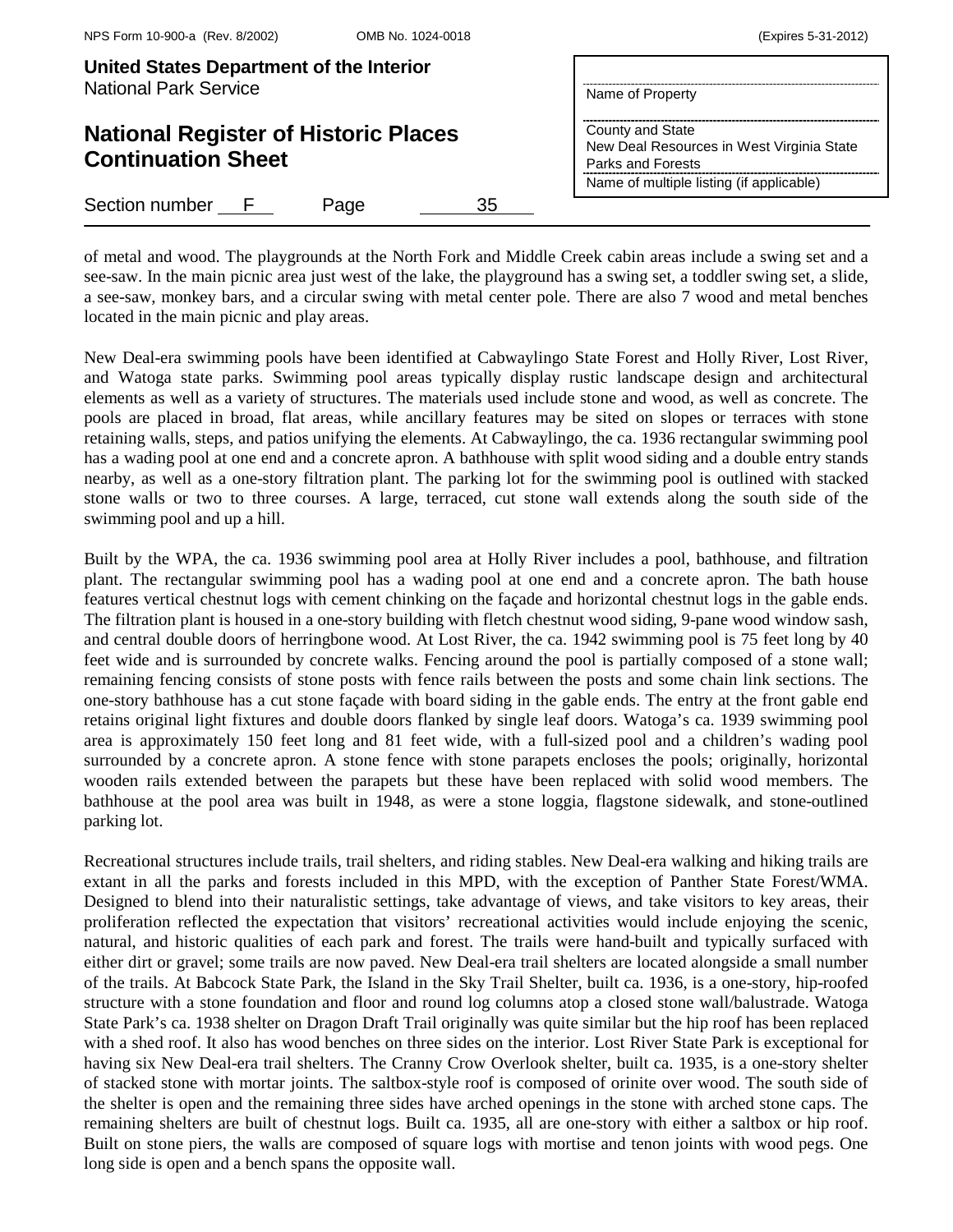| United States Department of the Interior<br><b>National Park Service</b> | Name of Property                                                                                                               |
|--------------------------------------------------------------------------|--------------------------------------------------------------------------------------------------------------------------------|
| <b>National Register of Historic Places</b><br><b>Continuation Sheet</b> | County and State<br>New Deal Resources in West Virginia State<br>Parks and Forests<br>Name of multiple listing (if applicable) |
| Section number F<br>36<br>Page                                           |                                                                                                                                |

New Deal-era riding stables have been identified at Babcock, Cacapon Resort, and Lost River state parks. At Babcock, the ca. 1936 barn/stable is a two-story, side-gabled structure with a concrete foundation and two cupolas on the roof. It is three by eight bays and measures approximately 33 feet 6 inches by 74 feet. Finishes include fletch chestnut siding, six-pane wood window sash, and Dutch-style double doors. A small entrance porch is on the north façade and an entry stoop is on the rear elevation. The riding stable at Cacapon was constructed ca. 1935, is 3 bays by 8 bays, and measures 32 feet by 74 feet 6 inches. Built on a stone foundation, it rises one-and-one-half stories and has a side-gabled roof. The walls features fletch chestnut siding. The windows have either six-pane wood awning sash or six-over-six wood sash. A gable-end entry porch has square posts and rails on a wood deck. Finally, the ca. 1935 at Lost River is a two-story, 3-bay by 10-bay barn with a stone foundation. The gambrel roof is punctuated by two monitors. The walls are clad with board siding, and the windows have six-over-six wood sash. Large barn doors are centered on the south end wall. The north end wall has a single door with a shed-roofed canopy supported by square posts and a slatted balustrade. An adjacent paddock is enclosed with stacked stone posts with board rails between the posts.

Also within this category of contributing resources are smaller-scale structures, such as the registration building at Holly River State Park. As its name implies, it has been used to check-in and register park visitors. The 1-by-1 bay, one-story building measures approximately 6 feet by 6 feet. Rising from a rubble stone foundation, the walls also are built with rubble stone with mortared joints. The front-gabled roof is supported by round chestnut logs stained red. Asphalt shingles cover the roof. An entry without a door is centered on the primary gable end wall, while window openings are centered on the remaining three walls. Lacking sash, the window openings are edged with replacement lumber. Meanwhile, Cacapon Resort State Park retains a ca. 1935 miniature log cabin that is now used as a float exhibit during a local heritage festival. Measuring 6 feet by 4 feet, the side-gabled cabin is built with round logs with corner saddle notching. The roof is covered with wood shingles. The windows have 4 pane wood sash.

Historic sites that may be contributing to a historic district include a cemetery, coal mine portal, monument, original settler's cabins, and a sulphur spring. At Kanawha State Forest, a small graveyard is within the Shrewsbury Hollow picnic and swimming pool area. It contains four graves, two of which are marked for the Shrewsbury family, early settlers in the region. The CCC is believed to have constructed the cut stone wall that encloses the site.

In Kanawha State Forest, the CCC sealed a 1920s coal mine portal with cut stone and mortar. A plaque at the mouth of the portal states, "Mine Closed By CCC / In 1940 / Co. 2599-S, 76 / Holding 11 Million / Gallons of Water / Kanawha State Forest / Charleston, W.Va." A nearby interpretive sign explains that CCC crews discovered 26 mash barrels abandoned by bootleggers deep inside the mine. Opposite the portal are the remnants of a slag pile dam that was built from mine refuse during the late nineteenth century; the pile dam broke in 1938, destroying part of Camp Kanawha and several bridges.

At Cooper's Rock State Forest, a large chunk of sandstone with a smoothed center panel bears the following words: IN MEMORY / OF / ROBERT FECHNER / DIRECTOR CCC / 1933-1939. The monument sits directly opposite an information kiosk and at the head of the path to the Main Overlook.

At Pinnacle Rock State Park, there is an abandoned ca. 1890 log cabin that is not currently included in any interpretive programs. At Watoga State Park, the ca. 1887 Workman-Jarvis Cabin was renovated by the CCC ca. 1935. It is a one-story, side-gabled log house with a loft. The square log façade has half-dovetail corner notching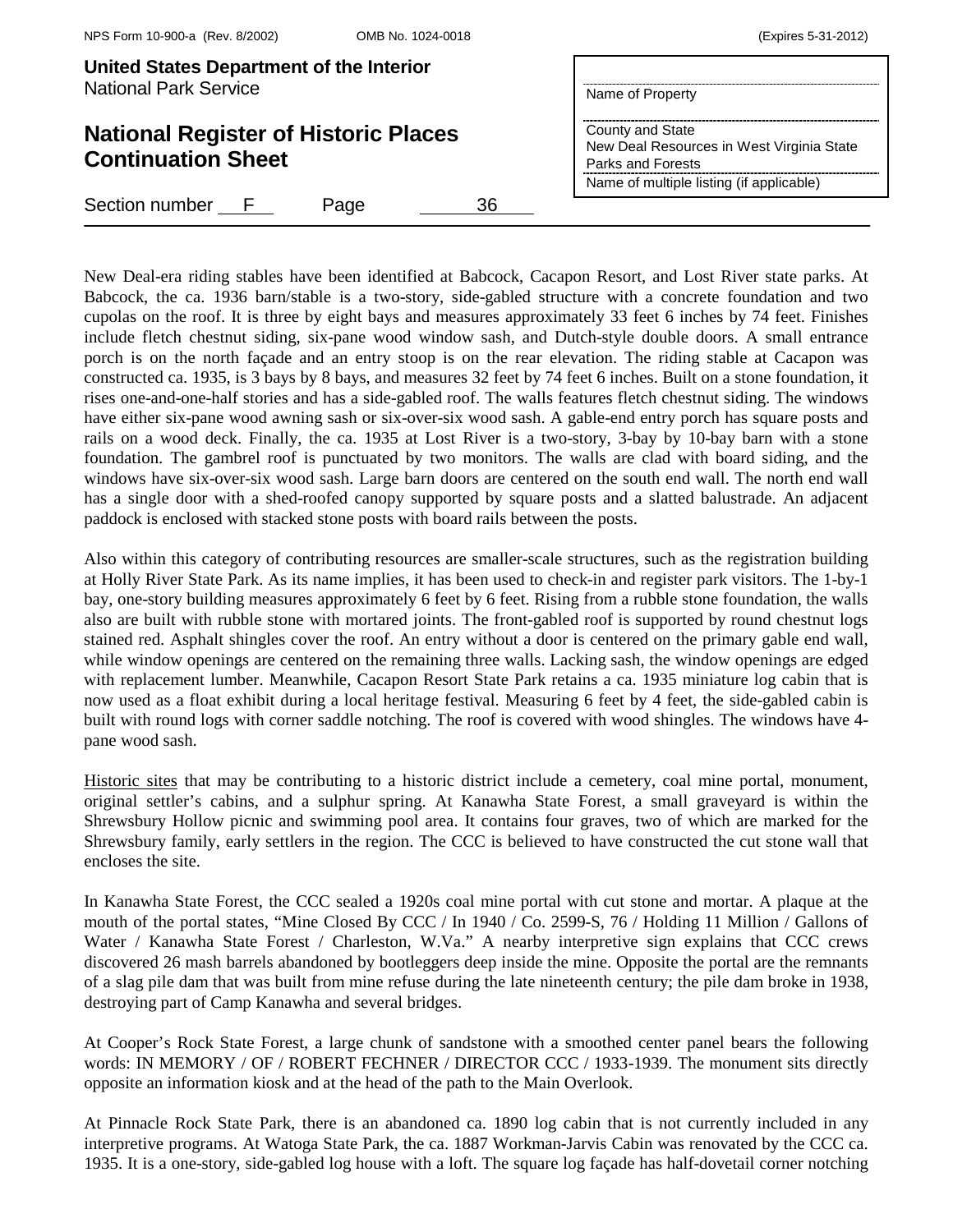| United States Department of the Interior<br><b>National Park Service</b> | Name of Property                                                                                                               |
|--------------------------------------------------------------------------|--------------------------------------------------------------------------------------------------------------------------------|
| <b>National Register of Historic Places</b><br><b>Continuation Sheet</b> | County and State<br>New Deal Resources in West Virginia State<br>Parks and Forests<br>Name of multiple listing (if applicable) |
| Section number F<br>Page<br>37                                           |                                                                                                                                |

and cement chinking. Vertical board siding covers the gable ends. The building was renovated again in 1981 by park staff.

Also at Lost River State Park are the Lee Sulphur Springs. Sometime during the nineteenth century, property owners lined the sulphur springs with imported marble. Henry Lee's heirs and subsequent land owners established a resort centered around the springs that included a hotel, bowling alley, and baths, but none of these resources are believed to be extant (Gioulis 2008:230-231). The CCC rehabilitated the spring and enclosed it with a square stone cube with an outlet. It is further housed in a ca. 1935, one-story, hip-roofed pavilion featuring a stone and concrete foundation as well as round log posts with bracing and a slatted balustrade.

Fire prevention and protection resources that may be contributing to a historic district include fire towers, fire hose cabinets, fire hydrants, and fire warning signs. Extant examples have been identified at Cabwaylingo, Cooper's Rock, and Seneca state forests, Droop Mountain Battlefield, Lost River, and Watoga state parks, and Panther State Forest/WMA. Cabwaylingo and Seneca retain New Deal-era steel fire towers, although they are no longer used for their original purpose. Droop Mountain Battlefield State Park has a reconstruction of the original CCC tower. At Watoga State Park, the lookout tower is constructed of logs and now serves as a scenic lookout. Lost River and Watoga retain their original red CCC-constructed fire hose cabinets and maintain them in good condition. Cooper's Rock State Forest has a fire warning sign that already is listed as a contributing resource within the Cooper's Rock National Register historic district; it is the only fire warning sign known to be extant in the sixteen state parks and forests included in this MPD.

At Panther State Forest/WMA, an 18-foot by 24-foot cabin is adjacent to the fire tower. Its exact date of construction is not known but it likely was constructed as living quarters for the tower's lookout. The 2-bay by 2 bay cabin is a one-story, side-gabled building with two concrete block interior chimneys and a metal roof. The walls and foundation are concrete block, and horizontal board siding covers the gable ends wall. The small, oneover-one wood windows have smooth concrete lintels and sills. An entry portico on the gable end wall is supported by end knee braces.

CCC/WPA-related resources that may be contributing to a historic district include a selection of service and storage buildings that are still extant. They include former barracks, an employees' dormitory, a former CCC camp site, blacksmith shops, various utilitarian tool and equipment sheds, and supply houses.

Former barracks are at Cabwaylingo State Forest and Cacapon Resort and Watoga state parks. One of the former barracks is now used as a kitchen in the aforementioned group campsite in Cabwaylingo. Another former barracks is now used as a laundry building at Cacapon, while at Watoga, the former barracks is currently a storage building. All are simply detailed, one-story, gable-roofed buildings of frame construction, with wood siding and exposed rafter tails. A ca. 1935 building is now used as an employees' dormitory at Lost River State Park. Built on a concrete block and stone foundation, the one-story, cross-gabled building has nine- and six-light wood window sash, many of which are paired, as well as wood siding, an interior concrete block chimney, and a small, shed-roofed entrance porch with square columns and a slatted balustrade.

At Kumbrabow State Forest, the site of the CCC's Camp Bowers has been identified at the head of Mill Creek near the current junction of County Road 219/16 and Turkeybone Road. The CCC established Camp Bowers in July 1935 to develop and improve the forest. The camp remained active until 1941. Extant features include concrete footers and, in some cases, solid foundations of the camp buildings, making the military layout of the site easily discernable. The camp site is marked with a commemorative sign.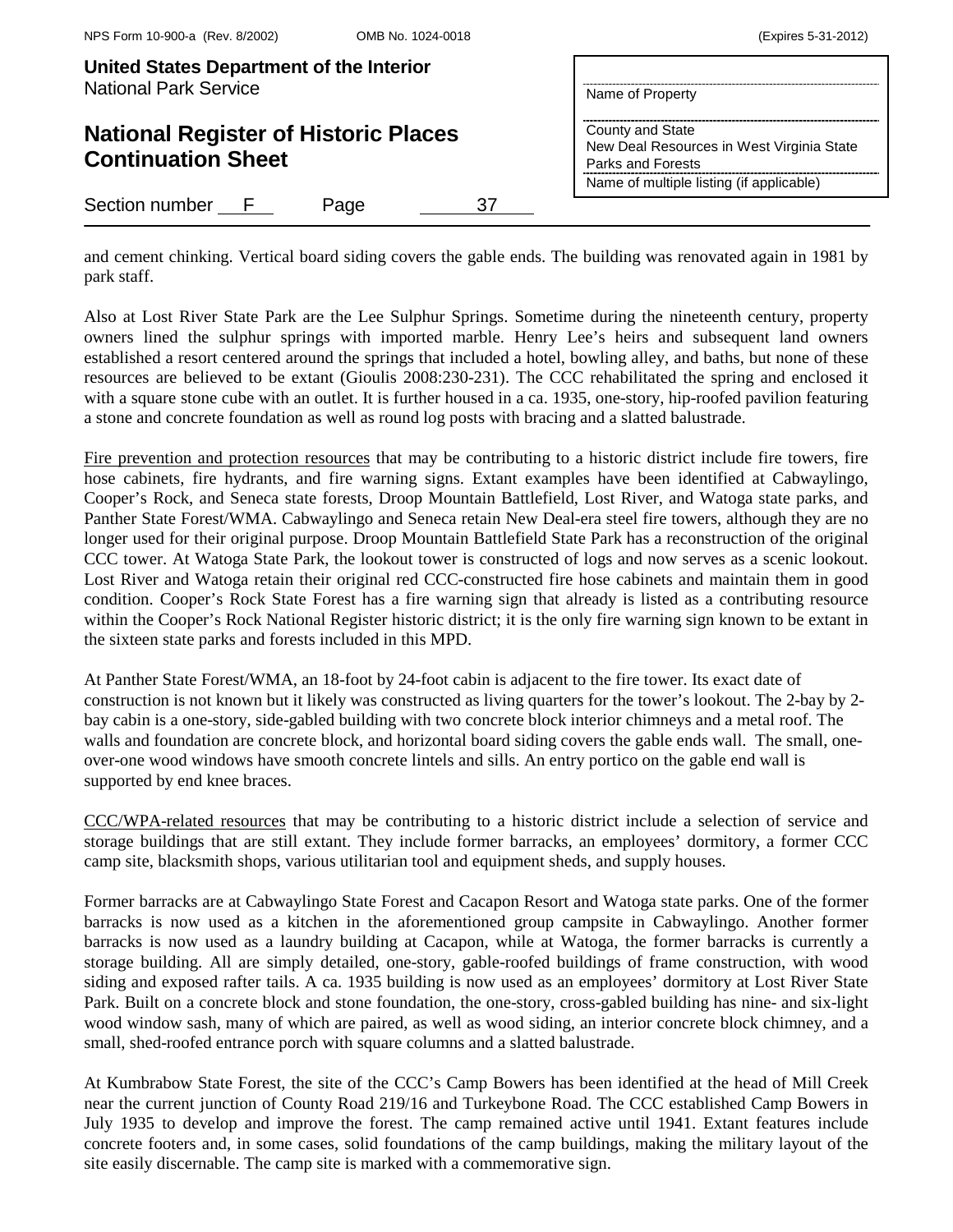| United States Department of the Interior<br><b>National Park Service</b> | Name of Property<br>County and State<br>New Deal Resources in West Virginia State<br>Parks and Forests<br>Name of multiple listing (if applicable) |
|--------------------------------------------------------------------------|----------------------------------------------------------------------------------------------------------------------------------------------------|
| <b>National Register of Historic Places</b><br><b>Continuation Sheet</b> |                                                                                                                                                    |
| Section number F<br>38<br>Page                                           |                                                                                                                                                    |

Blacksmith shops have been identified at Droop Mountain Battlefield and Tomlinson Run state parks and Greenbrier State Forest. All have a similar form consisting of a small, one-story, side-gabled building of frame construction with wood siding. The Droop Mountain Battlefield blacksmith shop has a cut stone chimney while the other two shops have brick chimneys.

The New Deal-era utilitarian buildings include tool and equipment sheds, powder houses, and dynamite sheds. Examples are extant at Babcock, Cacapon Resort, Droop Mountain Battlefield, Hawk's Nest, Holly River, Lost River, Tomlinson Run, and Watoga state parks and Greenbrier and Kanawha state forests. Most are simple, small-scale, frame buildings with little architectural detailing.

The supply houses at Babcock, Cacapon Resort, and Watoga state parks are identical, providing an example of the standardized designs developed for the CCC during the 1930s. Built on a stone foundation, each is a twostory, side-gabled building with a central two-story, projecting, gabled entrance bay with a forebay supported by large end knee braces. The entry has double herringbone freight doors with original iron hardware and is flanked by six-pane window sash. The walls are clad with wood siding, and a cupola is centered on the roof. The windows have six- and nine-pane wood sash with horizontal iron bars. A small, gabled wing features a herringbone freight door with original iron hardware.

# **Property Type Significance – Historic Districts**

New Deal-era historic districts in West Virginia's state parks and forests are eligible for the National Register under Criterion A. They are associated with the establishment of the state's publicly owned park and forest system, and with the CCC and WPA programs created by the Roosevelt administration. These resources also are eligible for the National Register under Criterion C. Individual resources embody the distinctive characteristics of the NPS's rustic style of architecture and/or landscape design. When considered collectively as a district within a park or forest, the New Deal-era resources represent a significant and distinguishable entity.

# **Property Type Registration Requirements – Historic Districts**

New Deal-era historic districts in West Virginia state parks and forests will be eligible for listing in the National Register through this Multiple Property Listing if they maintain integrity of location, design, setting, feeling, workmanship, materials and association or some combination thereof, as specified below. The period of significance for architectural and landscape resources is typically the date of construction through 1942, when the New Deal programs with which they are associated drew to a close.

Eligible examples of historic districts must retain the general characteristics of the property type including:

- Managed forests and plantings that originated during the New Deal period and have been maintained according to professional forestry standards since that time;
- Natural features, such as streams, rivers, hillsides, valleys, and rocky outcroppings, that are characteristic of West Virgina's topography and geology and are protected from unsympathetic development;
- New Deal-era landscaping features, such as roads, trails, stonework, and other structures, such as swimming pools, picnic shelters, and fireplaces, that were integral to the original landscape design.
- Contributing resources within the historic district should retain original construction materials such as stone and wood; their basic original form; original relationship to other New Deal-era landscape features (i.e., culverts must continue to provide drainage for roads and trails, while water fountains should be in a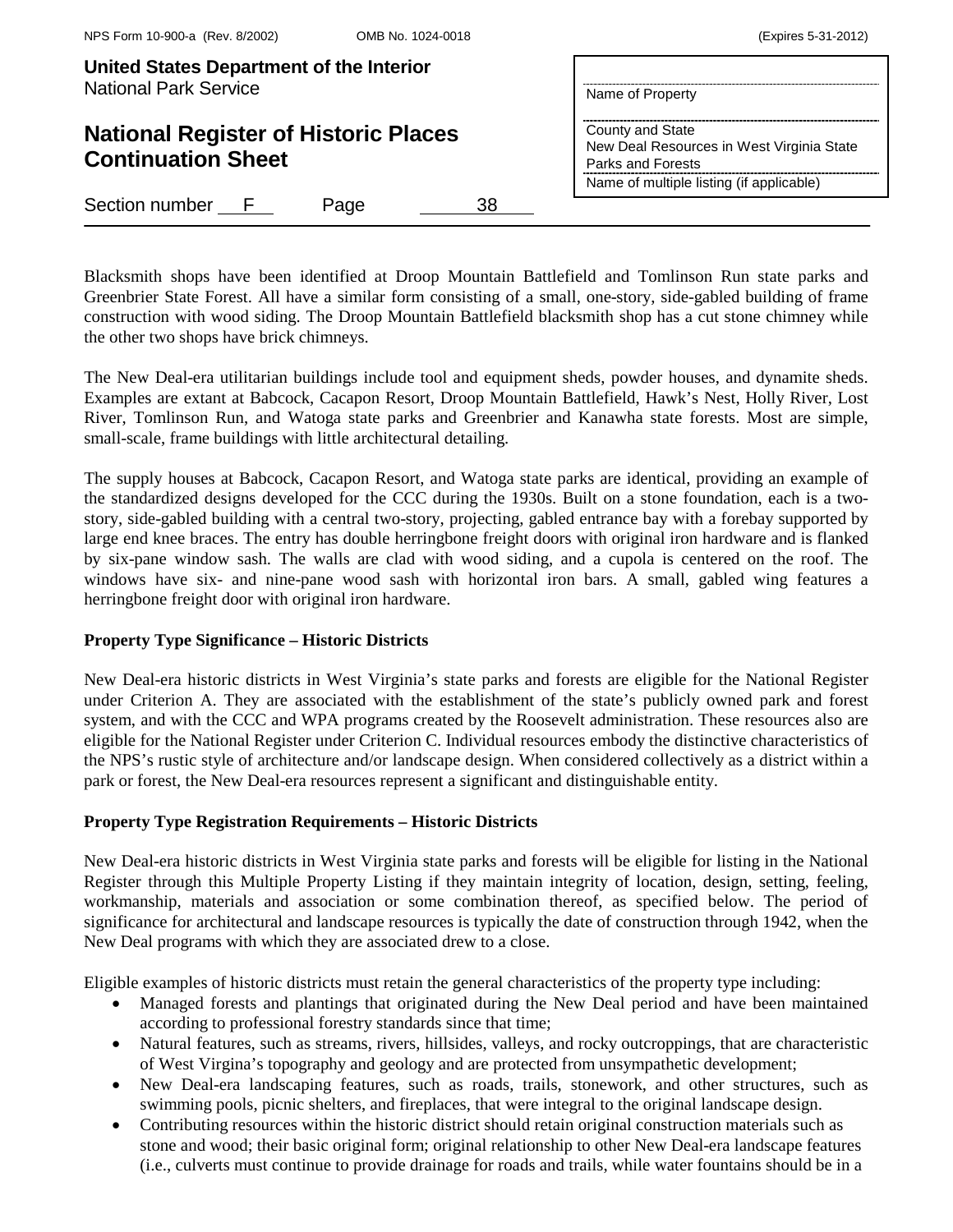| United States Department of the Interior |                  |
|------------------------------------------|------------------|
| <b>National Park Service</b>             | Name of Property |

# **National Register of Histori Continuation Sheet**

Section number F Page

|          | Name of Property                                                                   |
|----------|------------------------------------------------------------------------------------|
| c Places | County and State<br>New Deal Resources in West Virginia State<br>Parks and Forests |
|          | Name of multiple listing (if applicable)                                           |
|          |                                                                                    |

picnic area that also retains shelters, fireplaces, stonework, trails, and/or scenic views); and sympathetic repairs and maintenance using like materials and methods of construction.

- Historic sites that are contributing resources, such as gravesites and Civil War trenches, should be protected from unsympathetic development that would damage cultural resources;
- For all contributing resources to historic districts, sympathetic repairs and maintenance using like materials and methods of construction are important to maintaining integrity of design, workmanship, and materials. Interior spaces are of less importance to overall integrity than exterior spaces; however, interior spaces that are frequented by the public should retain original materials and design to the fullest feasible extent.

With regard to integrity, historic districts must have integrity of location and setting. Integrity of design, materials, and workmanship are more likely to be represented by the presence of New Deal-era landscaping features. Managed forests should be managed according to current forestry standards and are expected to incorporate practices that have been developed in the years since the New Deal ended. As such, vegetation, timber harvesting, and planting patterns that have evolved since the New Deal period do not detract from the integrity of design and materials of designed and managed landscapes. Integrity of feeling and association will be maintained if the resource retains physical characteristics that convey a sense of the New Deal period's aesthetics and construction methods. Integrity of location and setting, along with integrity of design, materials, and workmanship of landscaping features, will convey integrity of feeling and association for New Deal-era historic districts.

For contributing resources to historic districts, such as engineering, mechanical, and recreational resources, integrity of location and setting must be retained. The resource's setting should demonstrate continuity over time. For example, resources designed to be in public areas should continue to be in areas frequented by the public. Areas that have changed function over time, such as from service to public or from recreational to service, will have eroded integrity of setting.

For a resource to retain integrity of design, workmanship, and materials, original construction materials should be retained to the fullest feasible extent. Additionally, repairs, if present, should have been carried out using new materials that match the original in content, color, texture, shape, and size, and using construction methods as similar to the original as possible. Introduction of unsympathetic components that obliterate or obscure historic materials will erode integrity of contributing resources. At the same time, resources must be maintained in such a way that they continue to fulfill their original function and purpose to the fullest feasible extent. Some contributing resources are subject to weathering and wear and tear through daily use. Maintenance and repair of roads and trails as required to maintain safe usage according to their originally intended purposes should not be construed as eroding their integrity of design, workmanship, and materials. When needed to maintain a resource's function and usability, introduction of new or replacement mechanical equipment, such as plumbing, water pumps, and electric lights, will not be construed as detracting from integrity of design, workmanship, and materials, so long as the equipment is unobtrusive in appearance either through design or visual screening. Introduction of new surfacing, such as gravel or asphalt on a walking trail or game court will not detract from integrity of design and workmanship so long as the original layout and/or alignment of the resource is maintained. Integrity of materials may be diminished if a new material, such as asphalt, is introduced to a resource that previously had a different surface, such as dirt or gravel. Similarly, introduction of a new form, such as a raised boardwalk on top of a walking trail, detracts from the integrity of materials and workmanship. If, however, the underlying layout and alignment is maintained then integrity of design will be maintained. Consequently, modifications to expand the accessibility of contributing resources, such as the addition of a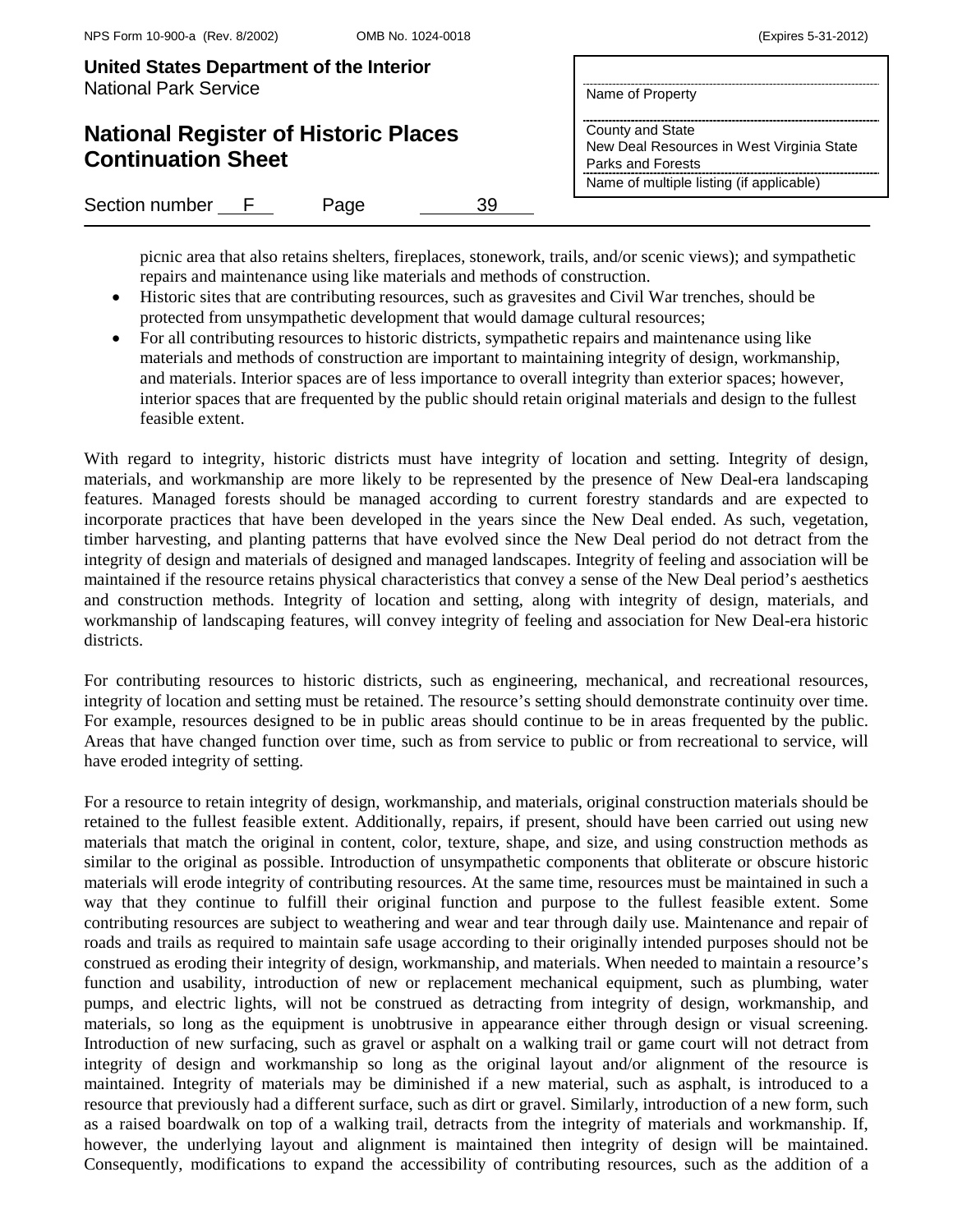| United States Department of the Interior<br><b>National Park Service</b> | Name of Property                                                                                                               |  |
|--------------------------------------------------------------------------|--------------------------------------------------------------------------------------------------------------------------------|--|
| <b>National Register of Historic Places</b><br><b>Continuation Sheet</b> | County and State<br>New Deal Resources in West Virginia State<br>Parks and Forests<br>Name of multiple listing (if applicable) |  |
| Section number F<br>Page<br>Δſ                                           |                                                                                                                                |  |

wheelchair ramp to the approach of a footbridge or of a paved path around the perimeter of a reservoir, should not be considered as automatically detracting from the integrity of the resource.

Integrity of feeling and association will be maintained only if the resource retains physical characteristics that convey a sense of the New Deal period's aesthetics and construction methods. Integrity of feeling and association will be bolstered if one or more other aspects of integrity, such as location, setting, workmanship, design, and/or materials, also are present.

For contributing resources to historic districts, certain aspects of integrity are particular to the nature of the resource. For example, historic sites, such as battlefields, coal mine portals, and springs, implicitly retain integrity of location as they cannot be physically moved. For resources such as cemeteries and battlefields, in which the landscape is a key element of the resource's significance, unsympathetic additions should be strictly limited. Grave markers, soldiers' monuments, fences, paths among gravesites, and other features typical of cemeteries and battlefields should be maintained without alterations to the fullest extent possible. Monuments erected during the New Deal to mark a historic site or commemorate a historic event should remain in their original placement to retain integrity of location.

Fire prevention and protection resources of substantial stature, such as fire towers, should retain integrity of their original location and setting. Objects, such as fire hose cabinets and fire signs, may be relocated from their original site if the relocation enhanced their continued functionality. Fire hydrants are presumed to be fixed in location as they must be connected to sub-surface water supply lines in order to function. The resource's setting affects integrity in the sense that the resource's original purpose should be apparent and feasible. For example, a fire tower's setting should continue to be heavily wooded.

CCC-related resources may retain integrity of location, but this is not a necessity. The prefabricated and standardized nature of many individual CCC-related resources implies that they were not necessarily intended to occupy the same site permanently. CCC-related resources that were relocated either during the New Deal period or at some point thereafter in order to keep them in use will not have eroded integrity. If, however, a New Dealera worker camp has been maintained more or less intact, such as at Camp Watoga in Watoga State Park, every effort should be made to retain the camp in its historic configuration.

Cooper's Rock/Camp Rhododendron Recreational Historic District was listed in the National Register on May 15, 1991. Kanawha State Forest Historic District was listed in the National Register on March 25, 1993. The boundaries and contributing resources in each historic district may be amended in the future to include additional New Deal-era resources (Gioulis 2008:17).

# **Property Type Description – Structures**

Some large-scale New Deal-era structures may be individually eligible for the National Register or be contributing resources to a historic district. This property type includes dams, manmade lakes and ponds, and reservoirs and cisterns. Examples of these engineering resources are evident in all 16 of the state parks and forests included in this MPD. Some have been altered due to replacement of failed materials or deterioration caused by weathering and deferred maintenance.

Dams and manmade lakes and ponds have been identified at Cacapon Resort, Tomlinson Run, and Watoga state parks and Kanawha and Seneca state forests. In ca. 1935 at Cacapon, the tributaries of Indian Run were dammed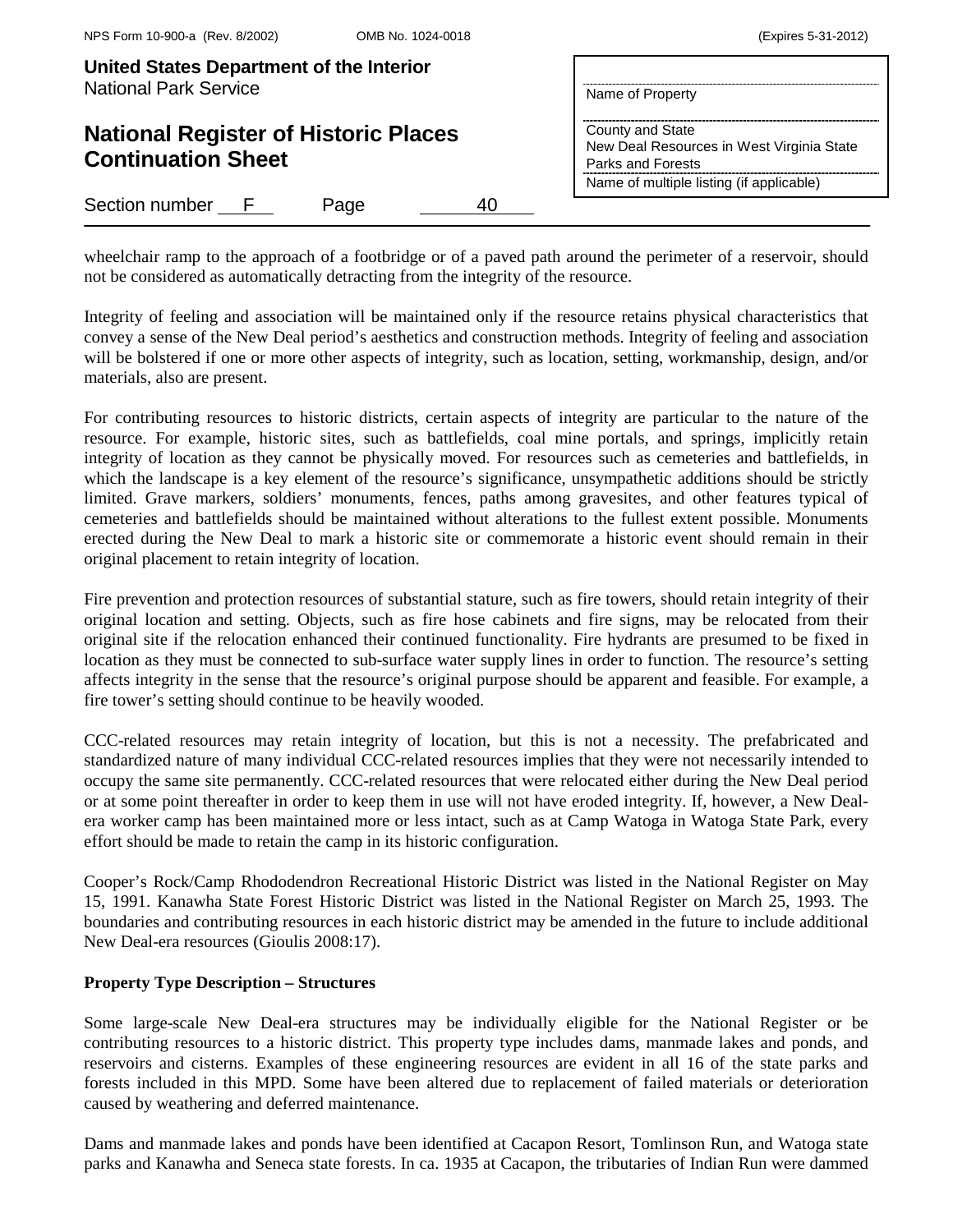| United States Department of the Interior<br><b>National Park Service</b> | Name of Property                                                                                                               |  |
|--------------------------------------------------------------------------|--------------------------------------------------------------------------------------------------------------------------------|--|
| <b>National Register of Historic Places</b><br><b>Continuation Sheet</b> | County and State<br>New Deal Resources in West Virginia State<br>Parks and Forests<br>Name of multiple listing (if applicable) |  |
| Section number F<br>Page                                                 |                                                                                                                                |  |

to form a 6-acre lake for recreational purposes. The dam is a stone core dam and the spillway is stone. A stone pedestal/column on the north side of the lake originally was used as an anchor for swimming buoys. In ca. 1940, WPA workers constructed a concrete gravity dam to impede the flow of Tomlinson Run, thus creating the 29acre Tomlinson Run Lake. A walkway on the east side of the dam provides an observation point of the dam and the stream. Three dynamite shacks associated with the dam's construction are still extant. The 11-acre fishing lake at Watoga has variously been known as Lake Killibuck, Lake Killbuck, Lake Monongoseneka, but through common usage the lake eventually became known simply as Watoga. It was created by damming Island Lick Run. During the 1950s, the lake was drained, cleaned, and converted to warm-water fishing. The dam and spillway were enlarged and reconfigured during the 1990s to improve local flood control.

In ca. 1939 at Kanawha, CCC workers built Davis Creek Dam to form the 1.5-acre Ellison Pond. Pinned to the solid rock streambed and built of concrete and cut sandstone, the impoundment dam is 100 feet in length and approximately 10 feet high. The pond originally was constructed for recreational purposes but, due to contaminated water, never functioned as such. Instead, it was used for flood control. Weir gates originally extended 3 feet beyond the top of the dam but these are no longer extant. Directly above the dam are two stone steps that lead into the pond. On the pond's west side is a large stone retaining wall faced with sandstone has a set of seven steps going into the pond. At Seneca State Forest, Little Thorny Creek was dammed to form Seneca Lake. The original dam stood 24 feet wide at the top, 16 feet high, and 162 feet long. The CCC constructed the original dam in three months using 116,000 feet of cribbed logs and 4,000 cubic yards of clay. In 1951, the lake was converted to a trout impoundment, and the swimming area was closed in 1957. In 1999, a major rehabilitation project included draining the lake, removing the original cribbed logs, installing a drain pipe liner and new drain valve, enlarging the spillway, and installing a car bridge. At the lake's tail, a set of stone steps leads down to a flagstone patio; this was built to access the original bathhouse, which has been replaced with a newer bathhouse and storage building.

The CCC built a flagstone dam at Kumbrabow State Forest as part of a fish hatchery station. According to historic drawings, the dam provided fresh water to fish rearing raceways, also built by the CCC. Although the dam is shown on early maps of the forest, recent survey efforts did not identify the dam and it is unknown if it is extant. Kumbrabow also has small log dams that the CCC built across small streams to improve fish habitat and spawning areas (Whetsell 2010). These types of dams also may still be present at other state parks or forests.

Reservoirs and cisterns have been found at Cabwaylingo, Kanawha, and Kumbrabow state forests and Pinnacle Rock and Watoga state parks. Typically built of concrete faced with cut stone, the reservoirs and cisterns provide water for toilets and water fountains at picnic areas and campgrounds. A cistern also is at the rear of the superintendent's residence at Cabwaylingo State Forest. The reservoirs and cisterns vary in size, with the Kumbrabow State Forest cistern holding 10,000 gallons while those at Pinnacle Rock hold 1,500 gallons. At Kanawha, the reservoir originally supplied water to the CCC's Camp Kanawha and later to forest facilities. The water pipes ran from the reservoir for a mile down to the camp.

# **Property Type Significance – Structures**

Large-scale New Deal-era structures in West Virginia's state parks and forests are eligible for the National Register under Criterion A. They are associated with the establishment of the state's publicly owned park and forest system, and with the CCC and WPA programs created by the Roosevelt administration. These resources are eligible for the National Register under Criterion C. Individual resources embody the distinctive characteristics of a type, period, or method of construction prevalent among New Deal-era projects.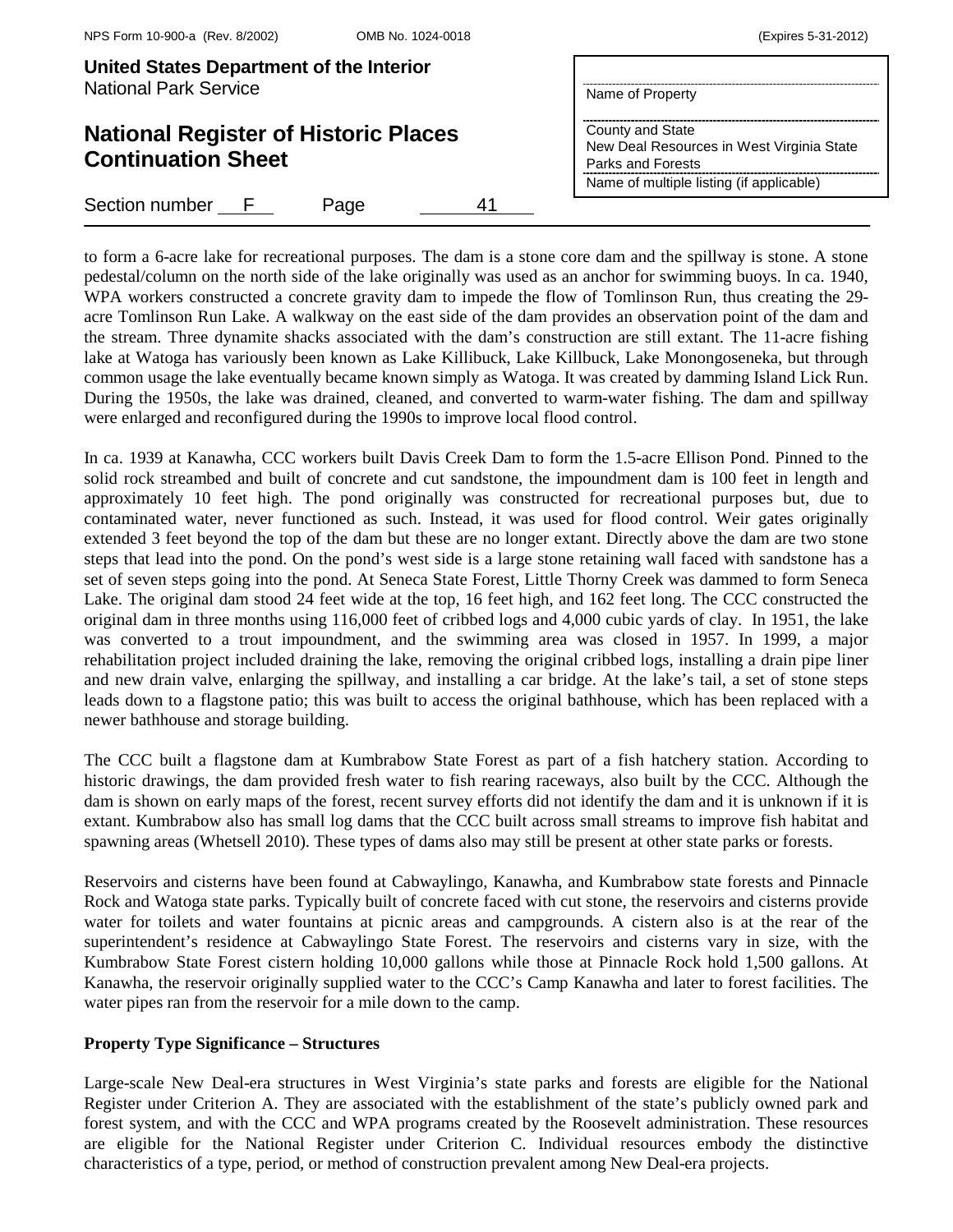# **National Register of Historic Places Continuation Sheet**

| Name of Property                                 |  |
|--------------------------------------------------|--|
| ----------------------------<br>County and State |  |

New Deal Resources in West Virginia State Parks and Forests Name of multiple listing (if applicable)

Section number F Page 42

# **Property Type Registration Requirements – Structures**

Large-scale New Deal-era structures in West Virginia state parks and forests will be eligible for listing in the National Register through this Multiple Property Listing if they maintain integrity of location, design, setting, feeling, workmanship, materials and association or some combination thereof, as specified below. The period of significance for architectural and landscape resources is typically the date of construction through 1942, when the New Deal programs with which they are associated drew to a close.

Eligible examples of large-scale structures must retain the general characteristics of the property type including:

- Original construction materials such as stone and wood;
- Their basic original form;
- Original rustic design details and/or ornamentation;
- Their historic relationship to the overall landscape design and naturalistic setting created during the New Deal period;
- Sympathetic repairs and maintenance using like materials and methods of construction;
- Continuation of their original functional purpose.

With regard to integrity, large-scale structures must have integrity of location and setting. The resource's setting should demonstrate continuity over time. For example, resources designed to be in public areas should continue to be in areas frequented by the public. Areas that have changed function over time, such as from service to public or from recreational to service, will have eroded integrity of setting.

For a large-scale structure to retain integrity of design, workmanship, and materials, original construction materials should be retained to the fullest feasible extent. Additionally, repairs, if present, should have been carried out using new materials that match the original in content, color, texture, shape, and size, and using construction methods as similar to the original as possible. Introduction of unsympathetic components that obliterate or obscure historic materials will erode integrity of structures. At the same time, resources must be maintained in such a way that they continue to fulfill their original function and purpose to the fullest feasible extent. When needed to maintain a resource's function and usability, introduction of new or replacement mechanical equipment, such as a new sluice gate, will not be construed as detracting from integrity of design, workmanship, and materials, so long as the equipment is unobtrusive in appearance either through design or visual screening. Integrity of materials may be diminished if a new material, such as poured concrete, is introduced to a resource that previously had a different surface, such as cut stone or flagstone.

Integrity of feeling and association will be maintained only if the resource retains physical characteristics that convey a sense of the New Deal period's aesthetics and construction methods. Integrity of feeling and association will be bolstered if one or more other aspects of integrity, such as location, setting, workmanship, design, and/or materials, also are present.

# **Property Type Description – Buildings**

Some large-scale New Deal-era buildings may be individually eligible for the National Register or be contributing resources to a historic district. This property type includes comfort stations/restroom buildings, administrative buildings, picnic shelters, concession buildings, bathhouses, lodges and inns, superintendent's and assistant superintendents' residences, and settlers' cabins. Examples of these buildings are evident in all 16 of the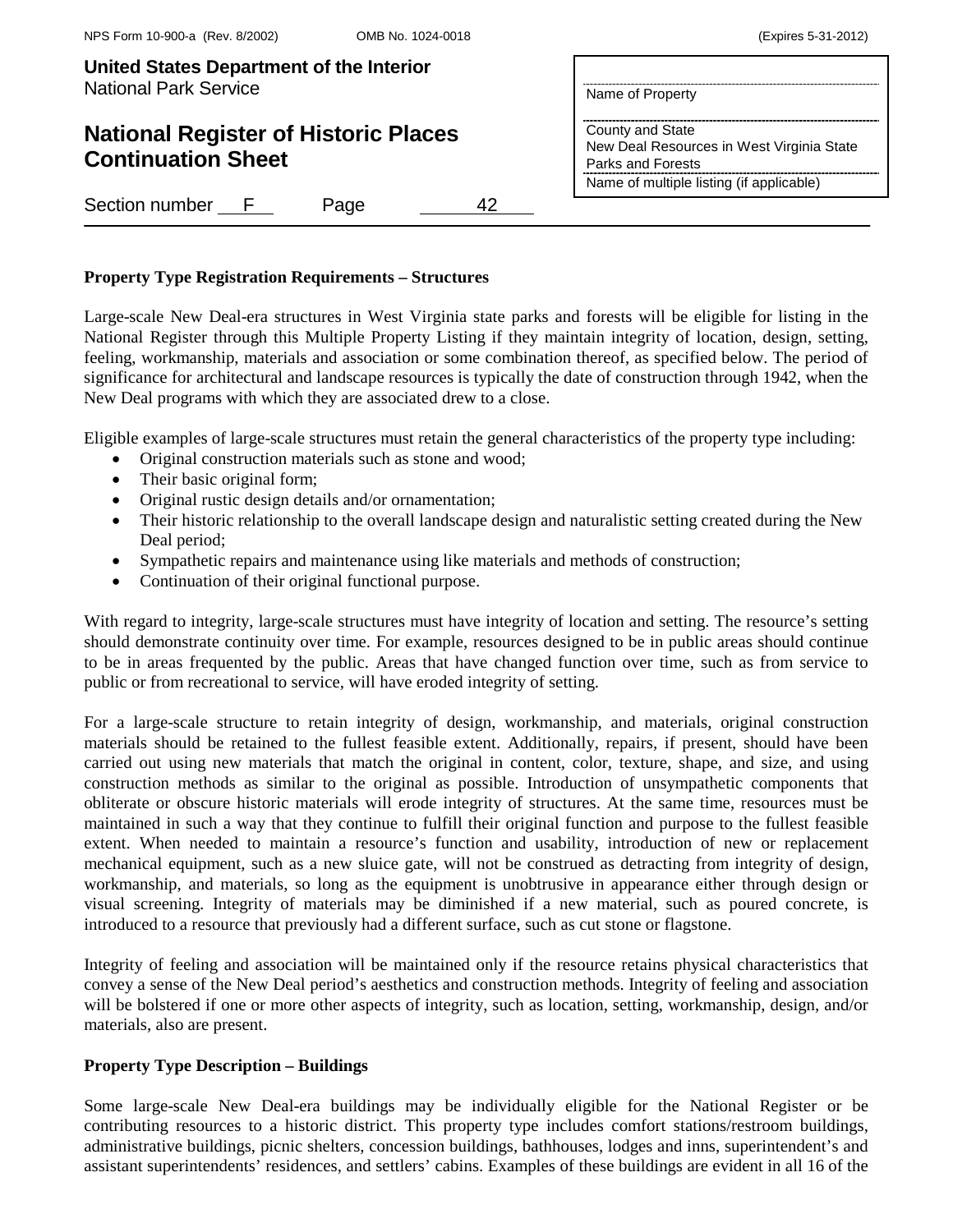| United States Department of the Interior |                  |
|------------------------------------------|------------------|
| <b>National Park Service</b>             | Name of Property |

# **National Register of Historic Places Continuation Sheet**

Section number F Page 43

County and State

Parks and Forests

New Deal Resources in West Virginia State

Name of multiple listing (if applicable)

state parks and forests included in this MPD.

New Deal-era comfort stations/restroom buildings are located at Cabwaylingo State Forest, Cacapon Resort State Park, Kanawha State Forest, and Watoga State Park. They are generally side-gabled buildings constructed of stone and wood on concrete pads; some have chestnut siding. The original shake roofing shingles have been replaced with asphalt shingles. Hawk's Nest State Park features a two-story, circular cut sandstone restroom building.

Administrative buildings include park and forest offices and headquarters; examples are extant at Cabwaylingo, Greenbrier, and Kanawha state forests and Holly River, Lost River, and Watoga state parks. They are generally large in scale, prominently placed within the park or forest, and rendered in the rustic style using wood and stone materials that were immediately available to each location. Most have been altered at least slightly, including adaptive re-use. At Cabwaylingo and Greenbrier state forests, the original administration buildings are now superintendents' residences. Holly River State Park retains its rustic style, WPA-built administrative building, which also houses a restaurant. The original administrative building at Kanawha State Forest has been the assistant superintendent's residence for a number of years. The administrative building at Lost River State Park currently houses both park offices and a gift shop while originally it served as a supply house. At Watoga State Park, the administrative building includes offices and a restaurant.

With the exception of Panther State Forest/WMA, all of the state parks and forests included in this MPD feature New Deal-era picnic shelters. Partially due to their ubiquity, the picnic shelters are integral to the public image and identity of West Virginia's New Deal projects. The shelters also represent the essence of rustic architectural and landscape design. Among the most impressive examples is the Long Branch Picnic Shelter at Cabwaylingo. The ca. 1936 building is a one-story, side-gabled building with cut stone pillars supporting the roof. The 1-by-1 bay building measures 20 feet wide by 12 feet deep on the exterior. A stone wall encircles the shelter. The stone floor features a raised relief carving of a pine tree with crossed axes and the words "U.S." and "CCC" alongside it. Such artistic embellishments are emblematic of the high level of craftsmanship practiced by CCC enrollees and are found on other New Deal-era architectural resources in West Virginia as well. A ca. 1938 picnic shelter at Tomlinson Run State Park is another fine example of this resource type. Built by the CCC, it is a long, onestory, side-gabled building with massive, cut sandstone chimneys on each end elevation. The overall exterior dimensions are 70 feet by 22 feet 3 inches. The façade also is clad with cut sandstone, while horizontal board siding clads the gable ends. The central section of the picnic shelter is open and has large, square columns with oversized, slightly scrolled brackets. The structural framing consists of hand-hewn roof trusses held together with iron strapping and wood pegs. The interior of the shelter has a stone floor, as does each fireplace alcove. The sandstone fireplaces have arched lintels with keystones and a fire box opening measuring approximately 3 feet by 5 feet. Each stone typically measures 2 feet seven inches wide by 1 foot 2 inches high by 1 foot 1 inch deep. Each mantel has projecting square end stones supporting a wood plank.

At Cooper's Rock State Forest, the ca. 1937, T-plan concession building originally functioned as a first-aid station with living quarters in the two-room log cabin at the rear. It is constructed on a solid sandstone foundation with a crawl space in the rear. The primary façade features a round log structural system that originally was open but was enclosed when the building was adapted to its current use in ca. 1950. A large, centered, gabled entry bay is flanked by side-gabled pavilions that also have been enclosed. The rear two rooms feature round log construction with cement chinking and corner saddle notching. At Droop Mountain Battlefield State Park, the Civil War museum is housed in a former rental cabin built ca. 1935 by the CCC. In contrast, the concession building at Hawk's Nest State Park appears to be fulfilling its original use.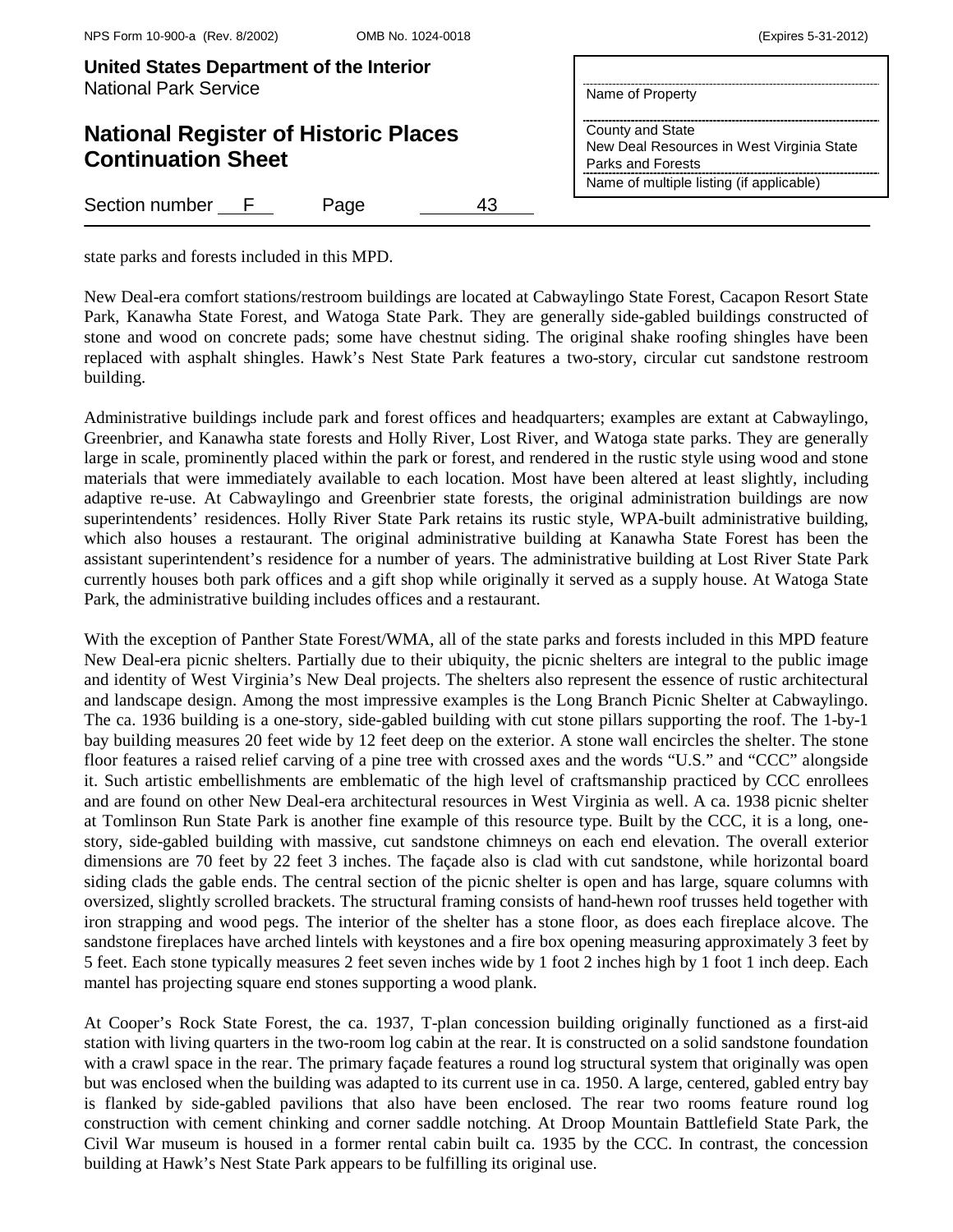| United States Department of the Interior<br><b>National Park Service</b> |              | Name of Property |                                                                                    |  |                                          |
|--------------------------------------------------------------------------|--------------|------------------|------------------------------------------------------------------------------------|--|------------------------------------------|
| <b>National Register of Historic Places</b><br><b>Continuation Sheet</b> |              |                  | County and State<br>New Deal Resources in West Virginia State<br>Parks and Forests |  |                                          |
| Section number                                                           | $\mathbf{F}$ | Page             |                                                                                    |  | Name of multiple listing (if applicable) |

New Deal-era bathhouses have been identified at Cabwaylingo State Forest and Cacapon Resort, Holly River, and Lost River state parks. Cabwaylingo retains three historic bathhouses. The first, at Rick Ridge, is a ca. 1937, one-story, side-gabled building with a central monitor roof with a cut sandstone veneer over concrete block walls and foundation. The second, near the swimming pool, is a ca. 1936 one-story, hip-roofed building with gabled bays on the front and rear, exposed rafter tails, a double entry, and split wood siding. The third is a ca. 1937, twostory, side-gabled building that is now used for storage. The first floor is below grade and originally functioned as a bathhouse for a swimming area once located in the creek to the rear of the building. It has three metal roof monitors, concrete block walls on the first story and horizontal board siding on the second story, and two garage bays on the primary façade.

The ca. 1935 bathhouse at Cacapon is a particularly striking example of rustic architecture. The two-story, sidegabled building has a central gabled bay and projecting entrance bay with flanking gabled wings set at an angle to the center bay. A massive exposed stone end chimney, cut stone on the first story, and fletch chestnut siding on the upper story are among the rustic materials used. The primary entry features double doors flanked by shuttered paired windows with original iron hardware and is accessed via a flagstone deck with stone columns. The rear elevation has a centered bay with a porch accented by stone columns, wood rails, and flagstone flooring on the first story and an upper-story, partially open porch highlighted by a turned balustrade and paired square posts. Original exterior light fixtures are found at the bathhouse and its parking lot.

The WPA built the bathhouse at Holly River. It is a ca. 1936, one-story, hip-roofed building with vertical chestnut logs on the façade, horizontal chestnut logs at the gables, 12-paned fixed wood sash, and transoms over the entries. The Lost River bathhouse, built ca. 1942 by the CCC, is a one-story, side-gabled building centered, gabled bay on the front and rear buildings. The walls feature cut stone with board siding at the gable ends. The primary entry retains original light fixtures, double doors flanked by single leaf doors, and tripartite windows.

Cacapon State Resort Park features the first lodge built in the West Virginia state park system. Constructed ca. 1935 on a stone foundation, it is a long, two-story, 5-bay by 7-bay building with gabled wings and three large stone chimneys. Board-and-batten siding has been applied over the original log walls, while horizontal board siding covers the original board and batten siding at the gable ends. A two-story porch on the west façade shelters the original entrance. On a side elevation, a one-story, shed-roofed porch with square posts opens to a flagstone deck.

Superintendent's and assistant superintendent's residences are extant at Babcock, Cacapon, Droop Mountain Battlefield, Hawk's Nest, Holly River, Lost River, Tomlinson Run, and Watoga state parks and at Cabwaylingo, Cooper's Rock, Greenbrier, Kanawha, and Kumbrabow state forests. Although built in the rustic style, they display variations in ornamental detailing. Some incorporate Colonial Revival elements and others have Craftsman details. The Craftsman influence is especially evident in the superintendent's residences in West Virginia's state forests. These aspects include low-pitched gable roofs with overhanging eaves, exposed rafter tails, front porches with square columns, and the frequent use of large stones for the chimneys and foundations.

Hawk's Nest State Park boasts a ca. 1935 complex that includes a superintendent's residence attached to a museum and observatory. The plan is basically two rectangles at angles to each other and connected by a hyphen. The residence originally was a picnic shelter but was soon converted to staff lodging with alterations and additions made to the building over time. Connected to the residence via an enclosed hyphen, the museum occupies a tall, one-story, side-gabled building with a raised cut stone foundation. A three-sided, gable-roofed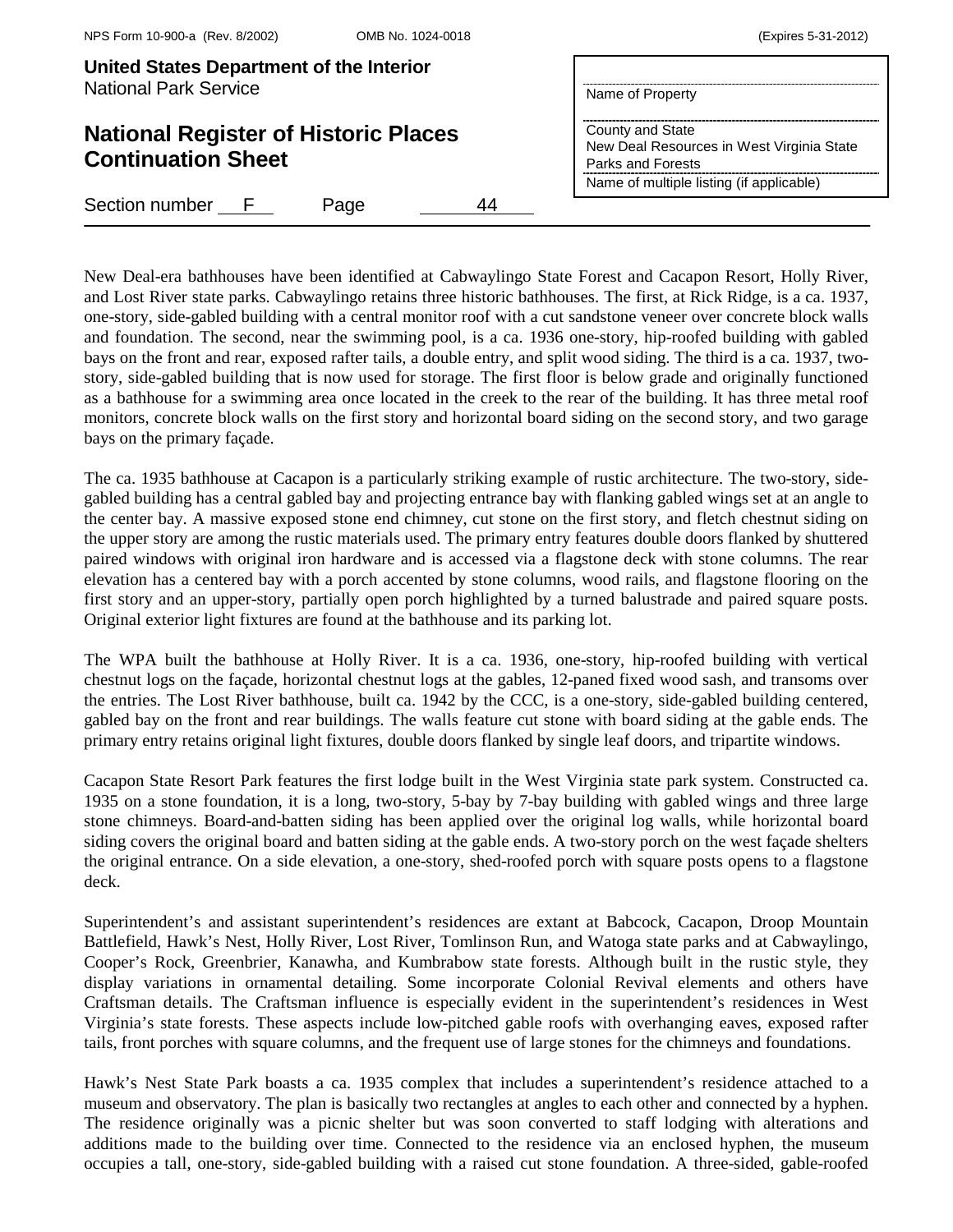| United States Department of the Interior<br><b>National Park Service</b> | Name of Property                                                                                                               |  |
|--------------------------------------------------------------------------|--------------------------------------------------------------------------------------------------------------------------------|--|
| <b>National Register of Historic Places</b><br><b>Continuation Sheet</b> | County and State<br>New Deal Resources in West Virginia State<br>Parks and Forests<br>Name of multiple listing (if applicable) |  |
| Section number F<br>45<br>Page                                           |                                                                                                                                |  |

bay with multiple-pane wood windows projects from the rear wall. A massive, cut stone chimney is on northeast wall; on the interior, it is accented with a stone surround and wood mantel. The roof has two gabled dormers on the front and three on the rear. Log construction with "V" saddle notches and cement chinking and horizontal board siding are visible in the gable ends and on the dormers. The interior features an exposed roof truss system of large square logs and is supported by square logs with scrolled brackets and chisel-point ends. The interior side walls are divided into bays that originally housed the museum's display cases. Historic metal light fixtures and tongue-and-groove wood flooring are extant. On the southwest wall of the museum, an elevated, gable-roofed hyphen leads to a two-story, hip-roofed, hexagonal observatory building with a circular deck on the upper floor. The lower walls are built of cut sandstone topped by a circular deck supported by large knee braces with chisel point ends. The upper portion of the observatory features a series of six- and three-pane wood window sash. The observatory is surrounded by a stone wall with stone piers and square wood rails.

At Lost River State Park, ca. 1800 and ca. 1840 settlers' cabins were preserved by the CCC. The ca. 1800 cabin was dismantled and reconstructed by the CCC around 1935; at that time, they added the existing cut stone chimney and foundation to the building. Built on a cut stone foundation, it is a two-story, side-gabled log house with a painted log façade, six-over-six wood window sash, and an asphalt-shingled roof. A one-story, shed-roof porch with square posts and slatted balustrade spans the primary facade. The second cabin, known as the Bill Tussing Cabin, also was dismantled and reconstructed by the CCC, with the addition of a stone chimney. It is a one-and-one-half-story, side-gabled, single pen log house. Built on a stone pier foundation, the log walls feature half-dovetail and full dovetail notching, while wood shakes cover the roof and gable ends.

## **Property Type Significance – Buildings**

Large-scale New Deal-era buildings in West Virginia's state parks and forests are eligible for the National Register under Criterion A. They are associated with the establishment of the state's publicly owned park and forest system, and with the CCC and WPA programs created by the Roosevelt administration. These resources are eligible for the National Register under Criterion C. Individual resources embody the distinctive characteristics of a type, period, or method of construction prevalent among New Deal-era projects.

# **Property Type Registration Requirements – Buildings**

Large-scale New Deal-era buildings in West Virginia state parks and forests will be eligible for listing in the National Register through this Multiple Property Listing if they maintain integrity of location, design, setting, feeling, workmanship, materials and association or some combination thereof, as specified below. The period of significance for architectural and landscape resources is typically the date of construction through 1942, when the New Deal programs with which they are associated drew to a close.

Eligible examples of buildings must retain the general characteristics of the property type including:

- Original construction materials (generally stone and wood), particularly on exterior surfaces;
- Their historic relationship to the overall New Deal-era landscape design and naturalistic setting for administrative areas;
- Their basic original form and rooflines;
- Original rustic design details and/or ornamentation;
- Sympathetic repairs and maintenance using like materials and methods of construction.

With regard to integrity, buildings described in this section typically must retain integrity of location. Some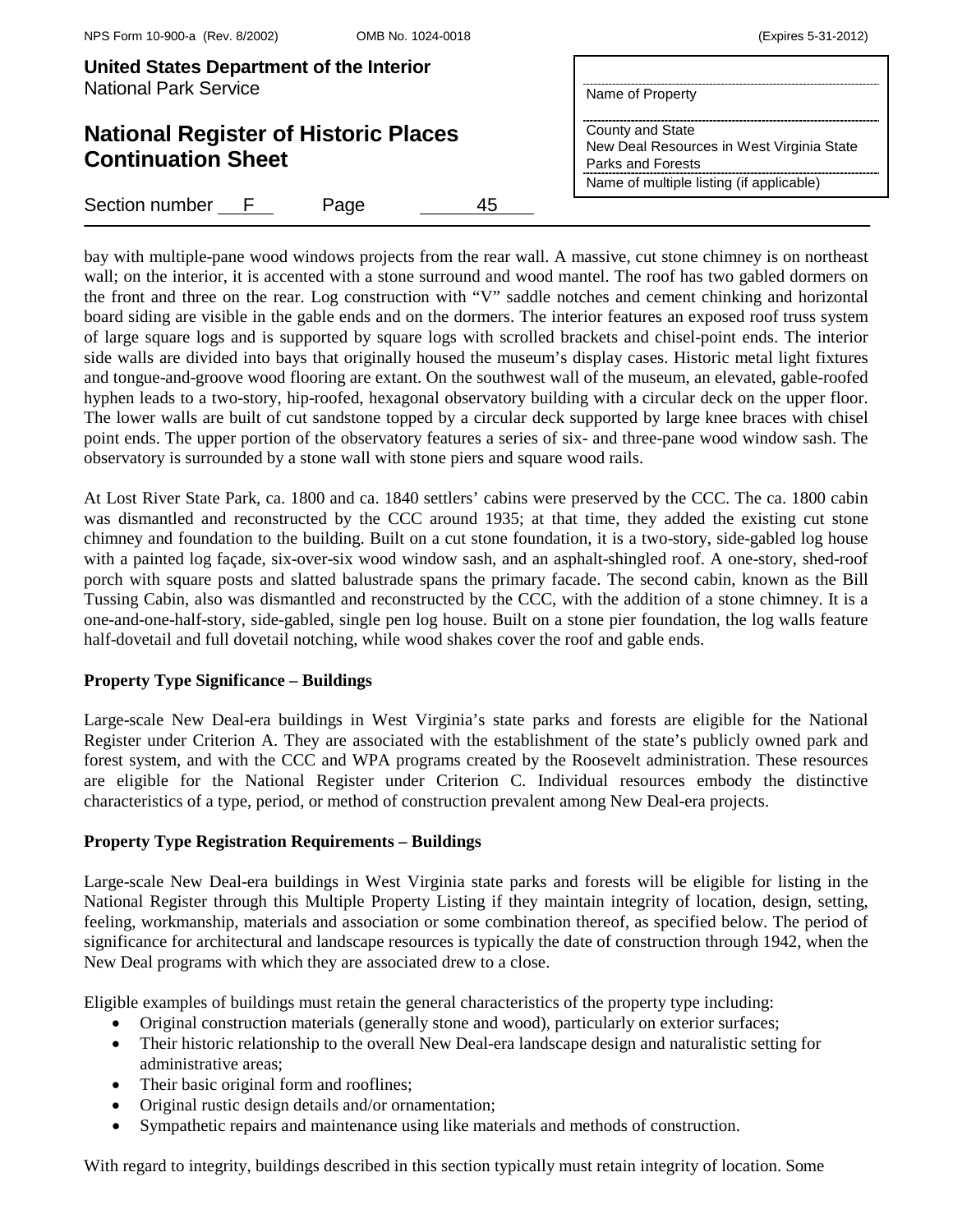| United States Department of the Interior<br><b>National Park Service</b> | Name of Property                                                                                                               |  |
|--------------------------------------------------------------------------|--------------------------------------------------------------------------------------------------------------------------------|--|
| <b>National Register of Historic Places</b><br><b>Continuation Sheet</b> | County and State<br>New Deal Resources in West Virginia State<br>Parks and Forests<br>Name of multiple listing (if applicable) |  |
| Section number F<br>46<br>Page                                           |                                                                                                                                |  |

historic buildings were relocated from their original locations during New Deal construction projects and then rehabilitated. Consequently, these types of historic resources do not have to be in their original locations in order to retain integrity of location. Such resources, however, should remain in the locations where they were placed during the New Deal.

The building's setting should demonstrate continuity over time. For example, buildings designed to be in public areas should continue to be in areas frequented by the public. Areas that have changed function over time, such as from service to public or from recreational to service, will have eroded integrity of setting. For a building to retain integrity of design, workmanship, and materials, original construction materials should be retained to the fullest feasible extent. With regard to historic buildings renovated by New Deal workers, such as settlers' cabins, the workers sometimes added architectural features, such as chimneys, and these should be retained for maintain integrity of design, workmanship, and materials as they are relevant to the rustic design tenets described herein.

Repairs to buildings, if present, should have been carried out using new materials that match the original in content, color, texture, shape, and size, and using construction methods as similar to the original as possible. Introduction of unsympathetic components that obliterate or obscure historic materials will erode integrity. Interior spaces of buildings are of less importance to overall integrity than exterior spaces; however, interior spaces that are frequented by the public should retain original materials and design to the fullest feasible extent. Integrity of feeling and association will be maintained only if the resource retains physical characteristics that convey a sense of the New Deal period's aesthetics and construction methods. Integrity of location and setting are necessary to convey integrity of feeling and association for administrative resources. Buildings also should retain at least some degree of integrity of design, workmanship, and materials in order to convey integrity of feeling and association.

Recognizing that superintendent's and assistant superintendent's residences serve as primary living quarters for park staff, interior spaces may be updated or modified to accommodate modern living needs. As such, the configuration, materials, and appearance of interior spaces are of substantially less importance to overall integrity than exterior spaces.

Architectural resources still in use by employees and/or the public must conform to current building codes and must meet requirements for physical accessibility established under the Americans with Disabilities Act (ADA). Common and minor modifications (identified below) will not sufficiently affect the integrity of a building to cause it to be ineligible for listing. Common, acceptable modifications include:

- Changes to the interior configuration of spaces and interior finishes and features;
- Alterations (including replacement in kind) of deteriorated decorative and structural elements such as porch railings, columns, and stonework;
- Modifications or additions for fire exits:
- Replacement in kind of windows and doors;
- The addition of paving and ramps to increase physical access in compliance with ADA so long as their materials and designs are complementary to rustic design principles and naturalistic settings.

# **G. Geographical Data**

The following parks and forests are included in this MPD: Babcock State Park; Cabwaylingo State Forest; Cacapon State Park; Coopers Rock State Forest; Droop Mountain Battlefield State Park; Greenbrier State Forest; Hawks Nest State Park; Kanawha State Forest; Holly River State Park; Kumbrabow State Forest; Lost River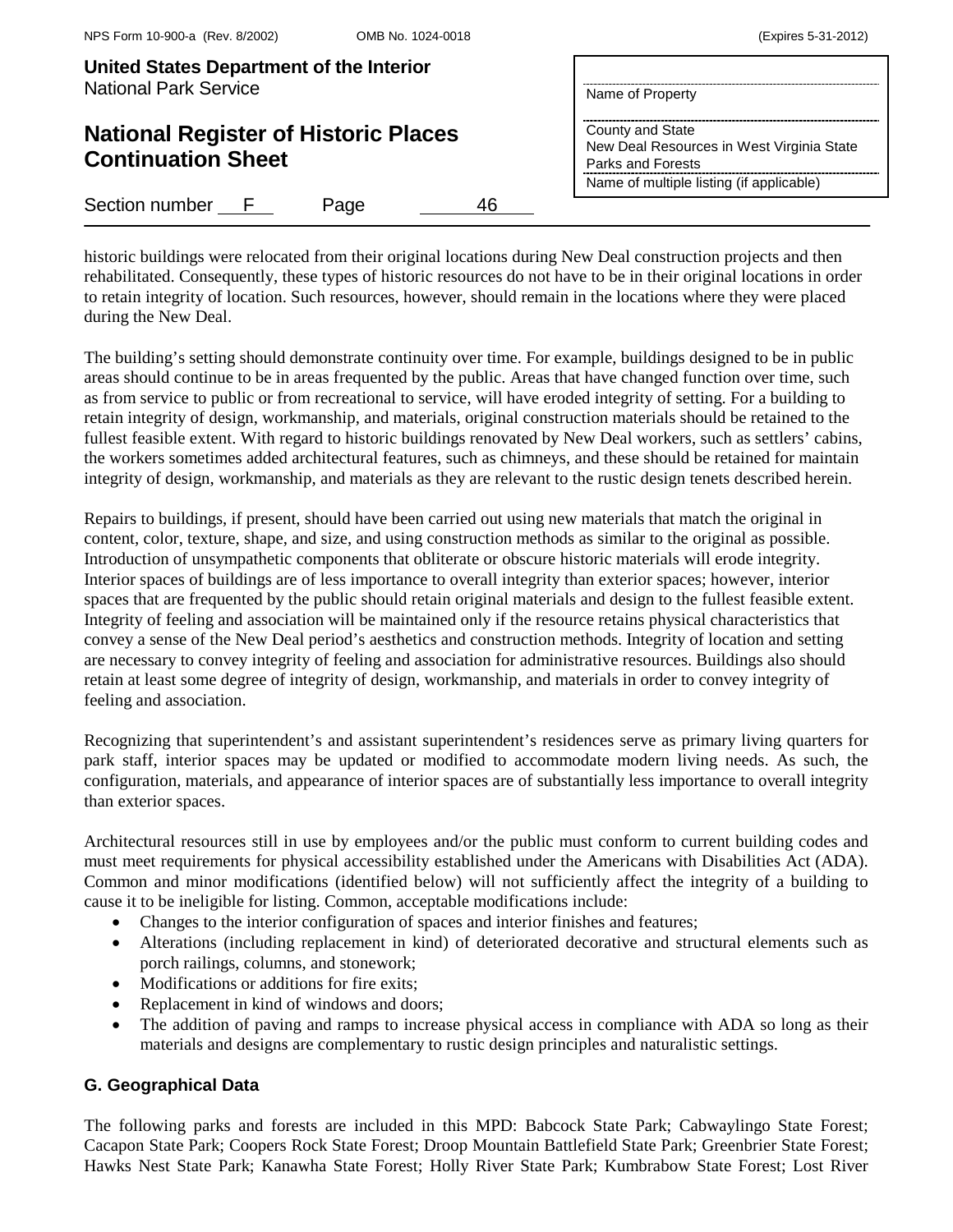# **National Register of Historic Places Continuation Sheet**

Section number F Page 47

Name of Property **County and State** New Deal Resources in West Virginia State Parks and Forests

Name of multiple listing (if applicable)

State Park; Panther State Forest/WMA; Pinnacle Rock State Park; Seneca State Forest; Tomlinson Run State Park; and Watoga State Park.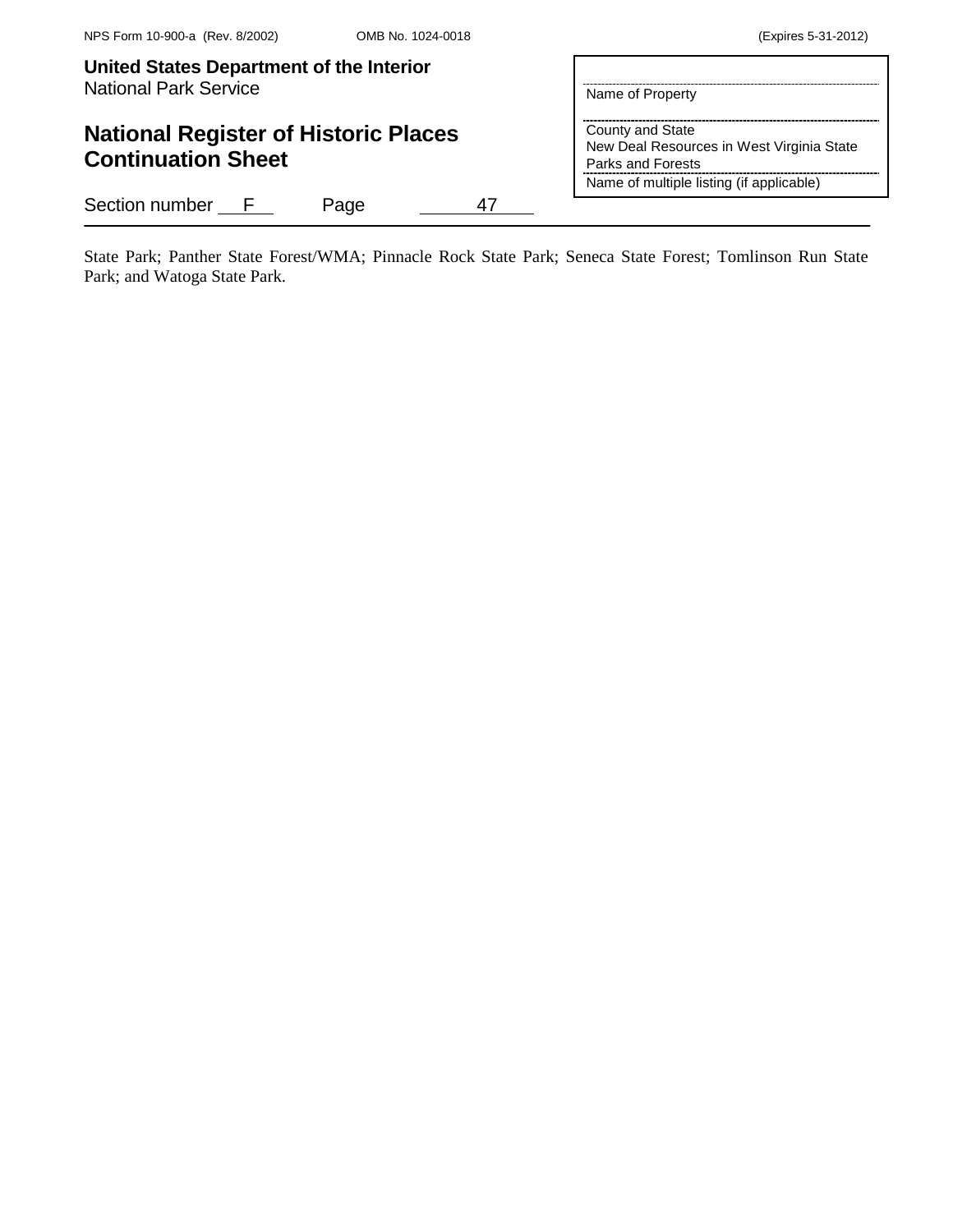| <b>United States Department of the Interior</b> |                  |
|-------------------------------------------------|------------------|
| National Park Service                           | Name of Property |

# **National Register of Historic Places Continuation Sheet**

Section number H Page 48

Name of Property County and State New Deal Resources in West Virginia State Parks and Forests Name of multiple listing (if applicable)

# **H. Summary of Identification and Evaluation Methods**

The multiple property listing of New Deal resources in West Virginia state parks and forests is based upon the *New Deal Historic Resource Survey* (Gioulis 2008). In 2007-2008, a grant from the West Virginia State Historic Preservation Office (SHPO) funded the survey of New Deal resources in sixteen West Virginia's state parks and forests. Funding also was provided by the NPS in the U.S. Department of the Interior and administered by the West Virginia Division of Culture and History. Regulations of the U.S. Department of the Interior strictly prohibit unlawful discrimination in departmental Federally Assisted programs on the basis of race, color, national origin, age or handicap. Any person who believes he or she has been discriminated against in any program, activity or facility operated by a recipient of Federal Assistance should write to Office of Equal Opportunity, National Park Service, 1849 C Street, NW, Washington, DC 20240.

The survey focused on New Deal-era resources at Babcock State Park, Cabwaylingo State Forest, Cacapon Resort State Park, Cooper's Rock State Forest, Droop Mountain Battlefield State Park, Greenbrier State Forest, Hawk's Nest State Park, Holly River State Park, Kanawha State Forest, Kumbrabow State Forest, Lost River State Park, Panther State Forest/WMA, Pinnacle Rock State Park, Seneca State Forest, Tomlinson Run State Park, and Watoga State Park.

Background research began at the West Virginia Division of Natural Resources offices in Charleston to examine blueprints, photographs, and other historic research material for the pertinent parks and forests. Also consulted were the main archives at the Cultural Center in Charleston as well as the West Virginia Collection at West Virginia University. Online research included websites for New Deal programs in general, the CCC and WPA in particular, and for each park or forest, either through WV State Parks or the WV Division of Forestry (Gioulis 2008:3).

Field investigations at each park or forest began with meeting the Superintendent or another staff member to review available on-site data about New Deal-era resources. Staff also provided contact information for former CCC enrollees in possession of relevant information. During fieldwork, individual historic resources were digitally photographed, measured, and documented. Only gross exterior measurements were recorded. When numerous examples of a resource type existed, such as fireplaces, water fountains, and culvert heads, these were grouped in a single entity; similarly, roads within a park or forest were treated as a single site, as were trails. For example, 35 fireplaces are located in three separate areas of Cooper's Rock State Forest. The resource is noted in the List of Sites as one object with the number of resources noted in each location in the description: fifteen fireplaces in the picnic area and so on (Gioulis 2008:4).

Concurrent with the site visits, further research took place at local libraries, along with an overall review of the New Deal program at the Cultural Resources Center, Bicentennial House in Morgantown, courtesy of Mr. Larry Sypolt. Mr. Sypolt is generally recognized in the state as the authority on the New Deal program in West Virginia. Another state resident, Mr. Robert Whetsell of Elkins, shared his experiences about the New Deal resources during his completion of a video about the same. Mr. Sypolt also arranged an exhibit at Glenville State College on the New Deal program in Gilmer County and Glenville. Other exhibits consulted included the collection at the CCC Museum in Quiet Dell, West Virginia; a personal memoir exhibit of Watoga State Park held at the Hillsboro Public Library; the CCC Museum at Watoga State Park, and a New Deal exhibit at the Cultural Center in Charleston (Gioulis 2008:5).

Several CCC enrollees were interviewed by telephone or via email. These included Mr. Raymond Daugherty,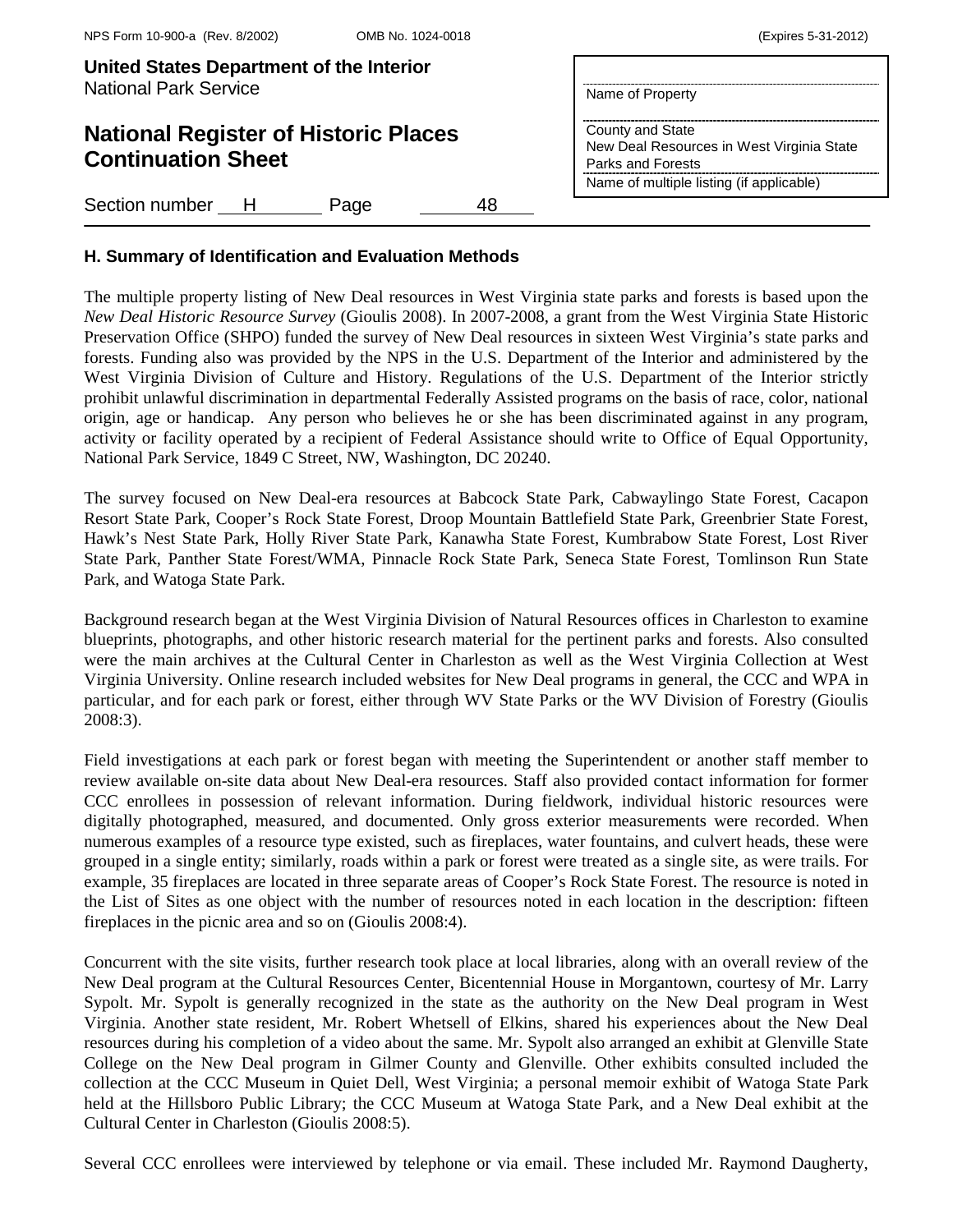**Continuation Sheet**

| United States Department of the Interior<br><b>National Park Service</b> |                                                           |
|--------------------------------------------------------------------------|-----------------------------------------------------------|
|                                                                          | Name of Property                                          |
| <b>National Register of Historic Places</b>                              | County and State<br>Now Dool Pocources in West Virginia S |

State New Deal Resources in West Virginia State Parks and Forests Name of multiple listing (if applicable)

Section number H Page 49

Camp Hardy, Lost River State Park; Mr. Stanley "Judd" Anderson, WPA, Holly River State Park; and Mr. Clark Galford, Camp Seneca, Seneca State Forest. Previous Superintendents of Babcock State Park were also interviewed by mail, telephone, and in person. These included Mr. Mark Wylie, current Superintendent of Watoga State Park, Mr. Sam Cowell, current Superintendent of Carnifex Ferry State Park, and Mr. Clyde Crowley, Retired Superintendent (Gioulis 2008:5).

Historic photographs of the resources and/or parks and forests were provided by the West Virginia Collection at West Virginia University; the West Virginia Division of Natural Resources; West Virginia State Archives; the individual parks and forests; and the personal collection of Mrs. Bonnie Watts, Office Clerk at Cabwaylingo State Forest. Mr. Ken McClintic, current Superintendent of Holly River State Park, and Mr. Stanley "Judd" Anderson, author provided photos of Holly River State Park's construction and resources (Gioulis 2008:5).

Findings of the field investigations and background research were reported for each park and forest, and included a Park/Forest Map, Preface, Methodology, Outline History of the Park/Forest, a List of Sites, UTM References, Analysis and Recommendations, and a Bibliography. UTM references were noted in the survey report and on the Historic Property Inventory (HPI) forms prepared for the project. Resource locations also were noted on individual USGS sheets submitted for each park and forest (Gioulis 2008:4-5).

The properties are grouped under four historic contexts that conform with the four major themes that best define the New Deal-era resources: (1) state park and forest development in West Virginia from 1933 to 1942; (2) New Deal and CCC federal relief programs in West Virginia's state parks and forests from 1933 to 1942; (3) rustic style architecture in West Virginia's state parks and forests built between 1933 and 1942; and (4) landscape design in West Virginia's state parks and forests between 1933 and 1942.

The property types are organized by function. Integrity requirements were based on knowledge of existing properties. The architectural and physical features of the surveyed New Deal-era resources, derived from the aforementioned survey, were considered in developing the outlines of potential registration requirements. The nominated parks and forests included with this MPD are the first phase of nominations. They were chosen because they are representative of the important historical events and architectural and landscape designs documented during the survey.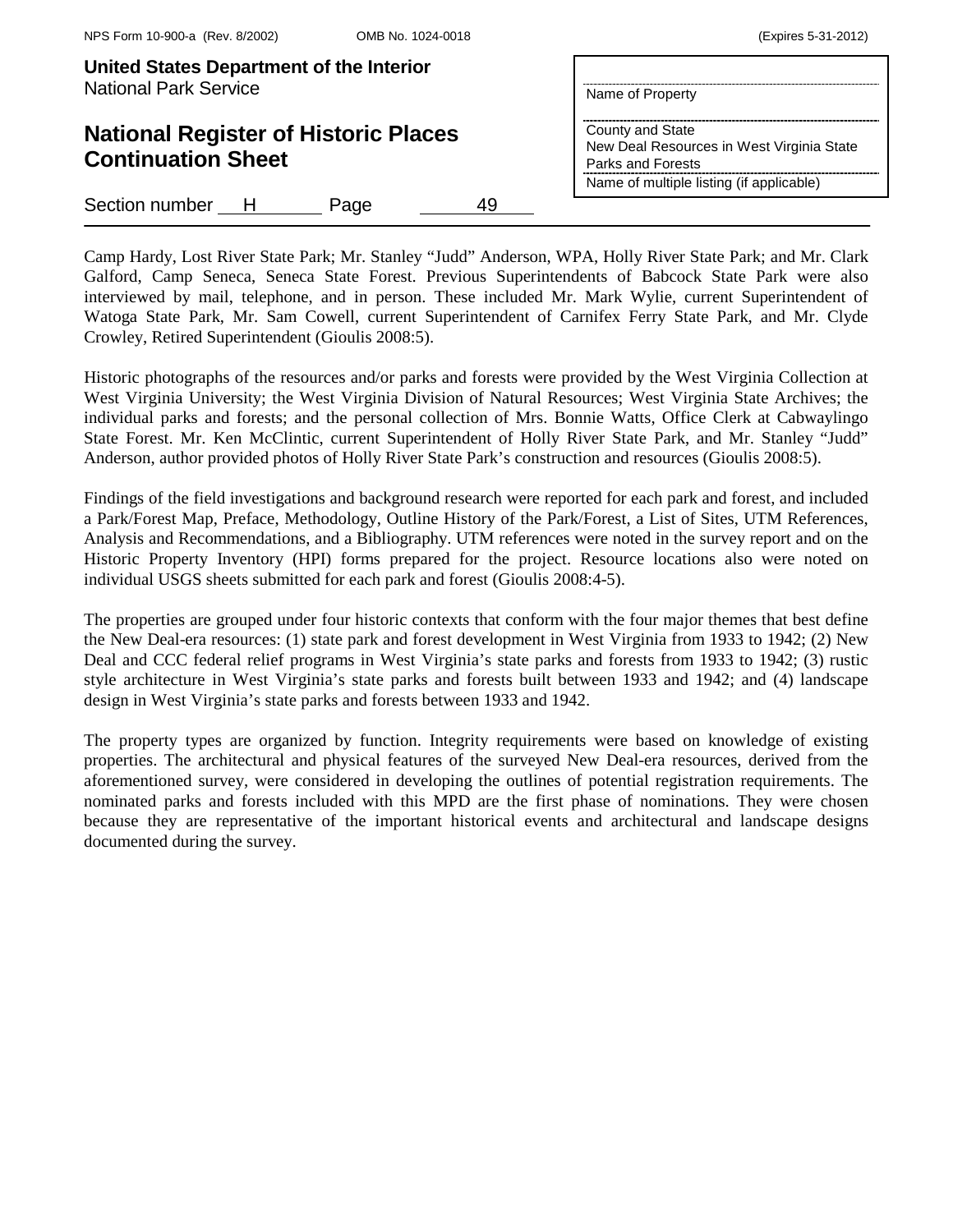Name of Property

County and State

Parks and Forests

New Deal Resources in West Virginia State

Name of multiple listing (if applicable)

**United States Department of the Interior** National Park Service

# **National Register of Historic Places Continuation Sheet**

Section number 1 Page 50

# **I. Major Bibliographical References**

- American Chestnut Cooperators' Foundation
	- 2006a "American Chestnut Habitat." Published online at [http://www.ppws.vt.edu/griffin/accfhab.html.](http://www.ppws.vt.edu/griffin/accfhab.html) Accessed February 2006.
	- 2006b "Blight Fungus." Published online at [http://www.ppws.vt.edu/griffin/blight.html.](http://www.ppws.vt.edu/griffin/blight.html) Accessed February 2006.

## Anderson, Rolf T., Dena Sanford, and Patty Henry

2003 *Rabideau Civilian Conservation Corps (CCC) Camp National Historic Landmarks Nomination*.

#### Andrus, Patrick W.

2002 *How to Apply the National Register Criteria for Evaluation*. National Register Bulletin 15, Interagency Resources Division, National Park Service, U.S. Department of the Interior, Washington, D.C. Published online at http://www.nps.gov/history/nr/publications/bulletins/nrb15/.

#### Anonymous

2008 "New Deal for Parks." *Common Ground* (Summer 2008):4-9.

### Ashcraft, Scott, and Rodney J. Snedeker

2006 "CCC History in North Carolina: Heritage Resources Evaluation of the Curtis Creek CCC Camp and Improvements Project." February 2006. Grandfather Ranger District, Pisgah National Forest. Published online at http://www.oldfort.org/CCC%20Camp.htm. Accessed January 2010.

## Beanblossom, Robert

2010 Personal communication to Lena Sweeten.

#### CCC Legacy

2009 "What is the Legacy?" Published online at http://www.ccclegacy.org/ccc\_legacy.htm. Accessed December 2009.

#### Cohen, Stan

1980 *The Tree Army: A Pictorial History of the Civilian Conservation Corps, 1933-1942*. Pictorial Histories Publishing Company, Missoula, Montana.

# Conard, Rebecca

1996 "The Legacy of Hope from an Era of Despair: The CCC and Iowa State Parks." The University of Iowa, Books at Iowa 64 (April 1996). Published online at http://www.lib.uiowa.edu/speccoll/Bai/conard.htm. Accessed January 2010.

## Denny, James

1994 "The New Deal, the CCC, and Missouri State Parks." *Ozarks Watch* 7 (Spring 1994):11-16.

## Digital History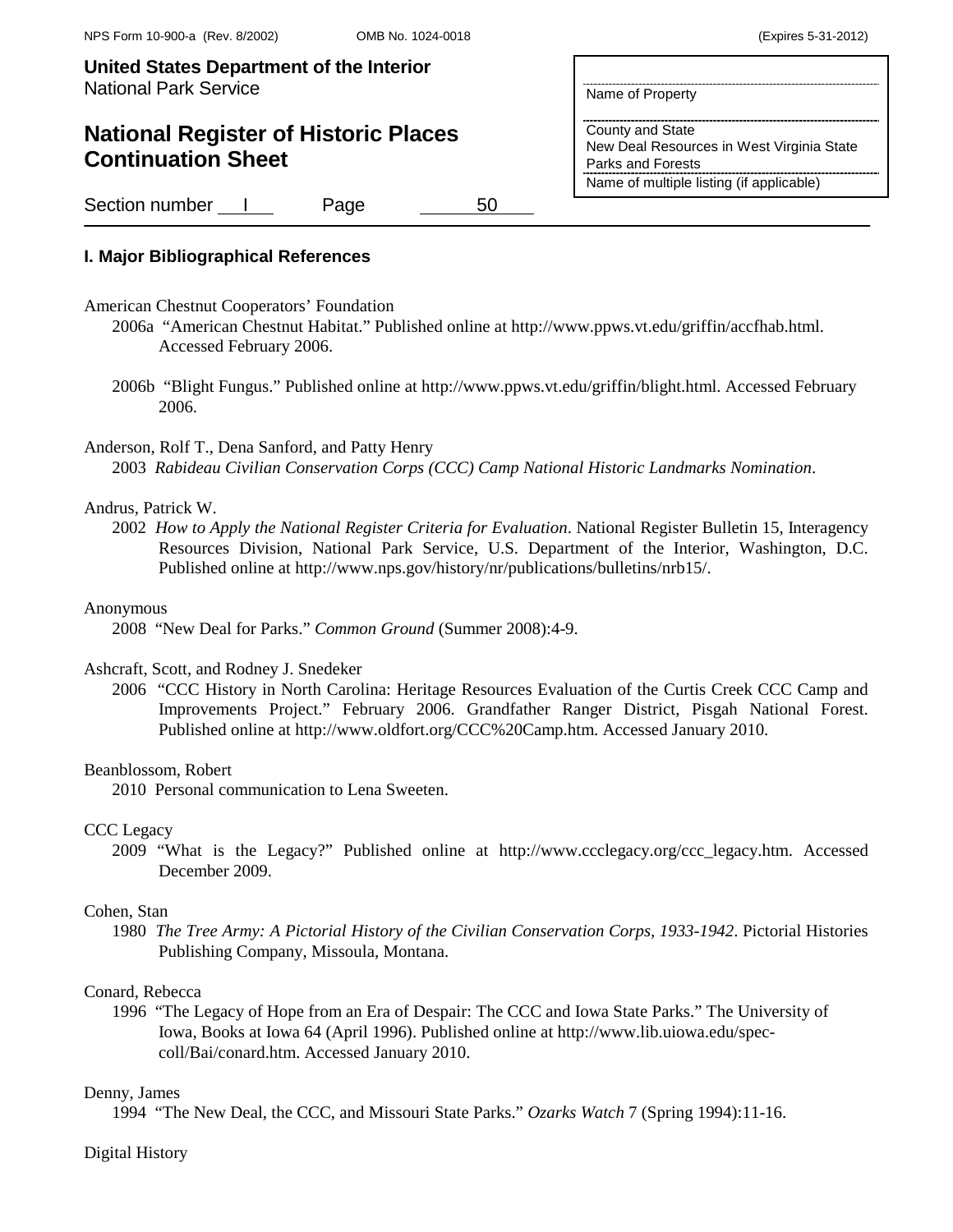# **National Register of Historic Places Continuation Sheet**

Section number 1 Page 51

2006 "1930s Jobs Programs." Published online at http://www.digitalhistory.uh.edu/database/article\_ display.cfm?HHID=473. Accessed December 2009.

Name of Property

County and State

Parks and Forests

New Deal Resources in West Virginia State

Name of multiple listing (if applicable)

## Gioulis, Michael, Historic Preservation Consultant

2008 *New Deal Historic Resource Survey*. Prepared for the West Virginia Division of Culture and History, Charleston, West Virginia.

## Harr, Milton

1992 *The C.C.C. Camps in West Virginia: A Record of the Civilian Conservation Corps in the Mountain State, 1933-1942.* Milton Harr, Charleston, West Virginia.

## Hechler, Ken

1993 Transcript of interview for the film "West Virginia." May 4, 1993. West Virginia History Film Project. Published online at http://www.wvculture.org/history/wvmemory/filmtranscripts/wvhechler.html. Accessed December 2009.

#### Irwin, Hugh

2006 "Forest Management and Conservation." In *Encyclopedia of Appalachia*, edited by Rudy Abramson and Jean Haskell, pp. 123-125. University of Tennessee Press, Knoxville.

## James F. Justin Civilian Conservation Corps Museum

2009 "An Online Museum of Histories, Biographies, and Photographs Regarding the CCCs." Published online at http://www.justinmuseum.com/famjustin/ccchis.html. Accessed December 2009.

## Keller, Timothy, and Genevieve P. Keller

n.d. *How to Evaluate and Nominate Designed Historic Landscapes*. National Register Bulletin 18. Interagency Resources Division, National Park Service, U.S. Department of the Interior, Washington, D.C. Published online at http://www. nps.gov/history/nr/publications/bulletins/nrb18/.

#### Kovarik, William

2009 "Environmental History Timeline." Published online at http://www.runet.edu/~wkovarik/envhist/. Accessed December 2009.

### Lee, Antoinette J., and Linda F. McClelland

1999 *How to Complete the National Register Multiple Property Documentation Form*. National Register Bulletin 16B. Interagency Resources Division, National Park Service, U.S. Department of the Interior, Washington DC. Published online at http://www.nps.gov/history/nr/publications/bulletins/nrb16b/.

#### Maher, Cornelius

2001 "Planting More Than Trees: The Civilian Conservation Corps and the Roots of the American Environmental Movement, 1929-1942. Ph.D. dissertation, New York University.

#### McClelland, Linda F.

1997 *How to Complete the National Register Form*. National Register Bulletin 16, Part A. Interagency Resources Division, National Park Service, U.S. Department of the Interior, Washington DC. Published online at http://www.nps.gov/history/ nr/publications/bulletins/nrb16a/.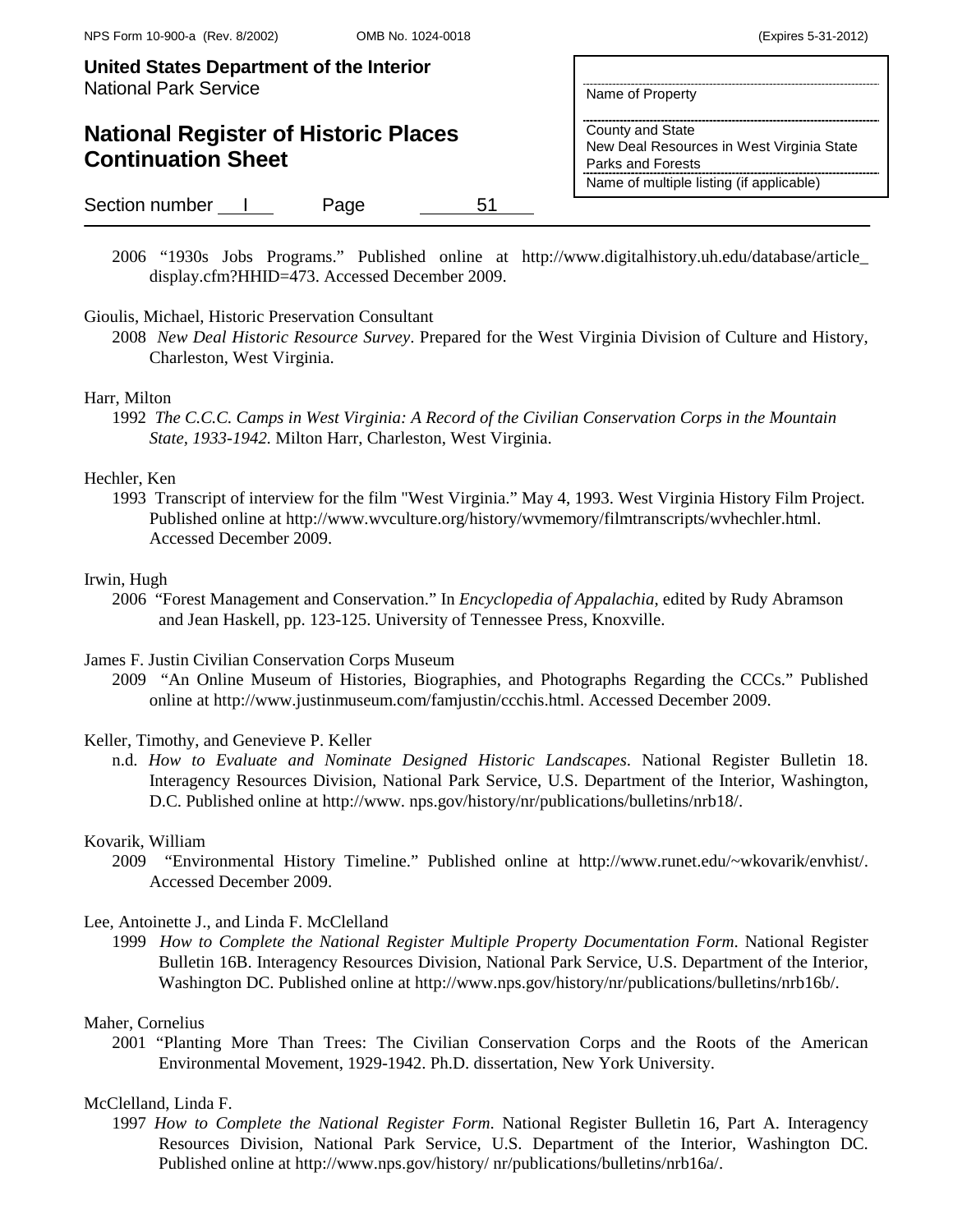# **National Register of Historic Places Continuation Sheet**

| Name of Property |  |  |
|------------------|--|--|

County and State New Deal Resources in West Virginia State Parks and Forests Name of multiple listing (if applicable)

Section number 1 Page 52

1993 *Presenting Nature: The Historic Landscape Design of the National Park Service 1916 to 1942*. National Park Register of Historic Places, Interagency Resources Division, National Park Service. Published online at http://www.nps.gov/history/history/online\_books/mcclelland/mcclelland.htm. Accessed December 2009.

# Myers, Phyllis

1984 *The Park Service as Client: I. Architecture*. 73 (12):42-47.

## National Park Service (NPS)

2008 The Secretary of the Interior's Standards for the Treatment of Historic Properties + Guidelines for the Treatment of Cultural Landscapes. Published online at www.nps.gov/history/hps/hli/landscape\_ guidelines/index.htm.

## Neely, Matthew M.

1941 Inaugural Address of Governor Matthew M. Neely. January 13, 1941. Published online at http://www.wvculture.org/history/neelyia.html. Accessed January 2010.

## O'Bannon, Patrick W., and William R. Henry

1986 *Emergency Conservation Work (ECW) Architecture in Pennsylvania State Parks: 1933-1942*. John Milner Associates, Inc., West Chester, Pennsylvania.

## Pierce, Daniel S.

2006 "Weeks Act." In *Encyclopedia of Appalachia*, edited by Rudy Abramson and Jean Haskell, p. 1625. University of Tennessee Press, Knoxville.

## Rice, Jalin

2009 "The Cascadia Style." Mt. Baker Highway Scenic Byway Management Plan. Washington State Department of Transportation. Published online at http://www.wsdot.wa.gov/NR/rdonlyres/ 723ECECA-1658-4E9F-8ADD-8003728E42E8/0/Chapter10Appendix5CCC.pdf. Accessed December 2009.

## Salmond, John A.

1967 *The Civilian Conservation Corps, 1933-1942: A New Deal Case Study*. Duke University Press, Durham, North Carolina.

## Stone, Robert

2009 *American Experience: The Civilian Conservation Corps.* Program transcript. Published online at [http://www.pbs.org/wgbh/americanexperience/ccc/transcript/.](http://www.pbs.org/wgbh/americanexperience/ccc/transcript/) WGBH Educational Foundation, Boston

## Sypolt, Larry

n.d. "The Civilian Conservation Corps in Tucker County West Virginia 1933-1942." Institute for the History of Technology and Industrial Archaeology, West Virginia University. Published online at http://www.canaanvi.org/canaanvi\_web/uploadedFiles/Events/Past\_Events/sypolt\_paper.pdf. Accessed December 2009.